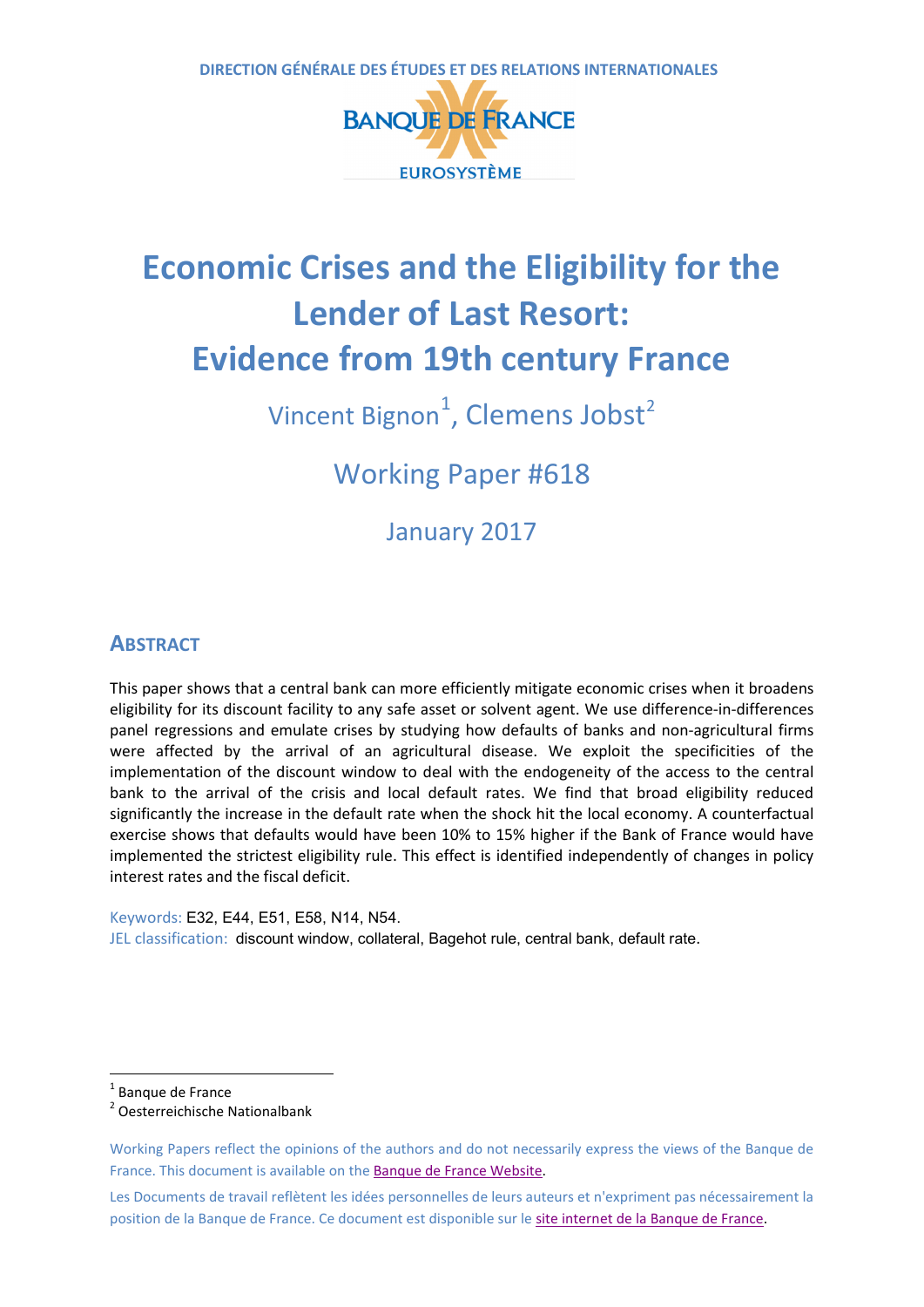# **NON-TECHNICAL SUMMARY[3](#page-0-2)**

Who should have access to central bank refinancing and which assets should be eligible for central bank operations? Among central banks today, answers to these questions vary widely. Some central banks give almost every financial institution direct access to their refinancing operations and against a widely defined set of collateral including e.g. corporate bonds or credit claims. Other central banks restrict their normal operations to a small set of counterparties allowing them to use only the most liquid investment-grade assets like treasury bills or government bonds. In normal times these differences matter little. When a crisis hits a financial system, however, eligibility suddenly moves center stage.

During those times, having access to the central bank and disposing of the required collateralcan decide about the survival of many. As a result, central banks often adjust their eligibility framework in response to crises, as evidenced by the many new lending programs created by some central banks to fight the panic in the fall of 2008. At the same time, central banks have been criticized for being too accommodative at the risk of bailing-out institutions at the expense of the general public.

The eligibility regime and changes therein are difficult to evaluate empirically because the counterfactual is difficult to come by. What would be needed is two groups of identical banks, one being eligible for central bank refinancing while the other is not. In reality,however, eligibility is always tied to some economic criteria so that non-eligible counterparties (and assets) differ per definition from eligible counterparty in a number of important economic dimensions, rendering a proper comparison between the two groups impossible.

We argue that a wine crisis in 19th century France provides a unique natural experiment to circumvent the constraints normally faced when testing the effects of eligibility on economic outcomes. We exploit a peculiarity of 19th century central bank operations where eligibilitywas tied to geographical criteria. As a result depending on their location otherwise identical firms had better or worse access to central bank refinancing. The second element in our empirical strategy is the crisis triggered by a negative productivity shock brought about by an agricultural disease, phylloxera that dramatically affected French winegrowers. Using this particular crisis has a number of advantages. First, the arrival of phylloxera is clearly exogenous to having a local access or not to the central bank. We can thus exclude that easier access had fueled risk taking behavior and hence triggered the crisis. Second, because the phylloxera affected some districts more than others and spread gradually onto the French territory, we better control for other confounding factors. Finally, we can exclude a potential counter-cyclical impact of fiscal policy by working with a historical case in which the government did not intervene.

<sup>&</sup>lt;sup>3</sup> We thank participants at workshops of the Norges Bank, Chicago Fed, Bundesbank and Banco de España, as well as of the meetings of the Economic History Association, Royal Economic Society and of seminars at the European Central Bank (CFI seminar), Banque de France, the universities of Paris Nanterre, Orléans, Strasbourg, LSE and Sao Paulo. We are grateful to Olivier Accominotti, Pamfili Antipa, Olivier Armantier, Jean Barthélémy, Régis Breton, Eve Caroli, James Costain, Martin Eichenbaum, Marc Flandreau, Christian Hellwig, Phil Hoffman, Alejandra Irigoin, Antoine Martin, Kris Mitchener, Christian Pfister, Jean-Charles Rochet, Philippe de Rougemont, Isabel Schnabel, Pierre Sicsic, Jean Tirole, Stefano Ugolini, François Velde, Eugene White and Bernhard Winkler for comments and discussions. We thank Claudine Coulaud and Charlotte Coutand for data collection.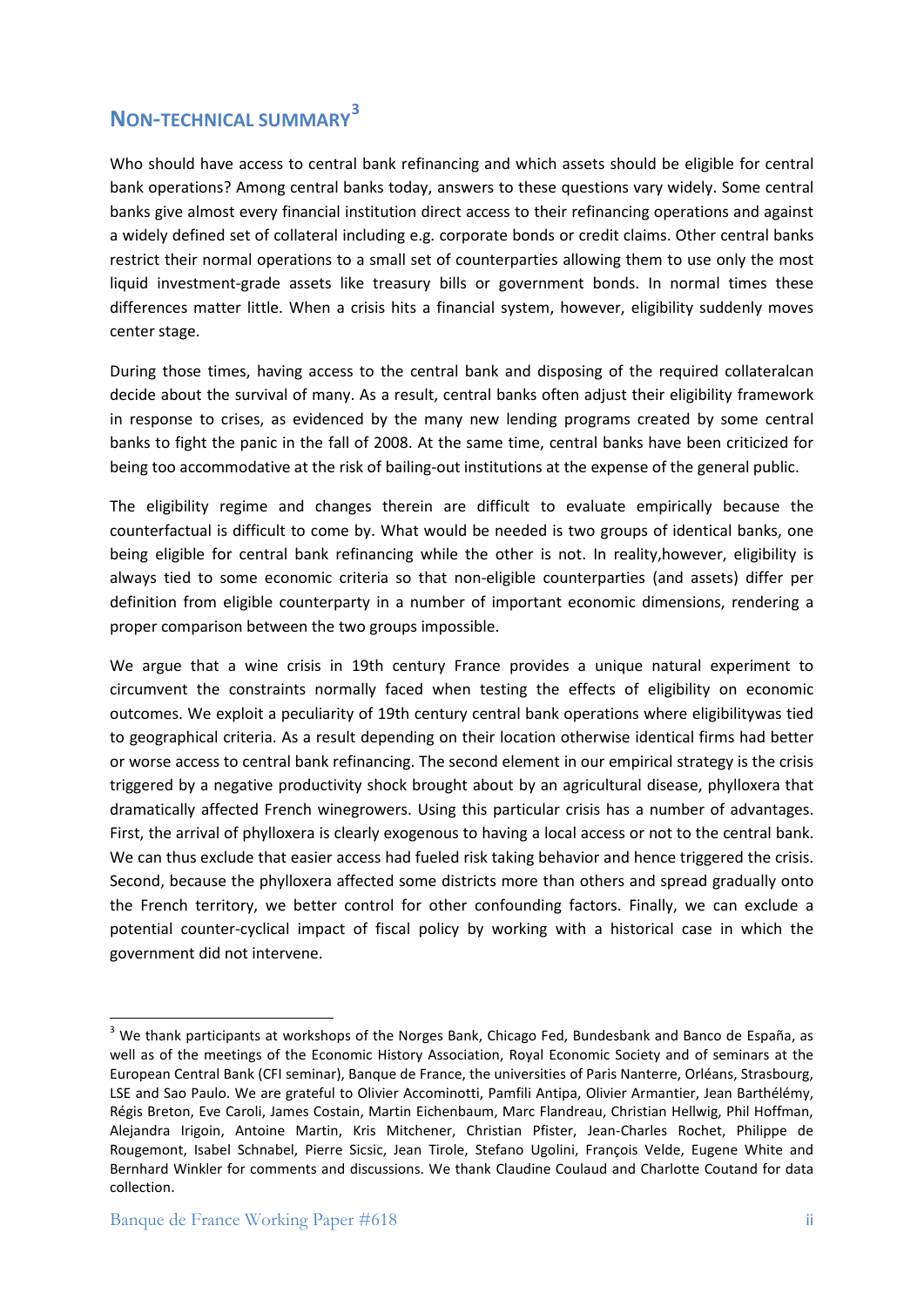Our analysis uses a hand-collected uniquely rich administrative dataset documenting the number of defaults and the stock of non-agricultural firms in each of the 85 French districts as well as local information on eligibility and other explanatory variables. The estimations show that the better access to central bank lending provided by local branch offices of the Bank of France significantly lowered defaults by non-agricultural firms. A counterfactual exercise shows that defaults would have been 10% to 15% higher if the Bank of France would have implemented the strictest eligibility rule, an economically significant magnitude. Importantly, the decline in defaults did not require the central bank to purchase loss-making assets, surely the outcome of a tight risk management framework. We can thus exclude that the Bank of France bailed out the private sector by taking over worthless assets.

The results of our estimations are thus consistent with the view that broad eligibility helps mitigate the adverse effects of economic crises. If there is a lesson to draw from this past experience in terms of today's monetary policy, our results stress the importance of the operational framework used by the central bank to implement its monetary policy.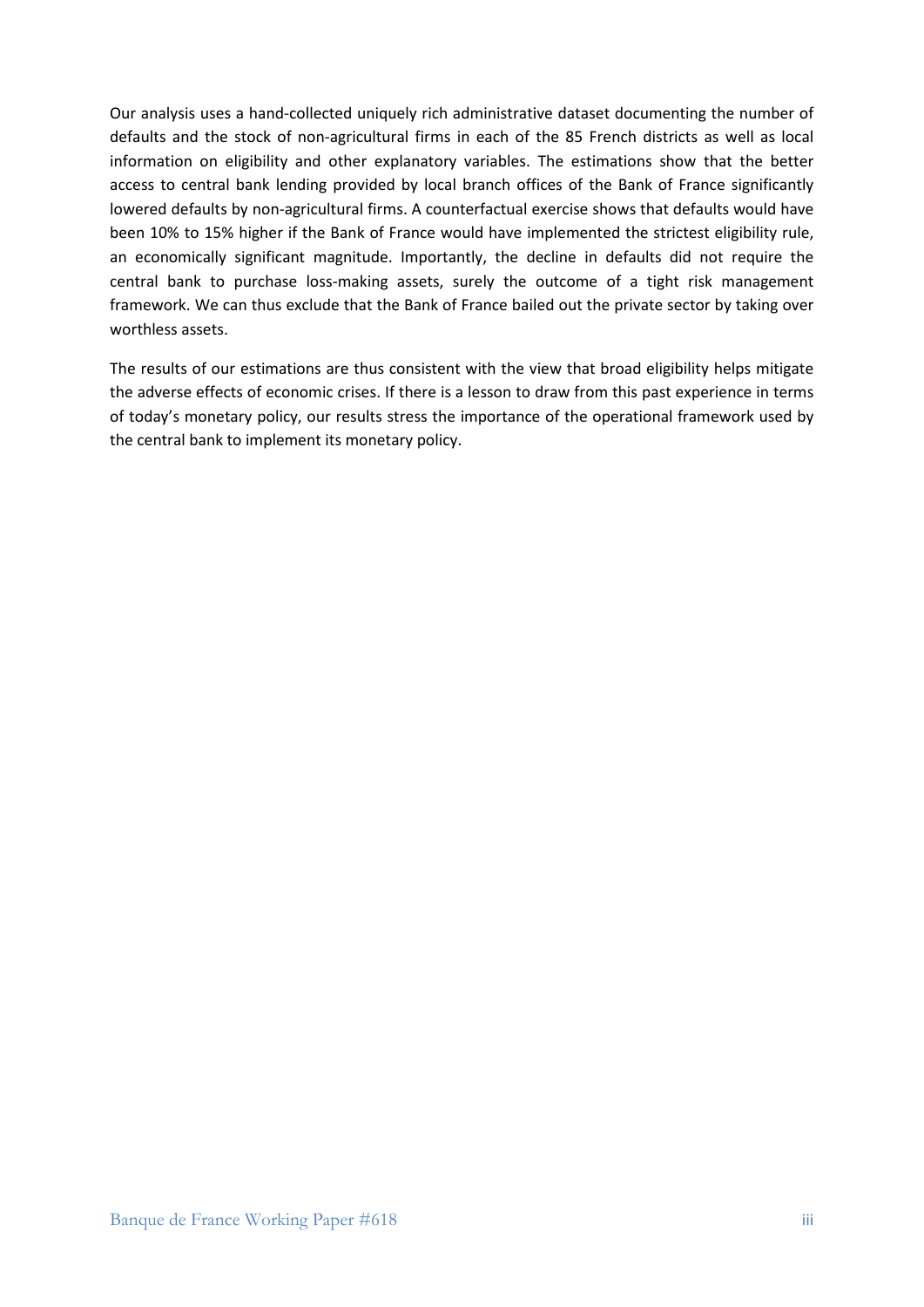# **RÉSUMÉ : CRISES ÉCONOMIQUES ET PRÊT EN DERNIER RESSORT : LES LEÇONS DE LA FRANCE DU XIXÈME SIÈCLE**

Une banque centrale peut plus efficacement atténuer la sévérité des crises économiques en opérant sa fenêtre d'escompte avec une règle d'éligibilité élargi à tout actif sûr ou à tout agent économique solvable. Ce principe stratégie empirique pour montrer ce principe emploie des régressions en panels. Nous étudions comment la crise du phylloxera, qui décima les vignes entre 1862 et 1890, augmenta les défauts des entreprises non agricoles dans les départements, et utilisons les spécificités du système de refinancement des effets de commerce pour traiter les problèmes d'endogénéité de l'éligibilité aux crises. Nous montrons que les départements dotés de davantage de succursales ont connu une augmentation plus faible de leur taux de défaut quand la crise les a touchés. Un exercice contrefactuel montre que l'effet économique est significatif : Le taux de défaut agrégé aurait été augmenté de 10 à 15% si la Banque de France avait opéré la fenêtre d'escompte sur la règle d'éligibilité la plus restrictive. Ce résultat est entièrement dû à la politique d'éligibilité à la banque centrale, et n'est pas expliqué par une politique budgétaire contra-cyclique ou par des ajustements du taux directeur de la banque centrale.

Mots-clés : Escompte, collatéral, Règle de Bagehot, banque centrale, taux de défaut.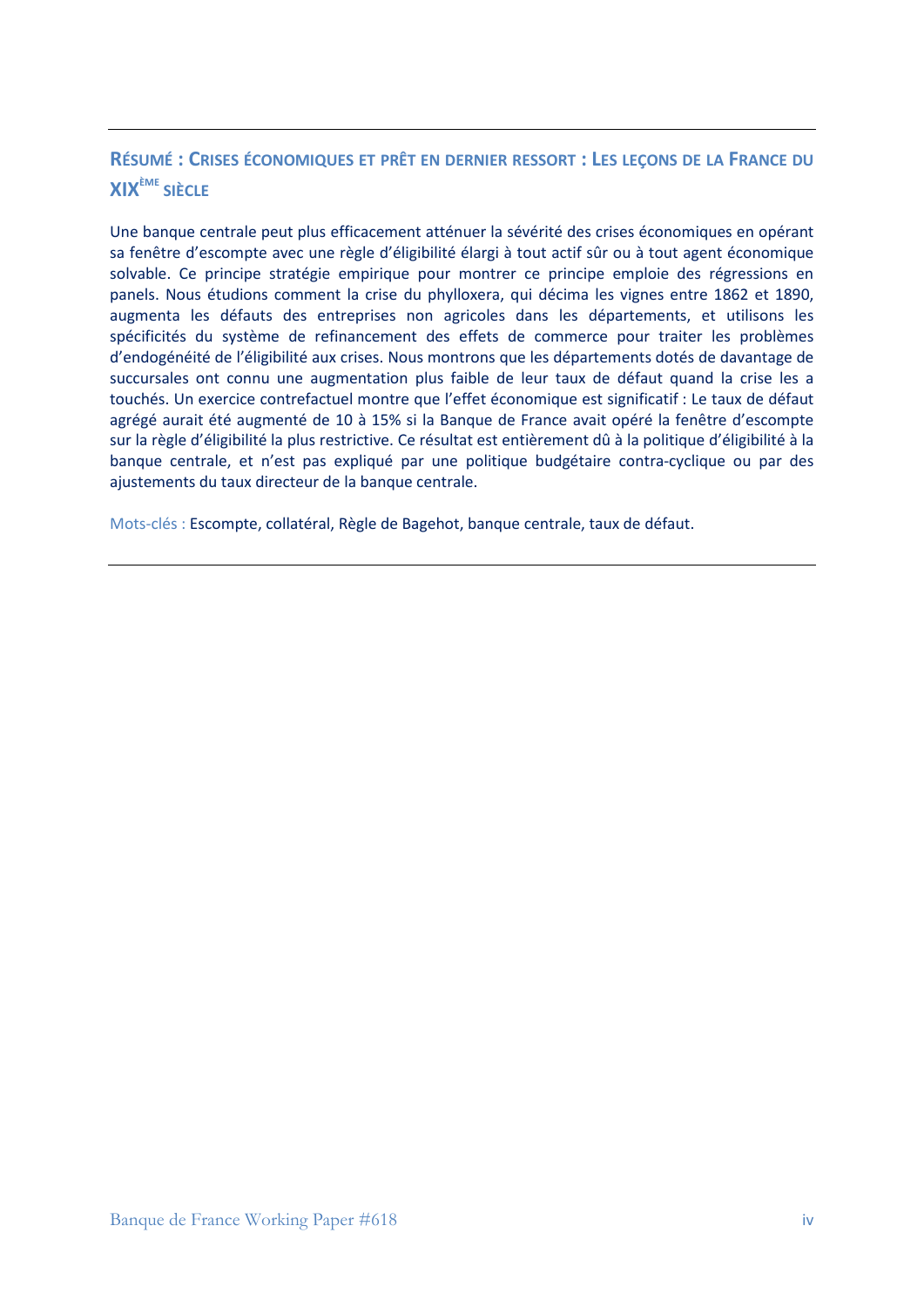# 1. Introduction

Who should have access to central bank refinancing and which assets should be eligible for central bank operations? The optimal design of central bank intervention aimed at mitigating economic crises is a subject of age–old controversy since Thornton (1802) and Bagehot (1873). Among central banks today, answers to these questions vary widely. Some central banks give almost every financial institution direct access to their refinancing operations and against a widely defined set of collateral including e.g. corporate bonds or credit claims. Other central banks restrict their normal operations to a small set of counterparties allowing them to use only the most liquid investment-grade assets like treasury bills or government bonds, but feature eligibility extensions during crisis (BIS, 2013; BIS-CGFS, 2015). In normal times these differences matter little. When a crisis hits a financial system, however, eligibility suddenly moves center stage. During those times, having access to the central bank and disposing of the required collateral can decide about the survival of many. At the same time, central banks have been criticized for being too accommodative at the risk of bailing-out institutions at the expense of the general public.

This paper analyses whether the design of a lender of last resort facility has a real impact on the economy. It studies the benefit of granting broad and direct access to the lender of last resort (LLR), compared to a counterfactual situation in which the central bank intervenes through a small number of eligible counterparties or allows only a restricted subset of financial assets as collateral in its lending. Results show that the central bank stabilizes income shocks in terms of defaults of firms if it lends freely against the widest range of collateral and to the broadest number of (solvent) economic agents.

Three factors impede the quantitative assessment of eligibility frameworks. First, crises are rare events. Second, most variations in eligibility are endogenous to crises, which when anticipated may trigger moral hazard and fuel concern on reverse causality. Third, most variations in eligibility are simultaneous to other policy changes, which bring concern on confounding factors. Our empirical design allows us to overcome all three impediments.

In order to be able to isolate the effect of eligibility on the economic outcome the empirical test requires the following ingredients: An aggregate negative shock must hit several economies and increase the demand for money (lending of last resort). Yet the shock must not be explained by agents taking more risks in expectation of having access to the lender of last resort facility (thus excluding that our results are driven by moral hazard). In addition, the shock must hit several economies that differ with respect to the degree of eligibility to the central bank but otherwise are all subject to identical monetary and fiscal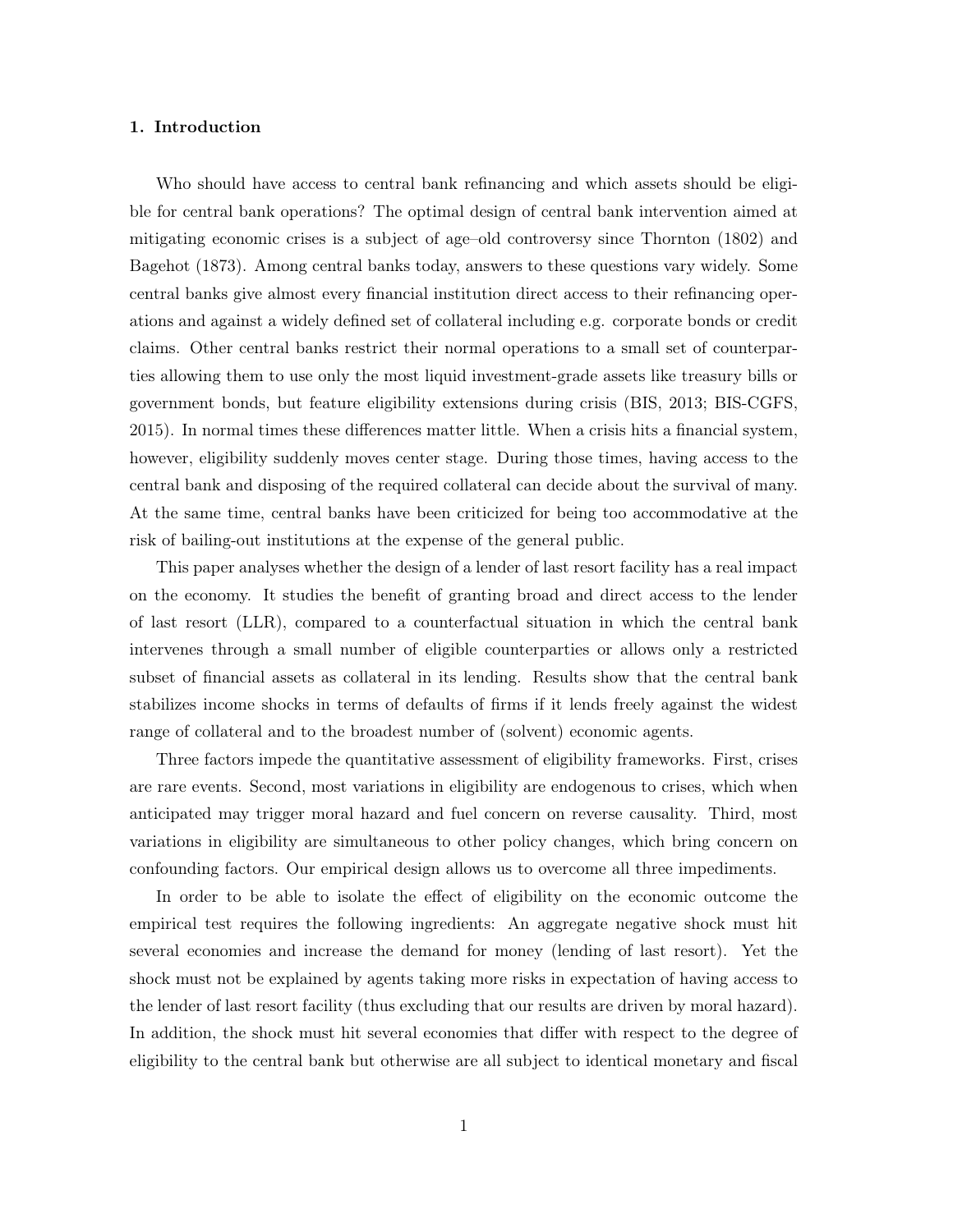policies. We claim that a quasi natural experiment in 19th century France combines these ingredients. The setting allows us to build a difference-in-differences strategy and to show that the central bank softened the impact of the crisis when it allowed the broadest possible access to its lending of last resort facility.

Starting in 1863 the local economies of France were hit by a series of negative productivity and capital shocks that hit different French districts (départements of a size equivalent to an average U.S. county) at different points in time. The shock was brought about by an agricultural disease caused by the insect phylloxera. Phylloxera killed nearly all vines in an economy in which wine production was both important and widespread (Banerjee et al., 2010). Wine production decreased significantly. Neither the fiscal authority nor the central bank attempted to attenuate the effects of the collapse of wine production (Bignon et al., 2016). The agricultural productivity shock translated into an aggregate shock on local banking systems as well as services and industry (Postel-Vinay, 1989). To identify the effects of eligibility to central bank operations we exploit a peculiarity of 19th century central bank operations where eligibility was tied to geographical criteria and thus differed across districts. As the arrival and spreading of phylloxera was a clearly exogenous event we can exclude that the crisis was triggered by moral hazard behavior linked to expectations of eligibility extensions. Econometric identification is helped by the fact that the shock brought by phylloxera affected some districts more than others and did not arrive everywhere at the same time thus allowing to better control for other confounding factors. Finally, we exclude a potential counter-cyclical impact of fiscal policy by working with a case in which the government did not intervene.

Our analysis uses a uniquely rich administrative hand-collected dataset documenting the number of defaults and the stock of non-agricultural firms in each of the 85 districts as recorded by the ministry of justice and the finance ministry. We also have information on the inclusiveness of the eligibility rule at the district level. Our panel includes yearly data spanning over the 1826 to 1913 period. At the high point of the pandemia, which ravaged France from 1863 to 1890, 71.3% of districts were infected.

We run two types of panel regressions. First, we show that the crises of local economies triggered by phylloxera significantly increased defaults of non-agricultural firms. Second, we regress the default rate of non-agricultural local firms on the depth of the local economic crisis, a measure of the inclusiveness of the eligibility for the central bank and an interaction term. Results show that districts with broader eligibility for the central bank experienced a less marked increase in the default rate of banks and firms in services and industry than did districts with stricter eligibility rules. The results are robust across var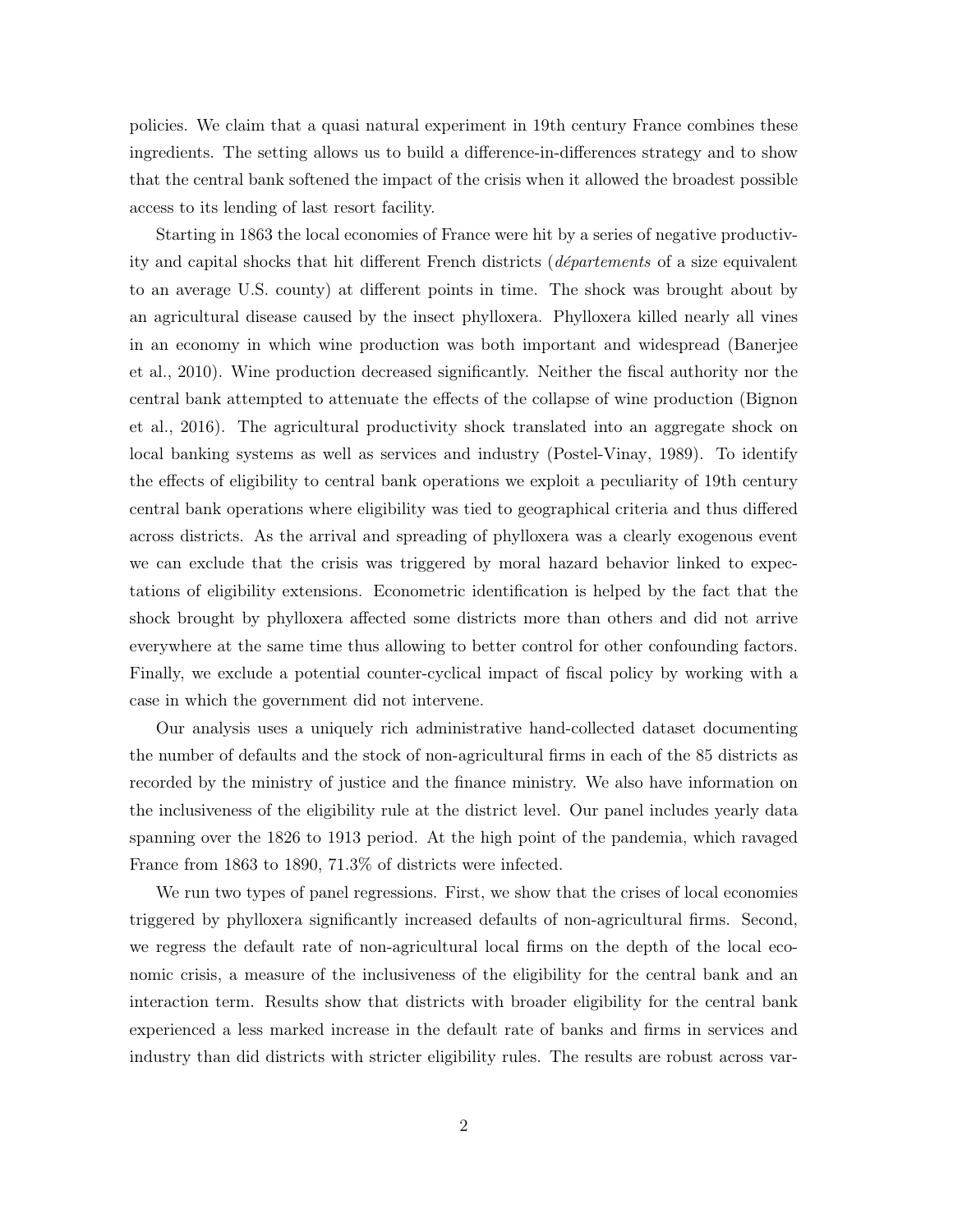ious specifications and to the correction for spatial autocorrelation in the error terms. We exclude that eligibility was endogenous by showing that variations in eligibility at the district level were uncorrelated with the spread of the disease, measures of the economic crisis triggered by phylloxera or variations in the district default rate. Finally, we show that the central bank did not make losses on its extended discount operations. The–ceteris paribus– observed decrease in the default rate was thus due to central bank eligibility only and not to a quasi-fiscal subsidy by the central bank.

Our results relate to two strands in banking and monetary theory. The theory supporting lending of last resort emphasizes its beneficial impact either when the payment system is threatened by a crisis (Flannery, 1996) or in the case of a run on financial intermediaries (Freixas et al., 2004). Subsequent research studying the optimal design of the access to the lender of last resort has emphasized the trade-off between the benefits in terms of stabilization and the costs in terms of moral hazard (Chapman and Martin, 2013; Bindseil and Jablecki, 2013) or if there is a stigma associated to the use of central bank facilities (Armantier et al., 2015). Our paper focuses on the role of lending of last resort in protecting the payment system and is consistent with the view that lending of last resort helps alleviating crises when the central bank can screen the quality of its counterparties.

Our paper also echoes the papers in monetary theory that study whether changes in the composition of the asset side of the central bank balance sheet affect real allocations. Changes in the asset side of the central bank balance sheet matter when financial markets are segmented (Gertler and Kiyotaki, 2010; Cúrdia and Woodford, 2011) or when money is more liquid than the debts purchased by the central bank (Chamley and Polemarchakis, 1984; Kiyotaki and Moore, 2005; Venkateswaran and Wright,  $2014$ .<sup>1</sup> We show empirically that the composition of the central bank balance sheet and the design of the operational framework can positively affect the economic outcome.

The remainder of the paper is organized as follows. Section 2 presents our empirical strategy. Section 3 discusses the identification assumptions on eligibility and on crises that are rooted in the historical analysis of 19th century France. Section 4 presents the data. Section 5 describes the dynamic spread of the shock. Section 6 discusses the statistical and economic significance of the results, and the robustness checks. Section 7 concludes.

<sup>&</sup>lt;sup>1</sup>Wallace (1981) established the irrelevance result stating that exchanging one debt (money) against another (e.g. government debt) leaves unchanged the real allocation. Chamley and Polemarchakis (1984) show that the irrelevance result hinges upon the assumption in Wallace (1981) that money does not provide transaction services. Recent research has clarified that the irrelevance result is overturned if the central bank can screen the assets with the same level of expertise than other financial market participants, see for example Williamson (2014).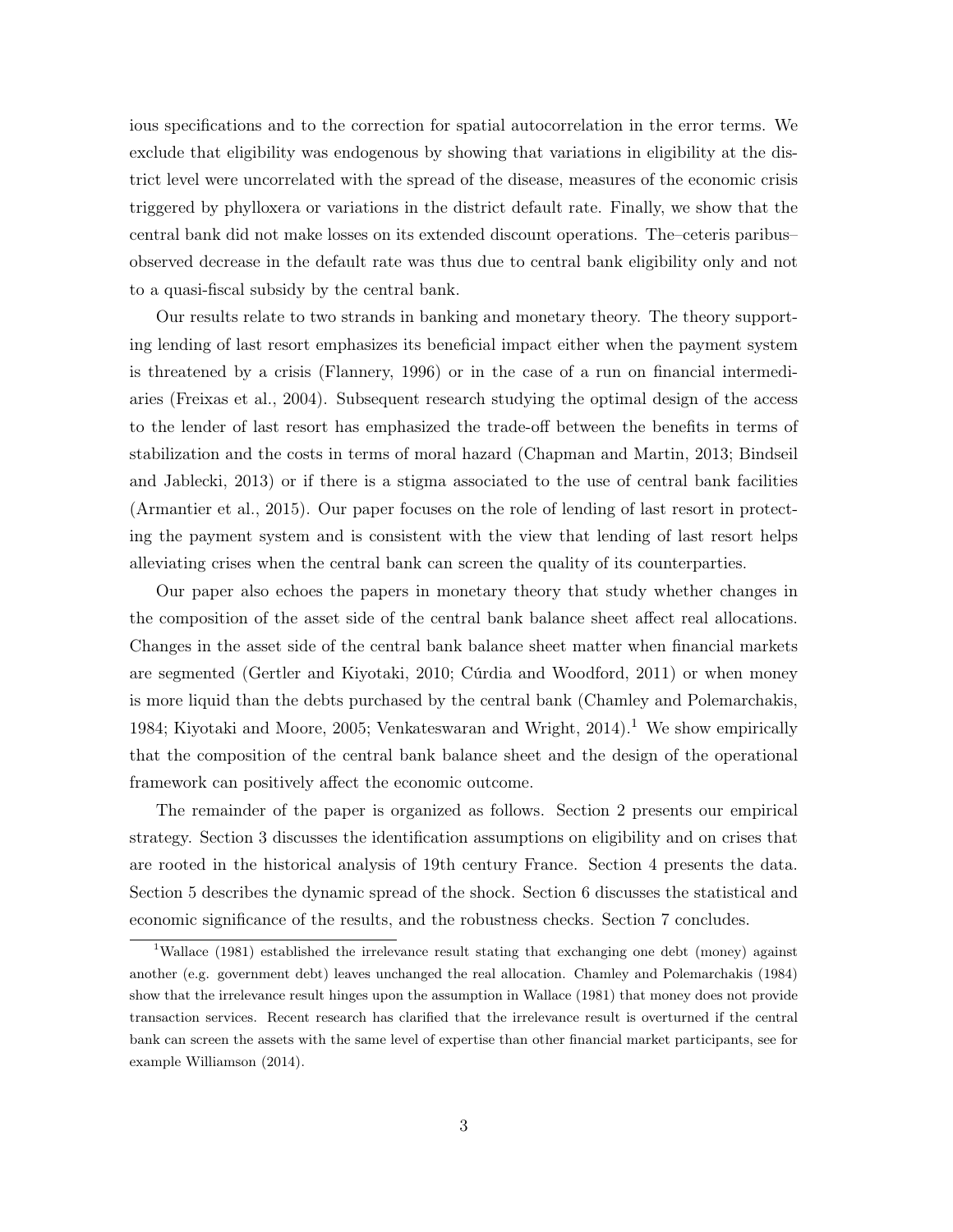# 2. Empirical strategy

Our goal is to determine whether variations in the proportion of assets eligible for the central bank discount window had an impact on the variation in the default rate of banks, services and industry at the district level when the economy was hit by the phylloxera crisis. We estimate this relation using a difference-in-differences approach. Our main equation is the following:

$$
DR_{it} = \frac{\beta \cdot Shock_{it} + \eta \cdot Elizabeth_{it}^{BoF} + \gamma \cdot Shock_{it} \cdot Elizabeth_{it}^{BoF} + \theta \cdot Elizabeth_{it}^{FIs}}{+\xi \cdot Shock_{it} \cdot Elizabeth_{it} + \kappa \cdot Controls_{it} + \delta_{t} + \alpha_{i} + \nu_{i} \cdot t + \epsilon_{it}}
$$
(1)

where  $DR_{it}$  stands for the default rate in district i during year t of banks and firms operating in services or industry. The explanatory variables are  $Shock_{it}$ , which measures whether the district was hit by an exogenous shock that generated an economic crisis in district  $i$  during year t,  $Elig_{it}^{BoF}$ , which measures the exposure of district i to the treatment during year t and the interacted term  $Shock_{it} * Elig_{it}^{BoF}$ , which is the product of the variable  $Shock_{it}$  with variable  $Elig_{it}^{BoF}$ . Because private financial intermediaries can also lend to the private sector and hence mitigate the impact of the shock, we include the same variable but measured for private deposit banks. We label it  $Elig_{it}^{FIs}$ , see section 3.3 for details on the measurement of eligibility in 19th century France. A vector of controls  $Control_{it}$  is added to account for other determinants of the default rate in district  $i$  during the year  $t$ ; see section 4.2 for details. All residuals are clustered at the district level.

We are interested in knowing whether the  $\gamma$  coefficient in front of the interacted term  $Short_{it} * Eli_{it}^{BoF}$  is significant and negative. Our identification assumption is that absent any friction, the eligibility framework of the central bank should not have any impact on the default rate of firms since everybody can trade his holdings of non-eligible assets against assets eligible at the discount window at no cost. Conversely, if there are some costs, we expect  $\gamma$  to be negative and significant, since some agents holding non-eligible assets are unable to exchange them against money, and hence may have to default. Because the Bank of France was not the only potential provider of liquidity, we include national deposit banks as alternative source of funding through which the impact of the shock on the default rate could have been limited and test whether the coefficient  $\gamma$  is significant even after taking the refinancing activities of other financial intermediaries into account. Therefore  $\gamma$  is pinning down the specific effect of lending of last resort services of the central bank.

The spatial structure of the data might raise concerns about the correlation of the error terms between districts, which in turn might bias the estimated coefficients or change the standard errors. In particular, there might be determinants of the dependent variable that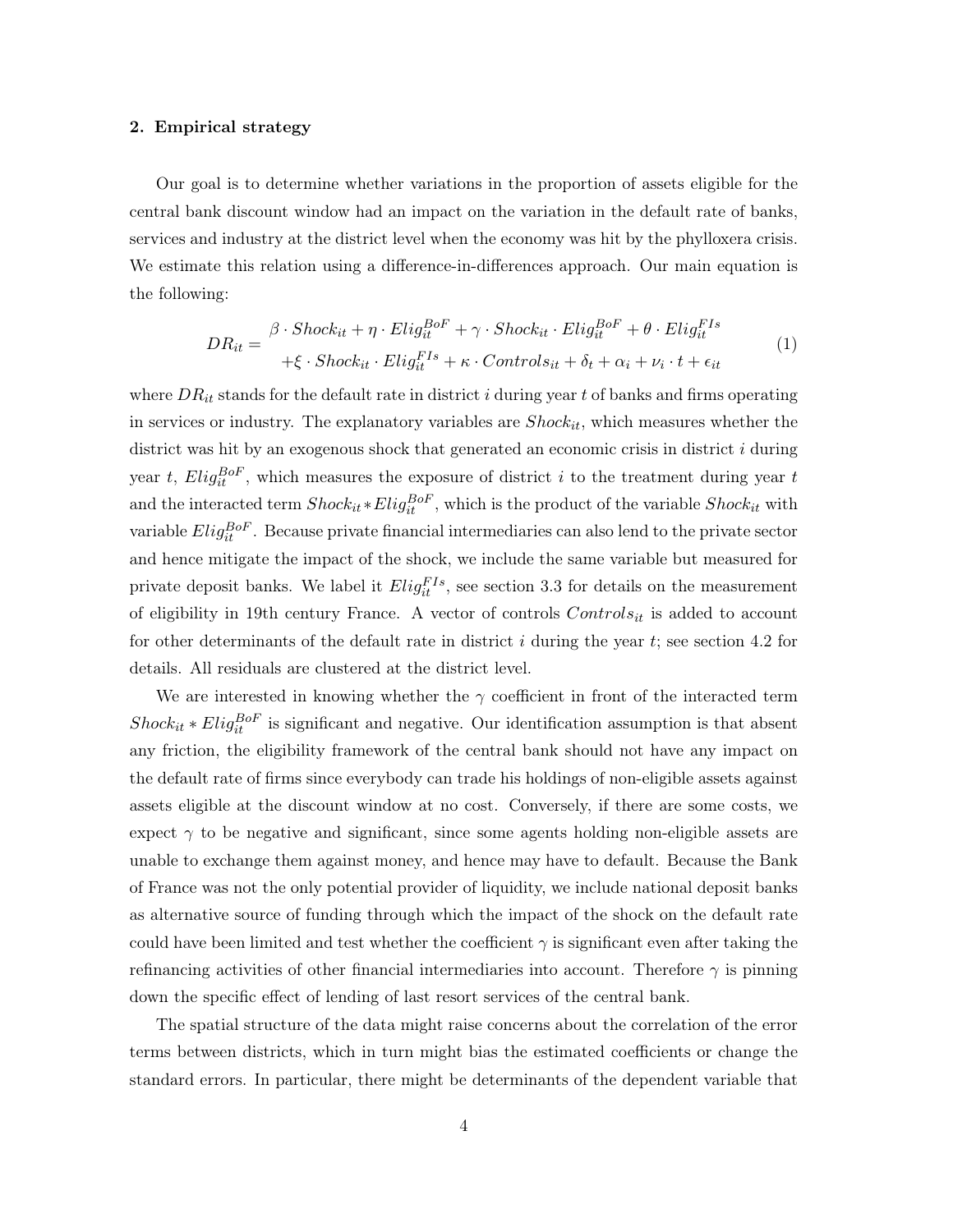were omitted from the model but that are spatially autocorrelated, meaning that the error term is correlated between nearby districts. To show the robustness of our result to the correction for potential spatial autocorrelation, we estimate the following model:

$$
DR_{it} = \beta \cdot Shock_{it} + \eta \cdot Elizabeth_{it}^{Bof} + \gamma \cdot Shock_{it} \cdot Elizabeth_{it}^{Bof} + \theta \cdot Elizabeth_{it}^{FIs} + \xi \cdot Shock_{it} \cdot Elizabeth_{it} + \delta_{t} + \alpha_{i} + \nu_{i} \cdot t + \lambda W \cdot \nu_{t} + \epsilon_{it}
$$
\n
$$
(2)
$$

Equation 2 is identical to equation (1) with the difference that the error term  $v_{it}$  allows for spatial correlation between error terms. W denotes a spatial weights matrix based on the distance between the capital cities of the districts, where we assume a declining impact of errors from districts that are further away.  $\lambda$  measures the extent of spatial correlation, where zero means that there is no spatial correlation and a higher  $\lambda$  means stronger spatial spill-overs.

Finally we check the endogeneity of the  $Elig_{it}$  variable to either the default rate  $DR_{it}$ or the shock variable  $Shock_{it}$  by estimating a Cox duration model explained in details in section 6.3.

#### 3. Historical background

In this section we first describe the two types of debt instruments that could be used to smooth income shocks in 19th century France (section 3.1). We then discuss the refinancing facilities offered by the Bank of France (section 3.2) before we show how a peculiarity of the 19th century French financial system can be exploited to construct a measure of eligibility to central bank operations that varies at the district level (section 3.3). Finally, we explain why the phylloxera-induced crisis is a good quasi-natural experiment to exclude that the local economic crisis it triggered was caused by moral hazard or the expectation of a central bank bail-out (section 3.4).

#### 3.1. The financial system and the smoothing of crises in 19th century France

In 19th century France, agents could resort to two types of debt instruments when they needed to weather a negative income shock: short- and long-term debt. Long-term debt was not intermediated by banks but by notaries (Hoffman et al., 2001). Notaries acted as matchmakers between agents with excess savings and others in need of funds. Each notary operated on a local market (usually a town) and used his private proprietary information on contractual relationships between families to screen the wealth of savers and indebtedness of borrowers. Based on this information notaries were able to assortatively match lenders and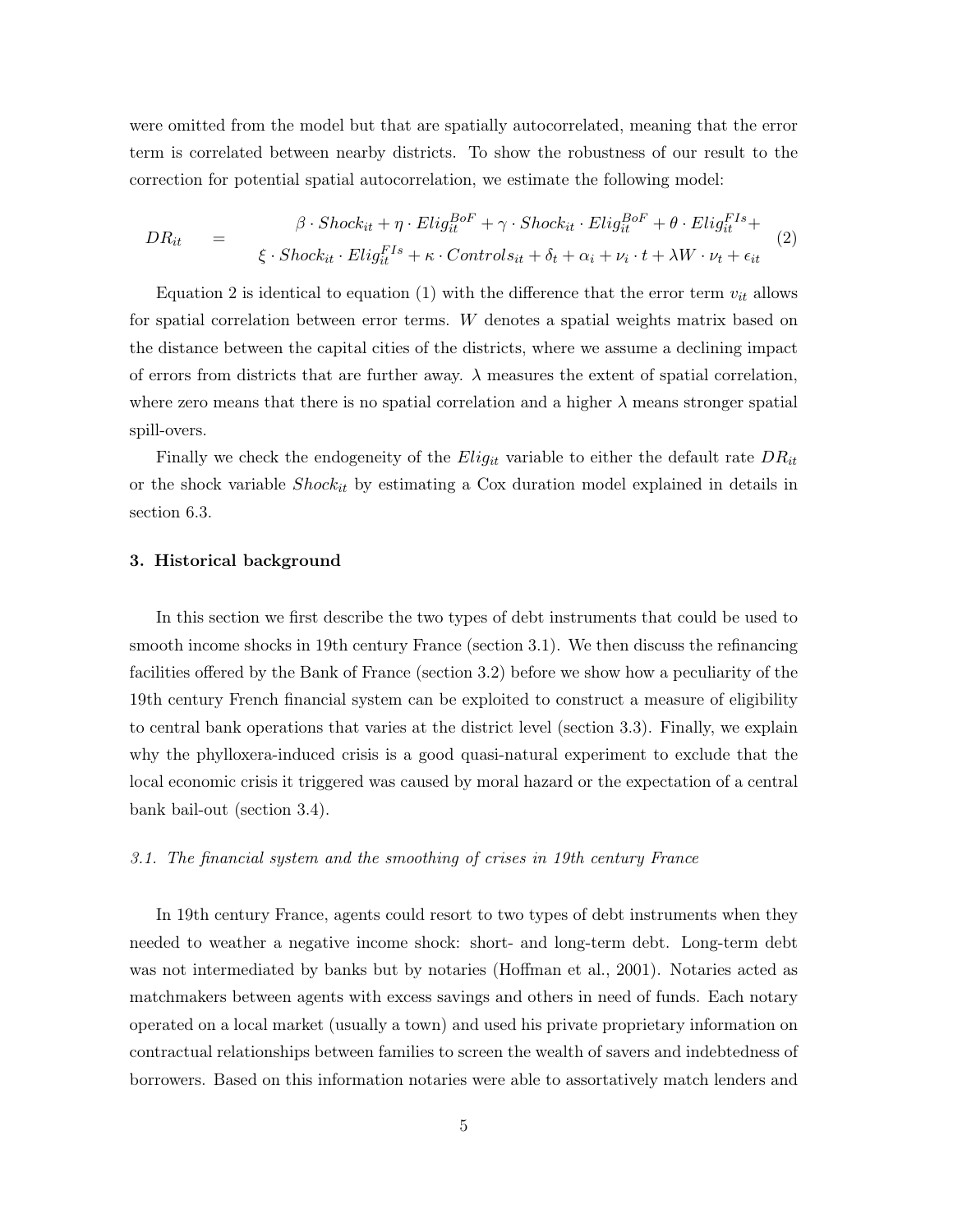borrowers depending on the characteristics of the loans like e.g. their duration, see Hoffman et al. (2015). Segmentation across notaries was pretty strong. Notaries had no interest in sharing information with colleagues (Postel-Vinay, 1997, chapter 1), which prevented the pooling of borrowers and lenders across notaries' clienteles and limited the notaries' capacity to smooth income shocks, in particular when shocks were regionally concentrated.

The other main class of debt was the bill of exchange. A bill of exchange was an instrument for short-term credit, typically for a term of a couple of months up to a year (Roulleau, 1914). In French law, a bill was an order to pay some amount of money – gold or silver coins and banknotes – to the bearer at some pre-determined future date in some specified location (Dalloz, 1830). Bills were negotiable before maturity and could be sold at face value, a deduction being made for the interest rate, the so-called discount. As a result bills were used both as instrument of credit as well as instrument of payment.

The negotiability of bills was aided by the specific legal provision of joint liability. In the process of negotiating  $-$  i.e. discounting  $-$  of a bill, the previous owner endorsed the bill thereby guaranteeing the following purchaser of the bill to pay in case of a default of the ultimate debtor. If a bill was discounted several times, each endorser became jointly liable together with the other endorsers of the end-payment of the bill (Santarosa, 2015). Hence, everybody figuring on a bill had some "skin in the game". If the debtor defaulted by not paying at maturity, the French jurisprudence endowed the creditor (the holder of the bill) with the right to immediately activate the guarantees once the creditor had proven the inability of the debtor to pay, using a simple procedure called protest ( $\eta$ rotêt faute de paiement"), see Tate (1868). With the protest in his hand the creditor was allowed to immediately ask for payment at the home of every endorser as well as the creditor who had initially drawn the bill (Bravard-Veyrières and Demangeat,  $1862$ ).<sup>2</sup> The guarantee had to be activated within a couple of days at the latest.

Strategic default on debt obligations was harshly punished and hence incredibly very costly (Dalloz, 1830; Percerou, 1935). As long as the creditors had not been entirely reimbursed, debtors were not allowed to restart and manage any business. In a failure procedure,

<sup>&</sup>lt;sup>2</sup> According to French law there were three relevant parties to a bill: The *tireur* drew a bill on the *tiré* (debtor) against whom he had a previous claim. To obtain cash before the due date the tireur passed on (discounted) the bill with an escompteur, typically a bank, who now became the creditor. The escompteur could either hold the bill in his portfolio and demand payment from the tiré when the bill fell due or rediscount the bill with another bank or the Bank of France, which now became the new creditor. In order to be eligible for rediscount at the Bank of France the bill had to carry three signatures, typically the signatures of the *tireur*, the tiré, who by his signature (*acceptation*) acknowledged the validity of the claim, and the escompteur. In case of non-payment by the tiré, these signatures allowed the Bank of France (or any other creditor holding the bill at maturity) to take recourse against the other two parties.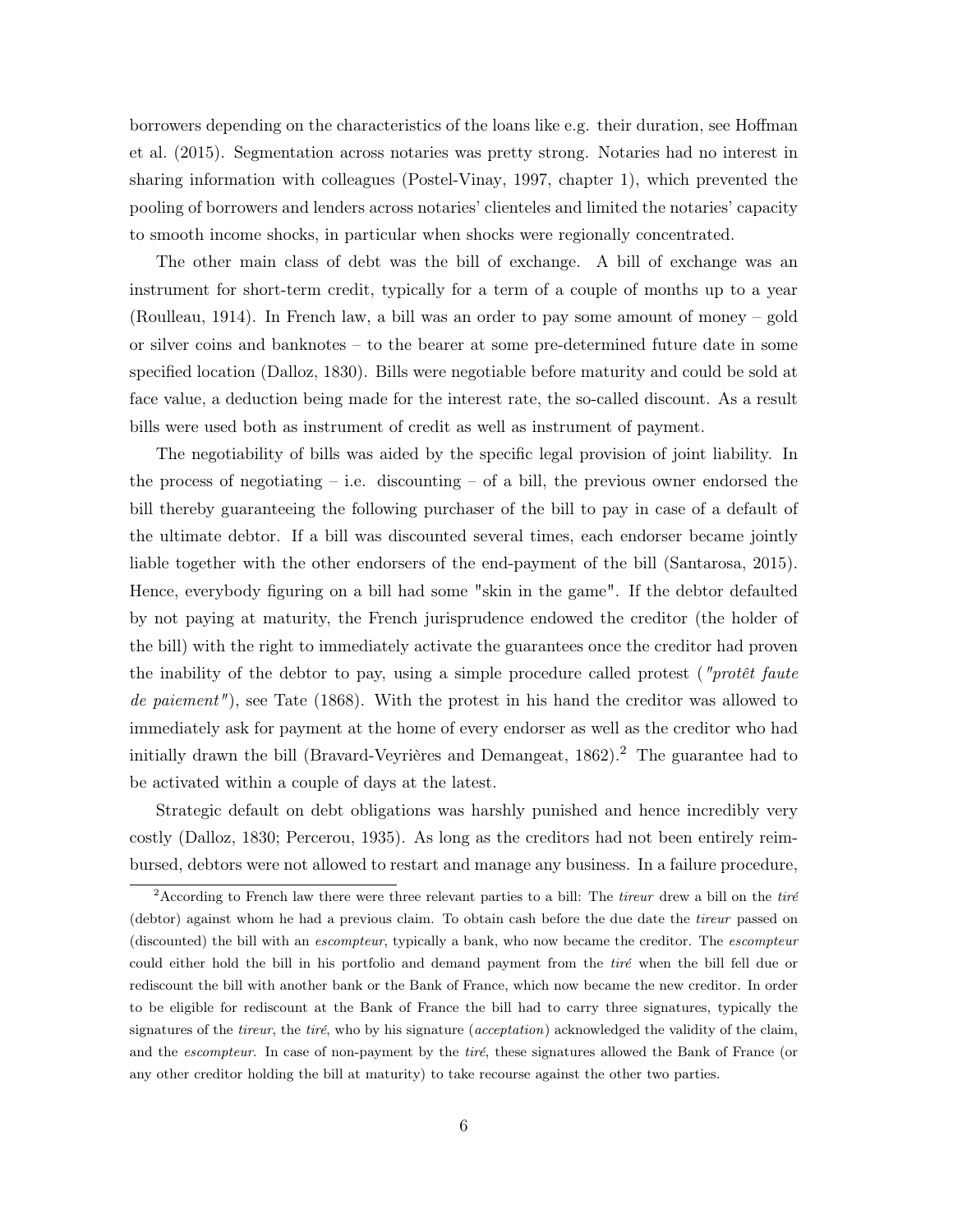if creditors agreed on debt restructuring and allowed the continuation of the debtor's business (under a "concordat"), the defaulter did not recover his commercial and civil rights before the full reimbursement of all debts. The cost of default and the possibility to immediately activate guarantees in case of non-payment made bills of exchange a safe and liquid instrument.

The business of discounting bills was not regulated and was open to everybody (Kaufmann, 1914; Plessis, 1991). But the four main types of participants in the discount market were the national and regional deposit banks, local unit banks but also shadow banks known as discounters, which were often local merchants or wealthy individuals who employed excess funds in discounting.

While the rules governing the default on bills of exchange made bills a safe and liquid investment they created at the same time a mechanism that could amplify the consequences of a default and might lead to a sudden drying-up of liquidity in the bills market. This could happen in particular when as a consequence of a negative income shocks traders started to anticipate a cascade of defaults. As bills did not benefit from an opt-out clause in the failure procedure, creditors had to wait until the end of the procedure to recuperate the proceeds of their debt (Percerou, 1935). Even though creditors on average recovered a significant percentage of their claim when the procedure ended, a normal length of the procedure between one and two years meant that any exogenous increase in default increased the percentage of illiquid debts in the economy and hence the likelihood of being unable to repay the debt in due time. Anecdotal evidence abounds that when payment incidents started, it was difficult to prevent them because of the stay of creditors in a lengthy procedure and the impossibility to exit it before its legal termination (Cameron, 1967).<sup>3</sup> As bills of exchange also served as a means of payment, a cascade of defaults threatened the usual working of the payment system. Gille (1959) provides evidence that in times of financial stress local market discount rates skyrocketed in the small towns where no discount facility was operated by the Bank of France. Those rates, that measured the price of converting a short-term credit instrument into coins or banknotes occasionally attained levels as high as 18% to 30% (Gille, 1959, p. 145-8).

# 3.2. The Bank of France as lender of last resort

The central bank –the Bank of France– was a publicly listed company endowed with the monopoly of banknotes issuance in the French cities in which it operated a branch (Leclercq,

 $3H$ onoré de Balzac' novel *César Biroteau* exemplified this issue.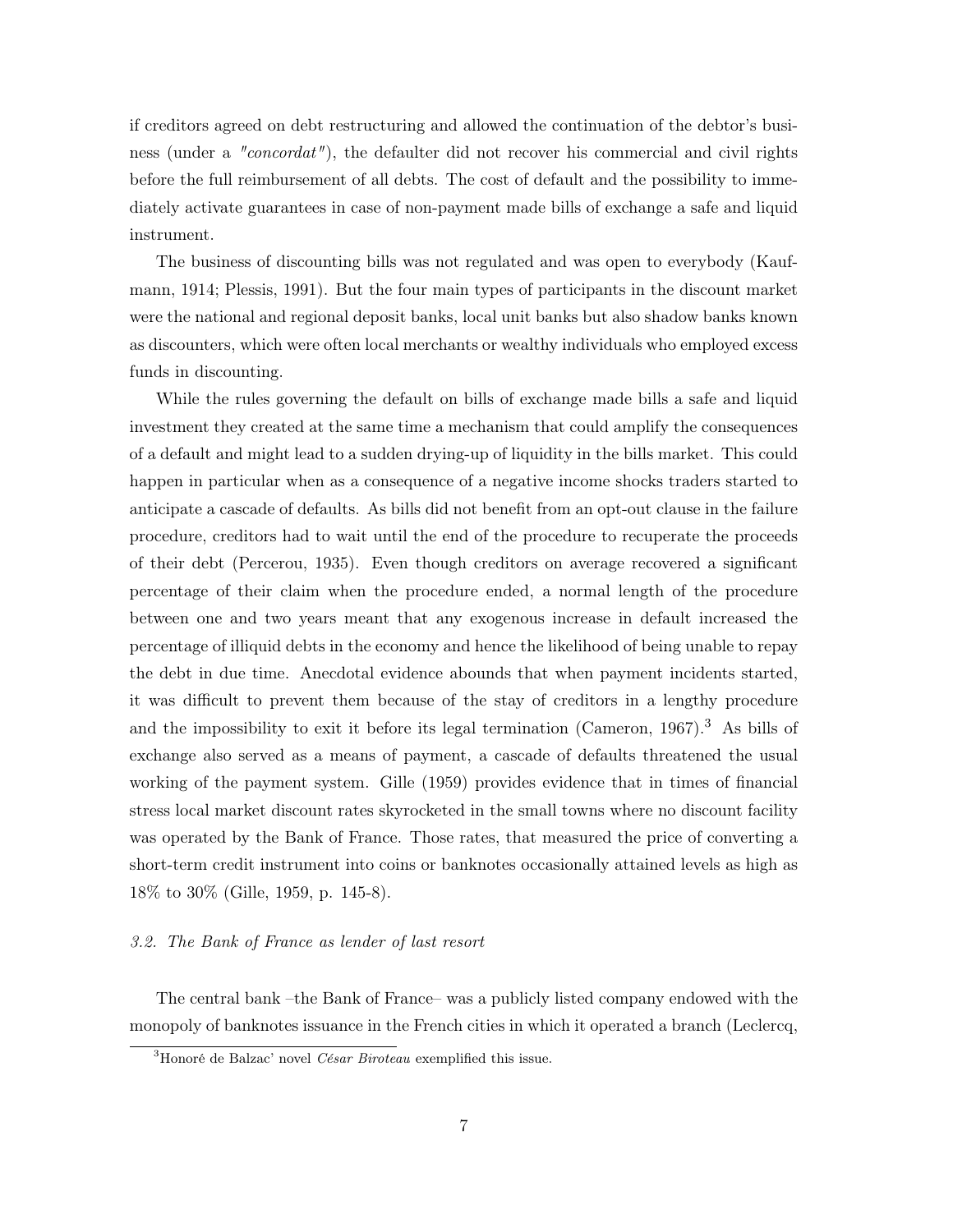2010). Its goal, defined in its charter, was to refinance bankers and any other type of trader on demand. To this end the Bank purchased bills of exchange outright.<sup>4</sup> In line with its statutory goals and given that banking was not regulated, any firm specialized in either banking, services or industry could submit bills for discounting at the Bank of France. The only sector excluded was farming, until rules were amended in 1898, well after the end of the Phylloxera crisis, (Ramon, 1929; Baubeau, 2004).

The Bank of France did not buy bills on a market with open-market operations. Rather, discounting was organized as a standing facility where the Bank of France stood ready to purchase bills on demand in its offices from agents in need of cash. The Bank's incorporation law restricted the Bank to buy bills maturing within the three months that followed their purchase. The purchase price was determined by the bill face value deduction made for the discount rate times the residual maturity. By law, the discount rate was uniform across France and could not be adjusted to local conditions or the specific risk profile of the counterparties, which means that the bank could only deny eligibility to lower-quality bills rather than demanding a risk premium.<sup>5</sup>

The Bank of France policy during crises was to accommodate any increase in the demand for refinancing from sound traders (Juglar, 1889; Bouvier, 1979). Starting in the 1850s the Bank implemented Bagehot's rule of free lending against collateral considered to be of good quality in normal times (Bignon et al., 2012). The volume of discounting of the Bank was not restricted by the adherence to the conversion of banknotes in gold or silver, because of its sizable gold and silver reserve in comparison with the value of circulating banknotes (Flandreau, 1996a,b; Contamin and Denise, 1999).<sup>6</sup> There was therefore no aggregate constraint on the volume of refinancing, which was decided together with the discount rate by the governing body of the Bank in Paris in which private shareholders had a two-third majority over the representatives of the government (Plessis, 1985). The bank paid dividends every semester to its private shareholders and was formally independent of the government (Leclercq, 2010).

<sup>&</sup>lt;sup>4</sup>Banknotes could also be obtained through collateralized lending, called advances ("avances sur titres"), where agents pledged some publicly traded securities such as railway or government securities. For the sake of simplicity, the discussion here focuses on discounting but the argument can be easily extended to the collateralized lending facility as well.

<sup>&</sup>lt;sup>5</sup>See the 1808 decree on the statute of the bank.

 $6$ As argued in Eichengreen and Flandreau (1997, p. 5) "the larger circulation of both gold and silver insulated [it] from disturbances in the availability of the two metals".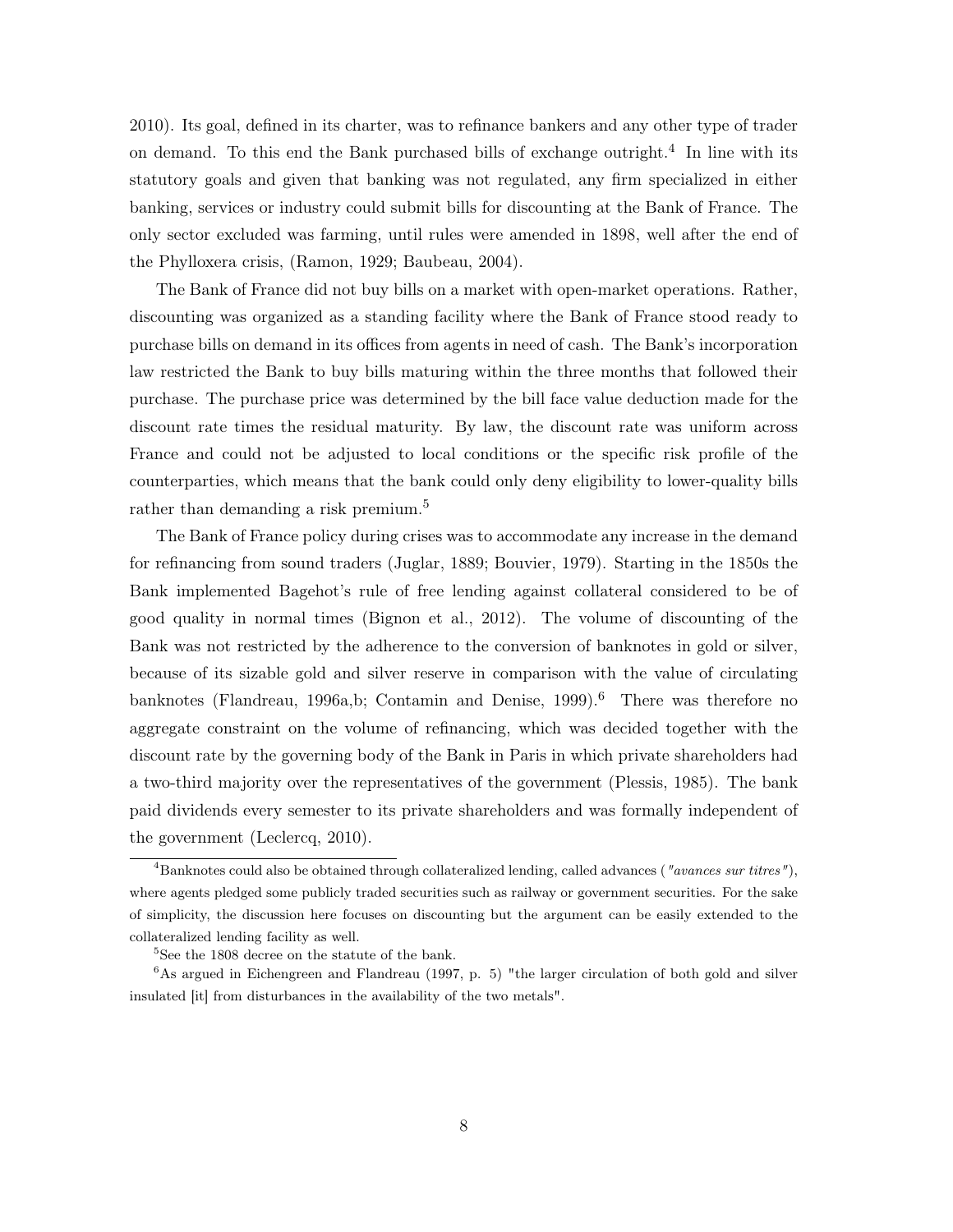## 3.3. Geographical constraints on the eligibility of assets to the lender of last resort

The law required the owner of the bill to collect the payment at the debtor's door. The possibility to buy and hold bills to maturity was constrained by the size of this area since payment collectors have to physically go to the debtor's place.<sup>7</sup> It followed that only bills payable in a city in which the Bank of France operated a branch office ("succursale") were possibly eligible for its discount window. Another consequence was that the share of local traders eligible for the discount window varied across districts because of the technological constraint created by the specificities of the payment of bills at maturity.

As this technology did not change significantly over the whole 19th century, the extension of assets eligible for discounting was directly tied to the setting-up of new local collection facilities. Between 1815 and 1836 the only office operated by the Bank of France was in Paris, which de facto restricted discounting to bills payable in Paris. Figure 1 presents the evolution of the number of branches operated by the Bank of France between 1826 and 1913. The gradual extension of the branch network not only allowed more agents to become eligible as a counterparty of the bank but it also made more bills eligible, thereby extending the share of assets – among all assets – against which central bank money could be obtained. At the same time, certain districts had to wait long to receive a branch office and many towns never received any, as the fixed cost of setting up and operating branches prevented banks from opening them everywhere, see also infra in section 6.3. In 1913 the number of branches in each district varied between 1 (mostly agricultural districts) and 9 (in the highly industrial district "Nord").

The uneven distribution of branch offices on the French territory – it was only in  $1877$ that the Bank of France was present in every French district – creates variations in eligibility over both space and time. Section 6.3 discusses the policy of branch opening by the Bank of France and shows that the Bank did not vary its eligibility policy in response to the economic crises we study or to the level of the default rate. Branching is exogenous. As a result, we can use the geographic restriction on central bank access to compare the impact of economic crises across regions as a function of the eligibility for discounting at the Bank of France.

The only other type of financial institution that had the organization and technology to smooth regionally concentrated illiquidity-driven defaults by redistributing liquidity across districts were the few deposit banks that operated on a national level, most notably the

<sup>&</sup>lt;sup>7</sup>Note that unlike other financial intermediaries who could sell on (rediscount) bills, the central bank was obliged to hold bills to maturity and thus to organize the collection of payment at maturity.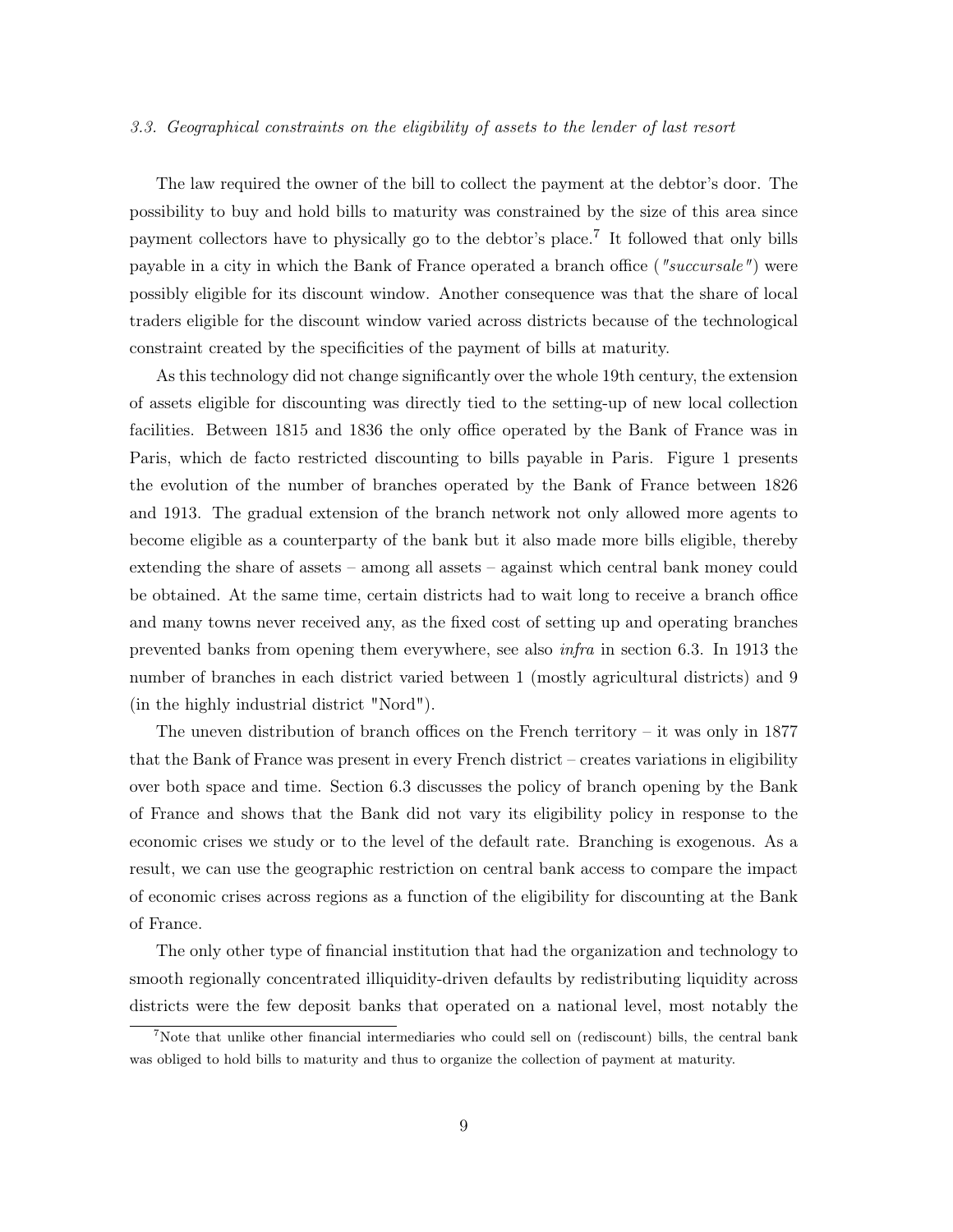

Figure 1: Number of branches operated by the Bank of France and the two main national deposit banks, 1850–1913

Crédit Lyonnais and Société Générale. These national deposit banks were technically capable to increase discounting in branches located in districts affected by a crisis using the deposits of agents living in unaffected districts, very much like the Bank of France could resort to its right to issue banknotes. <sup>8</sup> An important difference between deposit banks and the central bank was, however, that the opportunity cost of resources must have been much smaller in the case of the central bank. Most deposit banks operated an internal capital market on which branches located in districts with high liquidity demand could borrow the funds necessary to discount bills (Billoret, 1969). Starting in the 1860s, deposit banks developed extensive networks of branches (see figure 1), with the aim of collecting deposits and discounting local bills of exchange, entering thereby into fierce competition with the Bank of France to attract prime bills at their discount windows, see Bouvier (1973) and Lescure (2003). In the regressions we control for the presence of national deposit banks.

<sup>8</sup>Both types of banks used the same technology to screen and monitor the discounting of short-term bills, although the central bank discounted on harsher terms, usually at a higher rate and with higher credit standards (Bouvier, 1973).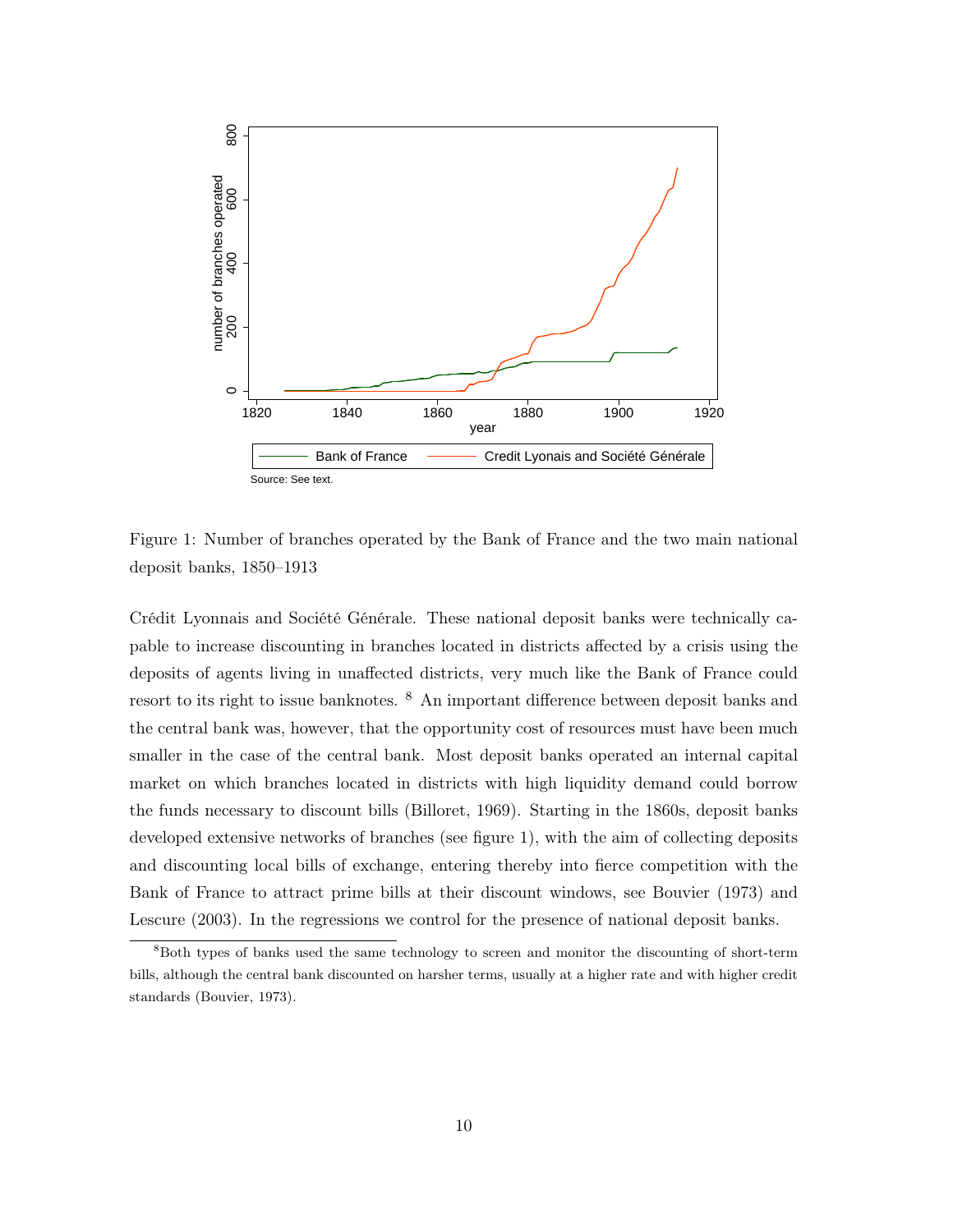#### 3.4. Economic crises: Phylloxera, the bug that shocked local economies

The second ingredient in our quasi experimental setting is the negative productivity shock brought about by the arrival of an agricultural disease in economies in which agriculture was the most important source of income. Once the disease arrived in a district, it started destroying the vineyards, reducing local wine production and making wine growers poorer (Banerjee et al., 2010; Bignon et al., 2016). As a result, defaults in services and industry increased.

The disease was caused by the near microscopic aphid *phylloxera vastatrix* – literally the killer of the vineyard – which sinks its pointed snout into the roots of the vine and sucks out the sap. Its saliva infects the roots at the attacked points preventing the wound from healing. This way phylloxera not only causes yields to fall to zero, but kills the plants themselves within a short time. The approximate time between the arrival of the pest and the death of the plant was about a year (Pouget, 1990).

Phylloxera started infecting French vineyards in 1863 (Gale, 2011, p. 18) and then spread gradually onto the French territory. The effects of the aphid were first noticed in 1863 near the Rhone river in the South of France, and soon thereafter in the Bordeaux region. Figure 2 and 3 show the geographic spread of the disease between 1871 and 1877. Yet the speed of destruction was not uniform across time and space. For example between 1871 and 1879 the south-east district of Gard lost 83% of its vineyards while neighboring Hérault lost "only" 59% (Lachiver, 1988, p. 416).

It took a long time to understand why the vines were dying and even longer to understand what could be done about it. The insect was first hypothesized as an explanation to the dying vines in 1868, after the study of a dead vineyard near the Rhône by the botany professor Jules E. Planchon. After that identification, a debate raged for seven years before the scientific community agreed that the appearance of the bug was in fact the cause and not just a consequence of the disease. Academics tried various treatments to fight the pest but none proved helpful for winegrowers (Pouget, 1990). It is only in 1890 that a cure was found and popularized. The solution involved grafting European vines onto phylloxera resistant American stock.

The arrival of phylloxera caused a brutal drop of wine growers' revenues. In a mostly agricultural country, the share of wine production amounted to 6.4% of the pre-aphid 1862 GDP. In 1870, wine represented a source of income for 21\% of the population (Millardet, 1877, p. 82). At the same time, the impact of phylloxera varied a lot across districts, as some of them did not grow any vines, while wine production could reach up to 54%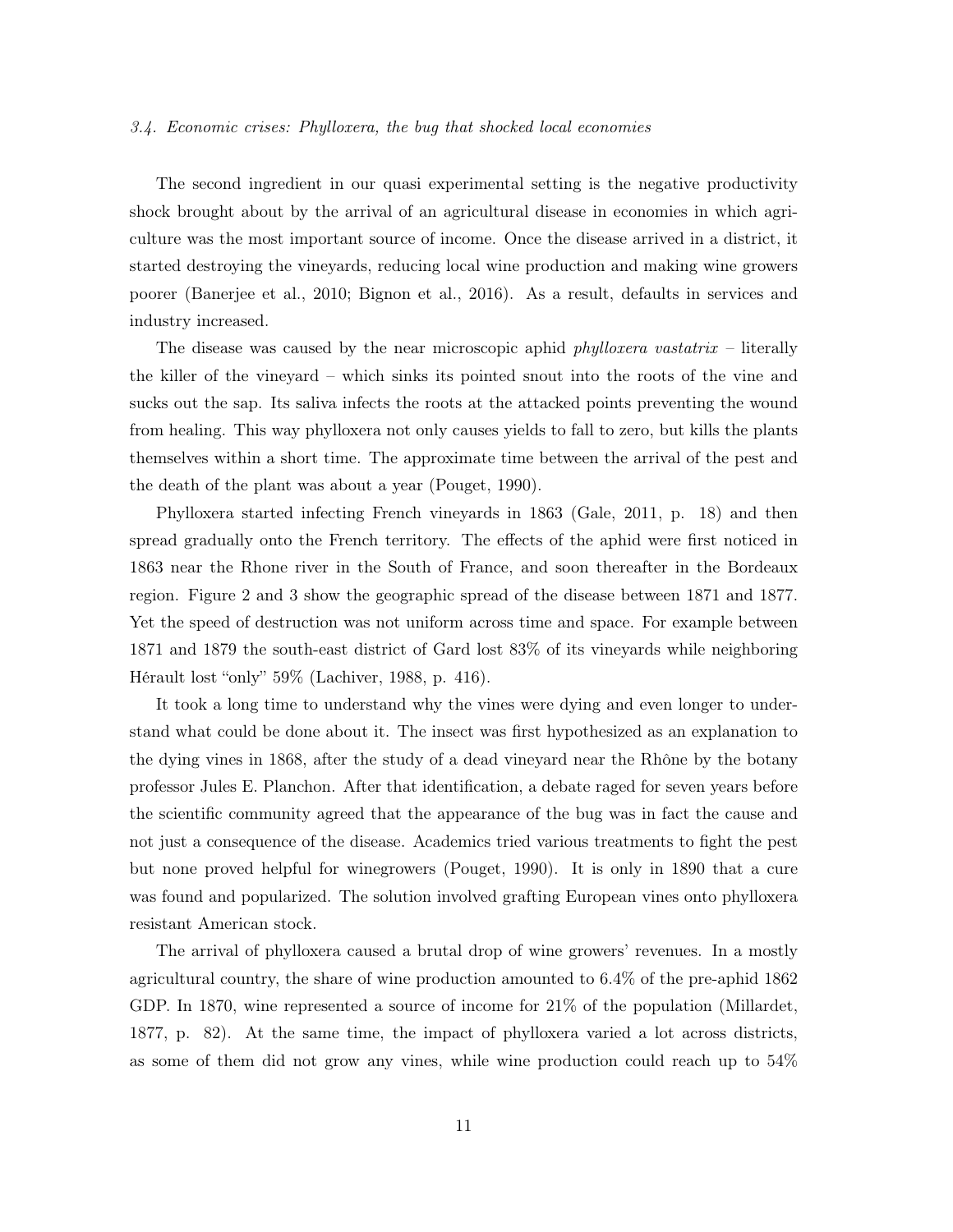

Figure 2: Districts infected by the phylloxera in 1871



Figure 3: Districts infected by the phylloxera in 1877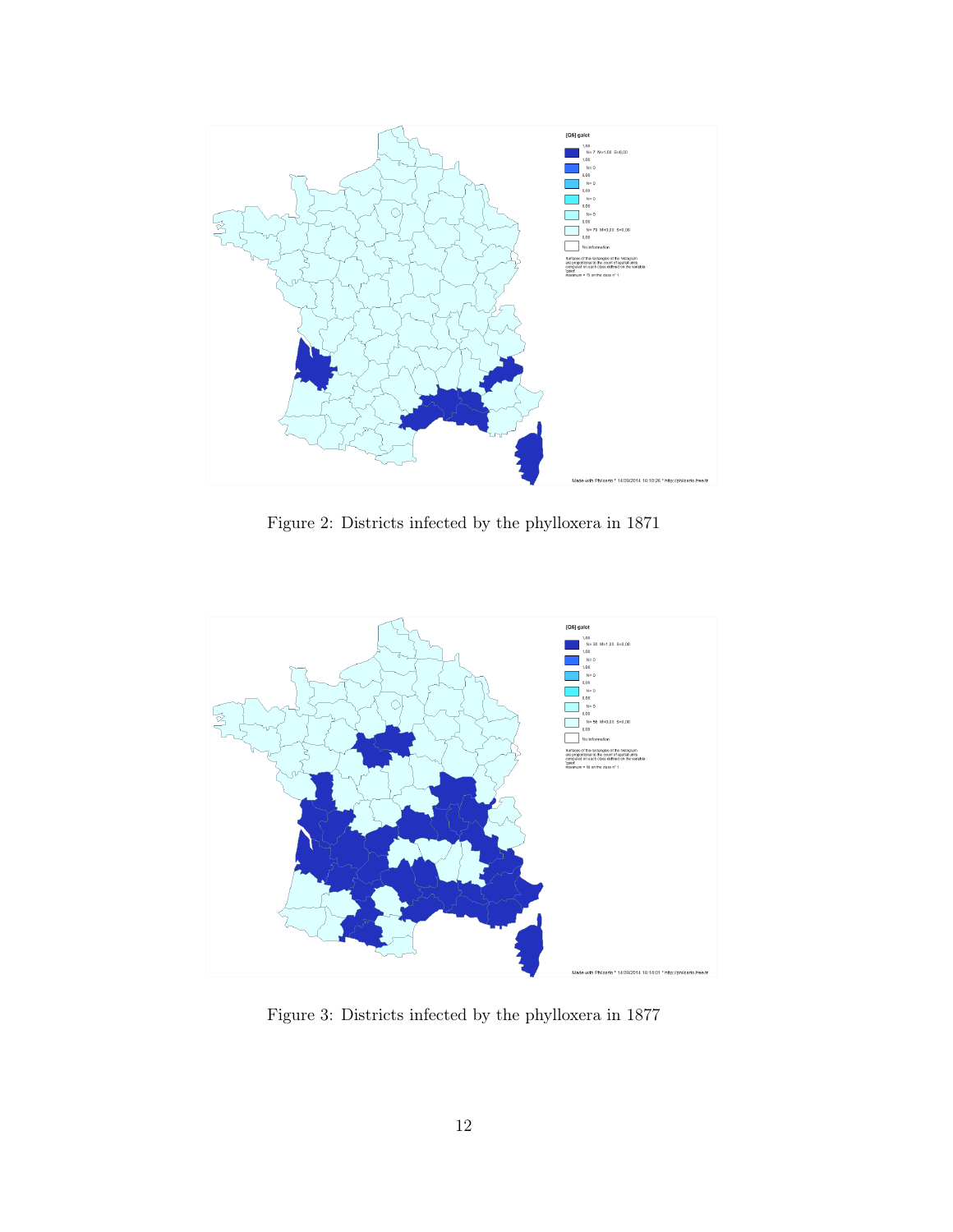

Figure 4: Revenues from wine production and the share of wine-producing districts infected by phylloxera between 1860 and 1890 (source: Bignon, Caroli and Galbiati, 2016)

of district GDP in others. On average wine production represented 9.2% of GDP in wine producing districts. By 1890 the revenues from wine production had dropped to 2.75% of French GDP, see Figure 4. In some regions the impact of the aphid onto local economies was disastrous (Postel-Vinay, 1989) in particular as price increases did not compensate for the fall in quantity (Bignon et al., 2016). Figure 5 plots the distribution of the share of the district wine production as percentage of district GDP in 1862.

At the same time, the shock induced by phylloxera did not impact consumers' budgets as the consumption price of wine did not increase markedly for three reasons, see Bignon et al.  $(2016).$ <sup>9</sup> First, wine imports increased sharply. Second, the practice of wine cultivation spread quickly to the (phylloxera free) French colonies in North Africa, notably Algeria. Third, various wine adulteration techniques were allowed to maintain the total quantity of alcoholic beverages created from the pressing of grapes.<sup>10</sup>

The impact of the phylloxera on agriculture was smoothed neither by fiscal nor monetary policy. The central bank was prohibited from lending against any assets that had been originated in the agricultural sector. Fiscal policy was of little help either: at the apex

<sup>&</sup>lt;sup>9</sup>For example the price of wine in Paris was pretty stable during the whole period.

<sup>&</sup>lt;sup>10</sup>The second wines (called *piquette*) were produced by adding sugar to the cakes that remained after the first pressing. These second wines were sold on the market in the 1880s.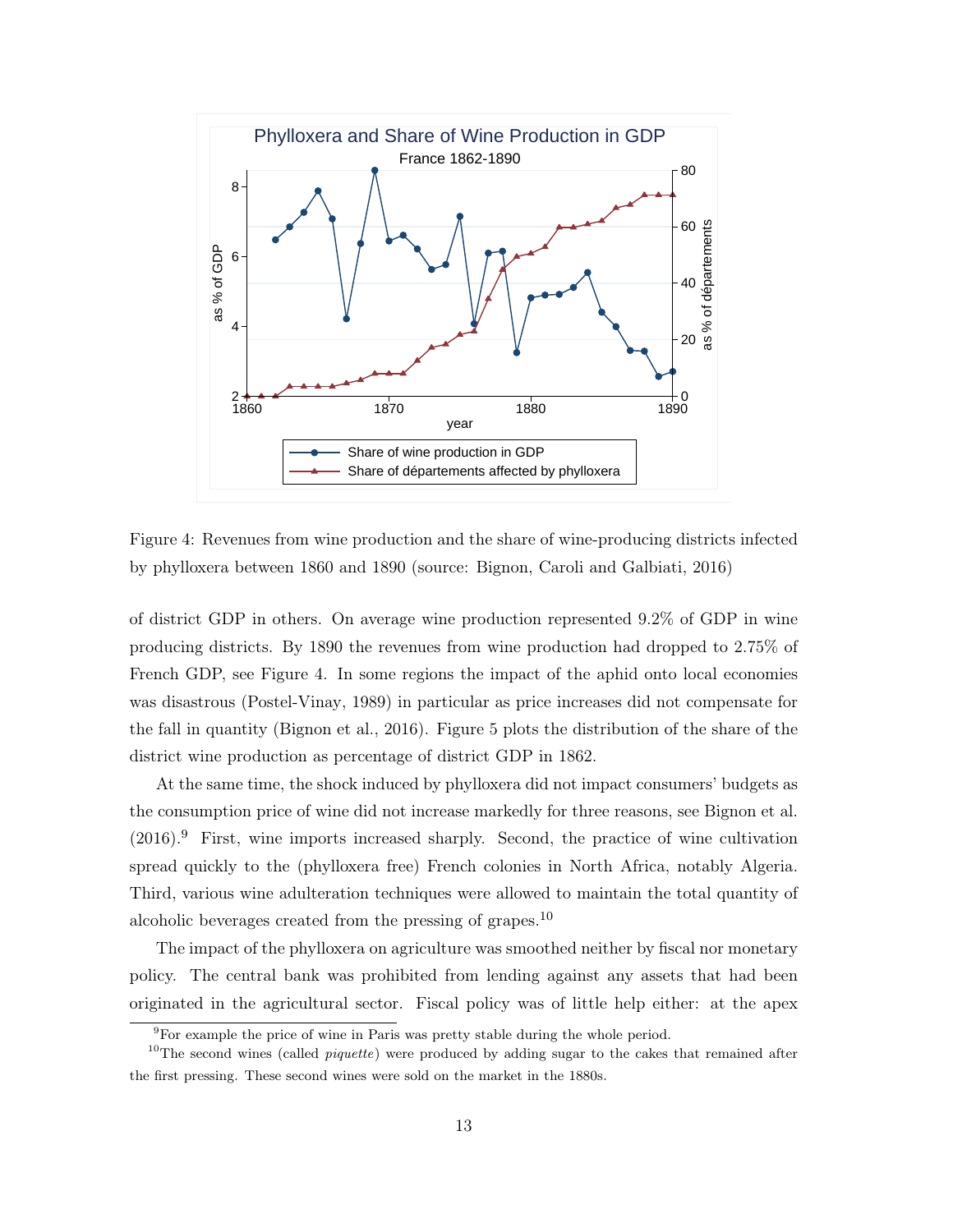of the disease in the 1880s the state spent one million Francs a year on phylloxera–the equivalent of 0.7% of the French 1862 wine production–and this little money was directed toward scientific research (Loubere, 1978, p. 172). Moreover, no welfare programs such as unemployment benefits existed to absorb parts of the revenues losses. As a result the shock created by phylloxera on agriculture was transmitted to the other sectors of the French economy and decreased the other sectors' revenues.

Traditional credit markets helped smooth the shock during the first years. But the failures of farmers and wine growers fed back on notaries, and on the savers that had trusted them. Some notaries failed and savers shied away from investing in assets originated in the agricultural sector (Postel-Vinay, 1997, p. 286-7). In addition, the liquidity of mortgages and other long-term debts was especially hit, as defaults on mortgage interest payments reduced the liquidity of the secondary market for those debts Postel-Vinay (1997, p. 325- 6). Farmers turned to borrow from financial intermediaries such as local banks, but they were impacted by the crisis as well (Postel-Vinay, 1989).

The length of the episode (from 1863 to 1890) made it impossible for farmers to maintain consumption by drawing on their savings. It was very unlikely that farmers had been able to increase their saving in advance of the income shock. This would have required a clear understanding of how the disease would spread and of its cause, an issue that was not settled before 1875 (Gale, 2011, chapter 1). Even then, historical evidence shows that the new-found agreement on the cause of the disease did not make French peasants wiser when it came to using the spread of the insect over the territory as a signal for future losses. The literature identifies two reasons for this lack of foresight. Some peasants argued that the disease would be confined by nature to some regions, while others simply denied its existence, arguing that the disease could be avoided by taking good care of the vines (Gale, 2011, p. 52). Loubere (1978, p. 158) argues that such a blindness resulted from the policy of uprooting the diseased vines as a means to safeguard those still intact.

To sum up, the shock induced by phylloxera has several characteristics which provide for an ideal setting for analyzing the effects of variations in central bank eligibility. (i) Phylloxera was a sizable real productivity shock on the agricultural sector and was transmitted to the other sectors; (ii) The fact that phylloxera arrived in different districts at different moments in time allows us to analyze the effects of the crisis at a district level thereby increasing the number of observations and helping us to circumvent the small sample problem typical of other lending of last resort studies; (iii) It is reasonable to consider the disease as a temporary income shock on banks, services and industry, as a cure to the disease was finally found; (iv) The setting properly singles out the role of eligibility as fiscal policy and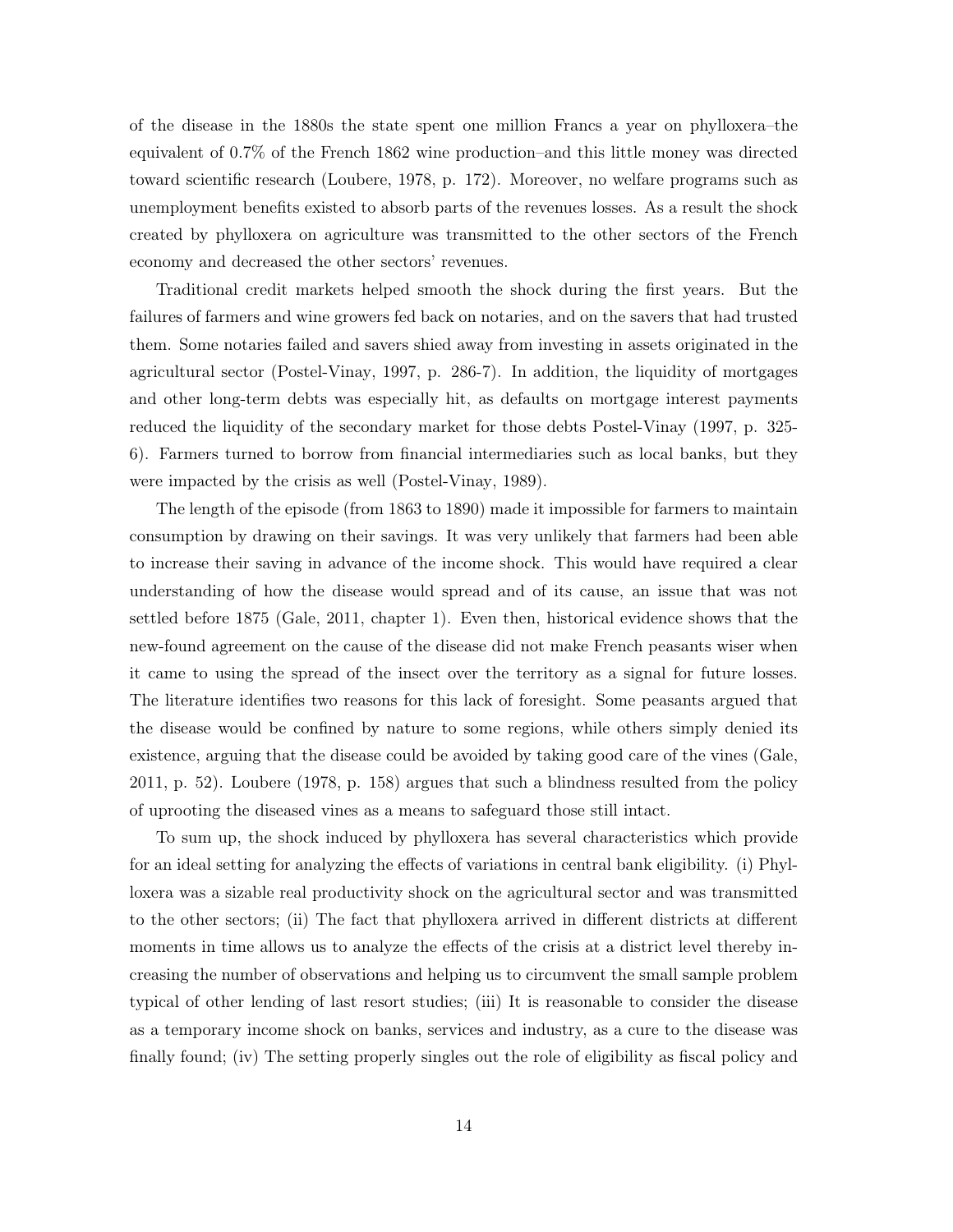

Source: Author's computation using Delafortrie and Morice (1959) and Galet (1957)

Figure 5: Frequency distribution of the share of wine production in the GDP of the district in 1862

other aspects of monetary policy were not changed in response to the shock; (v) The clearly external nature of the shock allows excluding reverse causality between eligibility and the economic crises caused by the disease.

# 4. Data

The dataset contains yearly observations on the variables of equation (1): the default rate  $DR_{it}$  (Section 4.1), yearly measures of the importance of the shock triggered by the spread of the phylloxera in each district  $shock_{it}$  (Section 4.2) and measures of eligibility to the central bank and the two main deposit banks  $elig_{it}$  (Section 4.3).

# 4.1. Default rate

For each district and each year, the number of defaults on debt repayment is known from the number of openings of a judicial procedure called failure *(faillites* in French). According to both law and jurisprudence this procedure aimed at protecting the equality of all creditors when the debtor proved unable to pay one of its creditors. The procedure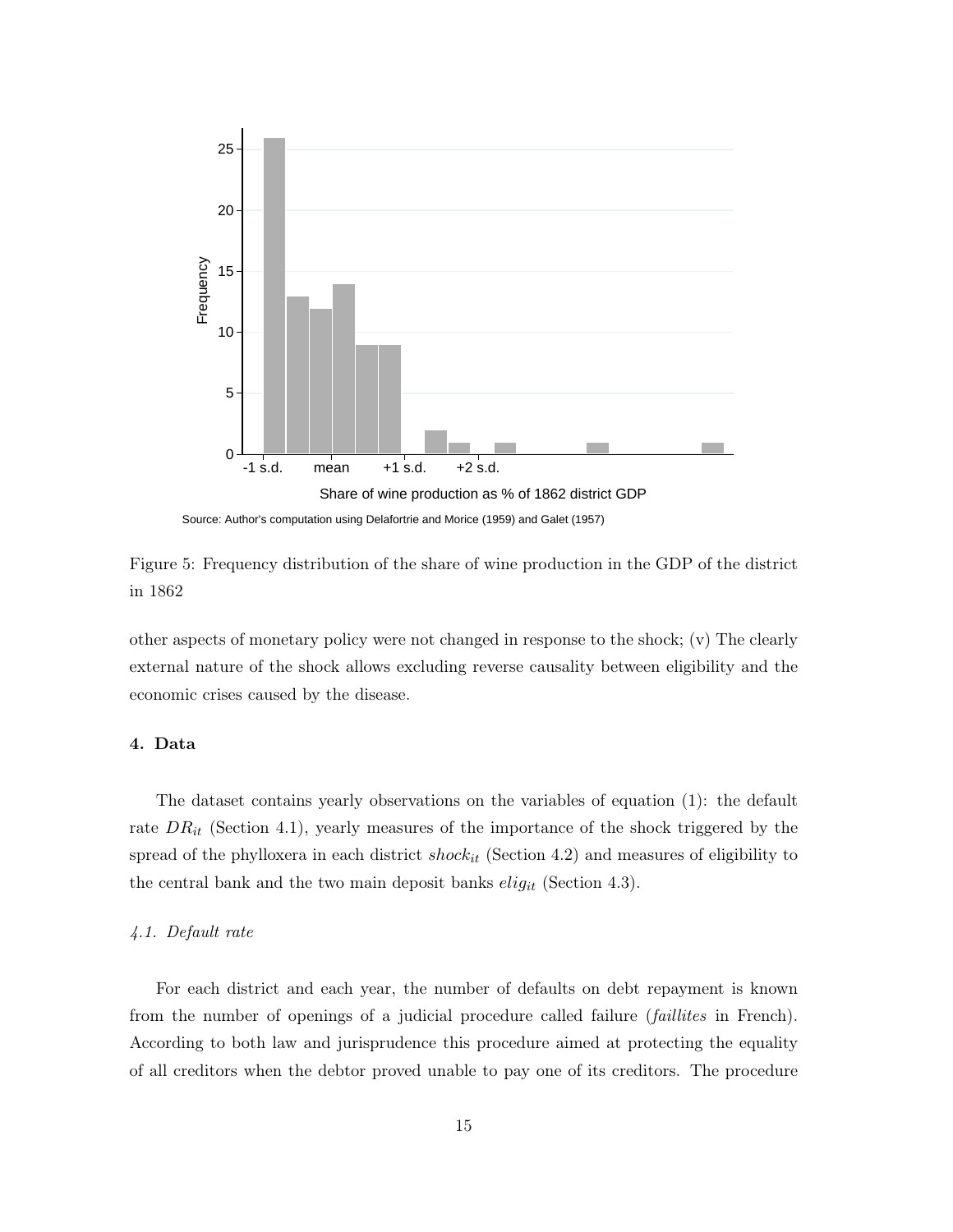allowed creditors to screen the value of the assets, to ascertain the validity of the liabilities (so as to avoid some creditors to be impaired by made-up claims) and to decide on whether the business had to continue being operated or not, in which case the monetary value of the assets was shared between the creditors.<sup>11</sup>

The definition of a failure in French law has a number of convenient features for our empirical design. First, the opening of a failure procedure was tied to illiquidity and not to insolvency. Indeed, the law stated that a failure procedure could be opened only after the observable recognition of a default. This was to prevent anti-competitive or political interferences with the running of businesses, where some competitors could have demanded the opening of a failure procedure with the only aim to drive a competitor out of business. In their comments of the law, legal scholars made it clear that a presumed state of insolvency in itself could not be taken as a motive for the opening of such a procedure since insolvency could only be decided after a proper screening of assets and liabilities of the firm. Therefore the law opted for a criterium that could not be manipulated easily by outside parties and no judge could force an (allegedly) insolvent but liquid firm to file for a failure procedure (Percerou, 1935). As a consequence, the number of failure procedures opened clearly identifies the number of defaults in a given location during a given year.

Second, the number of new openings of the failure procedure gives the appropriate measure of defaults in services and industry. The reason is that only traders qualified for the procedure, while workers and other non-traders such as farmers or lawyers were excluded. Frontiers between the different activities were easily drawn. A trader —*commercant* in the legal definition— was defined as an independent business earning revenues from the selling for profit of products and/or services.<sup>12</sup> Defaults by workers or firms operating in the agricultural sector —farmers— were regulated in a different legal procedure. The distinction comes in handy here, because we are using an income shock to the agricultural sector to assess the effects of central bank liquidity support on the other sectors of the economy.

The number of defaults per district is known by counting the number of *faillites* openings during a year. The data appendix details the sources used to document them at the district level. It is worth noting that neither the definition of defaults counted as faillites by the administration nor the scope of businesses to which the law applied were changed during

<sup>&</sup>lt;sup>11</sup>The creditors were assisted by a judge who had to keep the records of the events occurring during the procedure and to check the legality of the decisions taken by the creditors. The judge was assisted by an agent specialized in the screening of the assets and liabilities of the bankrupted firm. No creditor could opt out of the procedure before the creditors had voted on the outcome except by renouncing his claim.

 $12$ Examples include wholesalers, shopkeepers, insurers, bankers or manufacturers.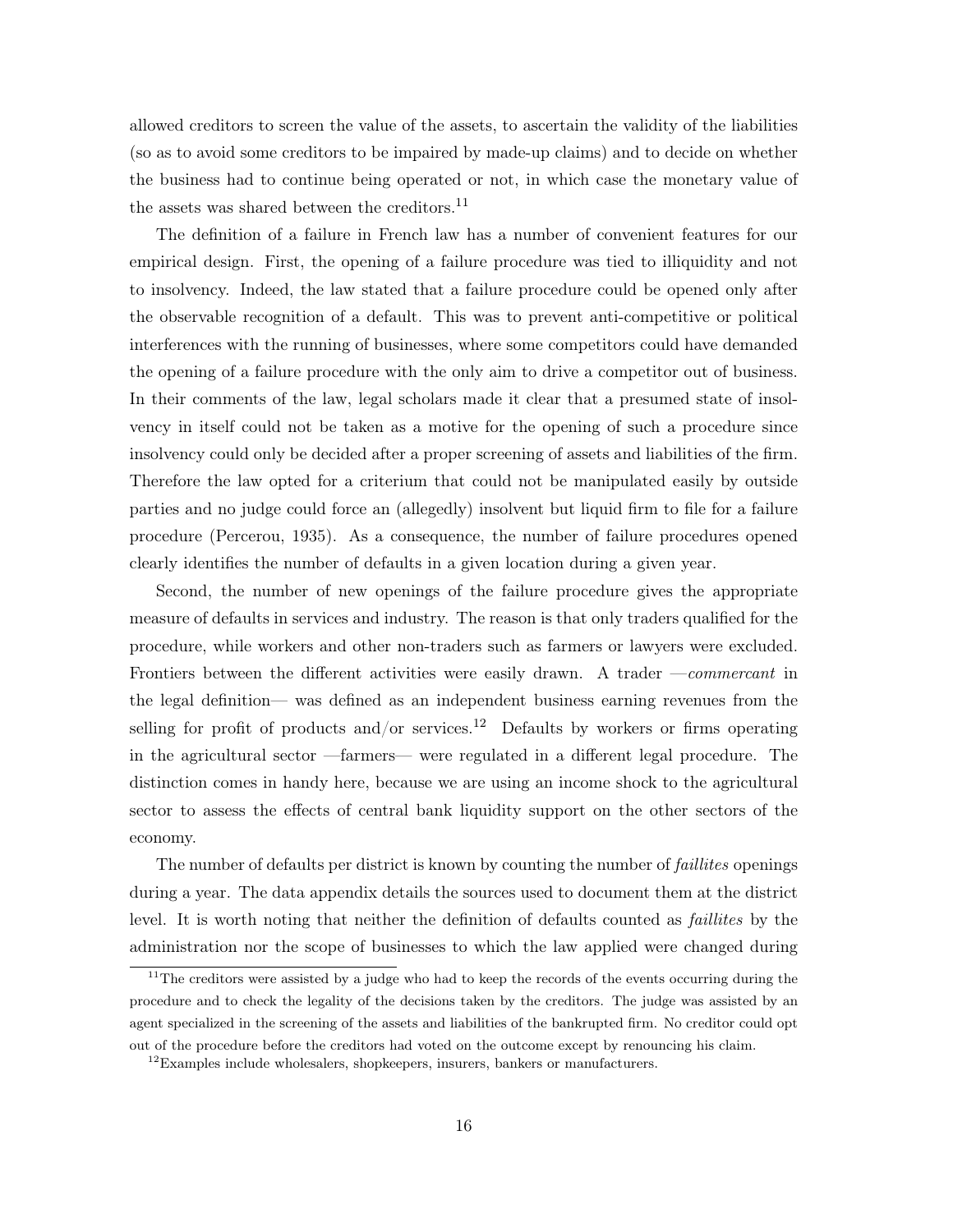the 19th century. To compute the default rate, we divide the number of defaults by the stock of firms in services and industry active during each year in each district. The number of firms in services and industry was retrieved from statistics on the French business tax (patentes). The business tax was paid by every trader, i.e. any business selling goods or services for profit on the market, which again encompassed all shopkeepers, wholesalers, factories, craftsmen, and banking and insurance firms. Like in the statistics on defaults, the agricultural sector was exempted. The appendix details the sources from which the number of tax-payers were retrieved.<sup>13</sup>

# 4.2. Measures of the shock triggered by the spread of phylloxera

A year before the phylloxera aphid was first spotted in France in the Gard district in 1863, wine was produced in 79 out of the 89 French districts.<sup>14</sup> The 10 non wine producing districts were located in Brittany, Normandy and the North of France. All other districts produced at least some wine. The shock triggered by the phylloxera disease on the other sectors of the local economy varied with the share of wine in the district GDP. In 40 districts, wine production accounted for more than 15% of local GDP.

To account for the size of the crisis at the district level, we construct different specification of the variable  $Shock_{it}$  of equation (1) presented in section 2. Those specifications aim at measuring the size of the local economic crisis triggered by the agricultural disease in district i during year t. The crisis varies with the importance of wine in the local GDP of district  $i$  as well as the spreading of the disease within the district. As the speed with which the bug spread into each district varied across districts and time, no single lag structure can account for it. We present some measures of the propagation of phylloxera and its impact on wine production in section 5. To exclude that our results are driven by a particular choice of the lag structure we use three alternative variables to measure the size of the shock induced by phylloxera.

The simplest specification of  $Shock_{it}$  is labelled  $Spotted_{it}$  which is the product of two terms. The first term is a dummy that is set to 1 in any year between the first year the aphid was spotted in the district and the year of the implementation of the cure to the disease

<sup>&</sup>lt;sup>13</sup>The business tax was paid at the level of individual establishments. To ensure the comparability of the number of defaults with the stock of firms eligible for the default procedure, we have collected the number of patentes payers, i.e. the number of firms that paid the tax, and not the cote des patentes which measures the number of branches of business units paying the tax.

<sup>&</sup>lt;sup>14</sup>Three districts had to be dropped from our analysis because some data was missing for them, leaving 86 districts in the sample.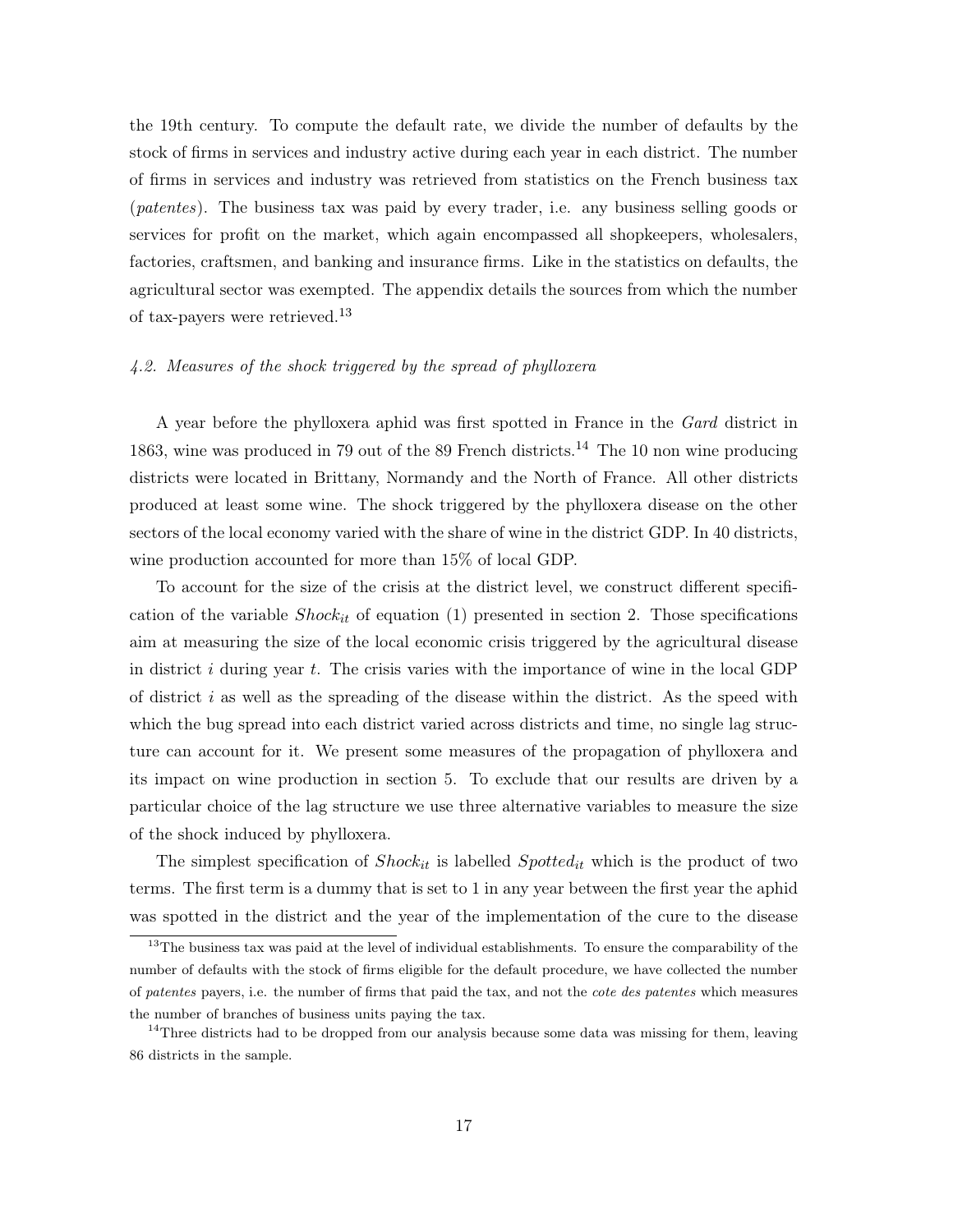in 1890. In any year before the aphid arrived in the district and after the implementation of the treatment, we set this dummy to 0. In order to account for the different importance of wine for the economy of district  $i$ , the dummy is multiplied by a second term, which is set equal to the share of wine production in the 1862 GDP. As a result,  $Spotted_{it}$  is equal to a constant term during the years phylloxera was present in district  $i$  and zero otherwise. Table 1 presents the descriptive statistics.

An alternative measure of the size of the local economic crisis is the variable labelled  $impatchummy_{it}$  that controls for the significant time that could have passed between the first spotting of the aphid in the district and the moment at which it had led to widespread devastation of vineyards. In order to account for this, we use a dummy variable constructed by Banerjee et al. (2010). The dummy is set to 1, if the two following conditions are fulfilled. First, the aphid is present in the district. Second, wine production has fallen below the level reached during the last year before the arrival of phylloxera. As no direct information is available on the spread of the aphid within each district, the second condition aims at capturing that phylloxera must have spread sufficiently widely to have had an impact on wine output. Again, the dummy is set equal to 0 after the implementation of an effective treatment in 1890. Like in the case of  $Spotted_{it}$ , the dummy is multiplied by the share of wine production in the 1862 GDP in order to account for the different weight of wine in local economies. As a result, *impactdummy<sub>it</sub>* is equal to a constant term during the years when both phylloxera was present in district i and after wine production had declined relative to the pre-phylloxera benchmark level before 1890 and is zero otherwise.

A third alternative, which is our preferred variable, is labelled *impactvolume<sub>it</sub>* which is constructed as a continuous version of *impactdummy<sub>it</sub>* by taking into account the actual decline of wine production during the period when phylloxera depressed wine production. To construct the measure, we use again a variable constructed by Banerjee et al. (2010). Our variable *impactvolume<sub>it</sub>* is the product of *impactdummy<sub>it</sub>* and the percentage decline in wine production relative to the level in the last year before the phylloxera was spotted in a district. Unlike  $Spotted_{it}$  and impactdummy<sub>it</sub> that are either zero or a constant,  $impatvolume_{it}$  varies with the actual decline in wine production during each year between the arrival of the disease in the district and the year 1890 and can thus take best account of the district-specific speed with which phylloxera was propagated.

# 4.3. Measures for the eligiblity to the lender of last resort

To measure the extent of access of local agents to the facilities offered by the Bank of France and the big deposit banks, we use two alternative specifications of  $elig_{it}$ , which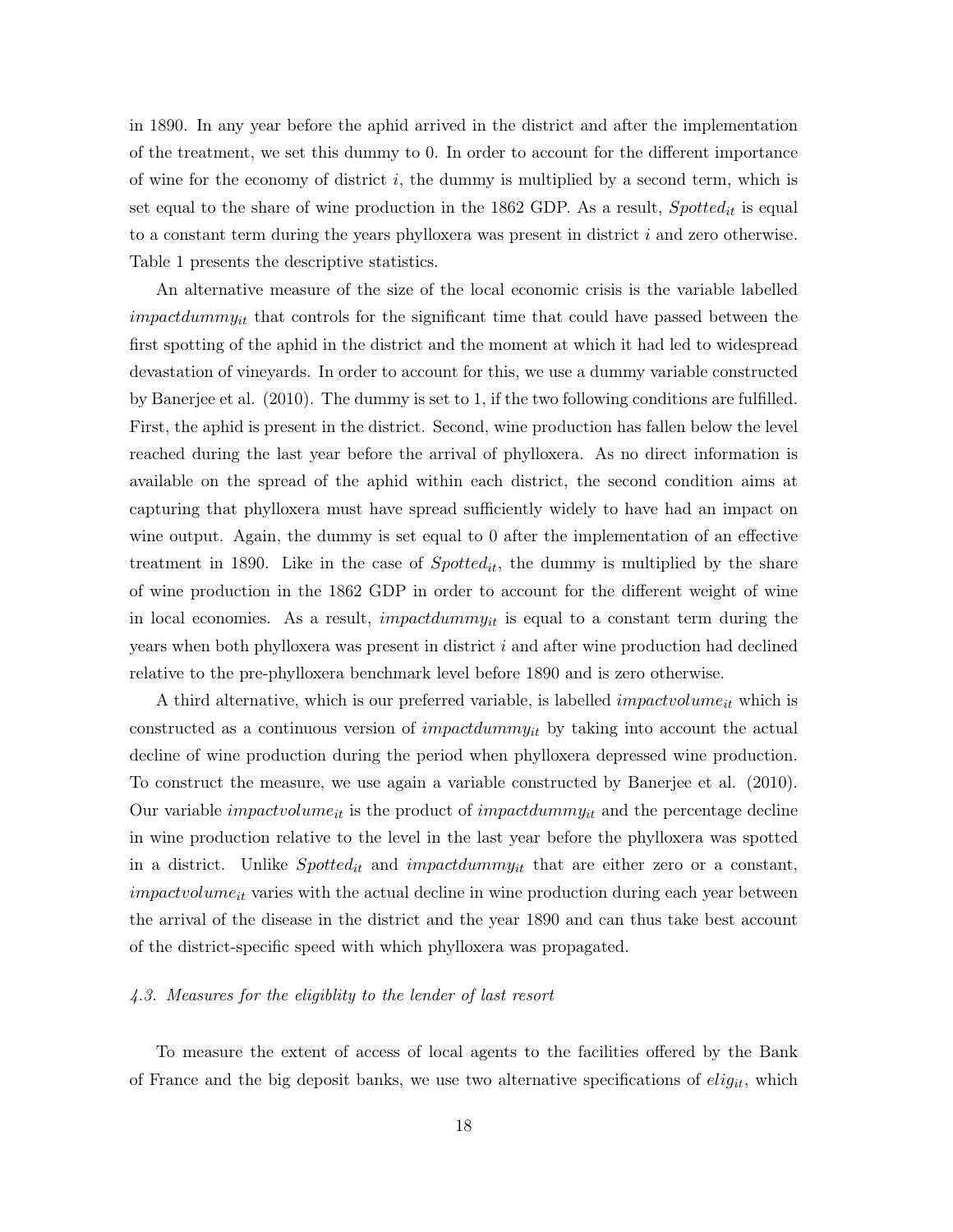are constructed for both the Bank of France and the deposit banks. The first is labelled  $branches#_{it}$  and uses simply the number of branches operated by either the Bank of France or the deposit banks within each district  $i$  during year  $t$ . Taking the simple number of branches is justified given that French districts were all of roughly equal size and had been designed in 1790 such that every point within the district was within a one-day horse ride from the district capital. In case more densely populated districts needed more branches to offer the same degree of access to the banking system, we also use an alternative measure labelled *branchescap<sub>it</sub>*, which adjusts the number of branches for the population of the district.

#### 5. Accounting for the spread of the phylloxera

Before presenting the results of our regressions, this section takes a more in-depth look at the dynamics of the spreading of phylloxera and how the different definitions of the variable Shock<sub>it</sub> presented in section 4.2 can capture these dynamics. The shock variable Shock<sub>it</sub> has to properly account for two dimensions: First, the date of the arrival of phylloxera and two, the severity of the shock on the local economy. While the year when phylloxera was first spotted in each district is well known, the time it took the aphid to spread over the district is not. Historians have noted that it took quite some time for the aphid to destroy a significant proportion of the vineyards in a given district and, thus, to potentially affect other sectors in the economy. In addition, historical evidence indicates that the speed with which phylloxera spread across districts varied considerably. Some feeling for the dynamics involved can be obtained by running the following regressions along the lines of Wolfers (2006), which allow the impact of phylloxera to evolve over time:

$$
Lprodwine_{it} = \alpha + \sum_{i \ge 1} \alpha_i Infect_i + \delta_t + \alpha_i + \nu_i \cdot t + \epsilon_{it}, \tag{3}
$$

where  $L_{product}$  is the logarithm of wine production in hectolitres in district i during year t. Infect<sub>i</sub> is defined for every district as a function of the first sighting of phylloxera in the district: The variable  $Infect<sub>1</sub>$  is set to 1 in the first year after the arrival of phylloxera in the district, Infect<sub>2</sub> in the second year and so on. Therefore  $i$  takes value between 1 and (at most for the district contaminated in 1863) 27. To control for structural differences between districts and shocks at the national level all regressions include time  $\delta_t$  and district  $\alpha_i$  fixed effects. District specific time trends  $\delta_t * \alpha_i$  capture potential differences in the long-run evolution of wine production across districts. Finally, residuals are clustered at the district level, i.e. each regression controls for correlation among the observations of a given district.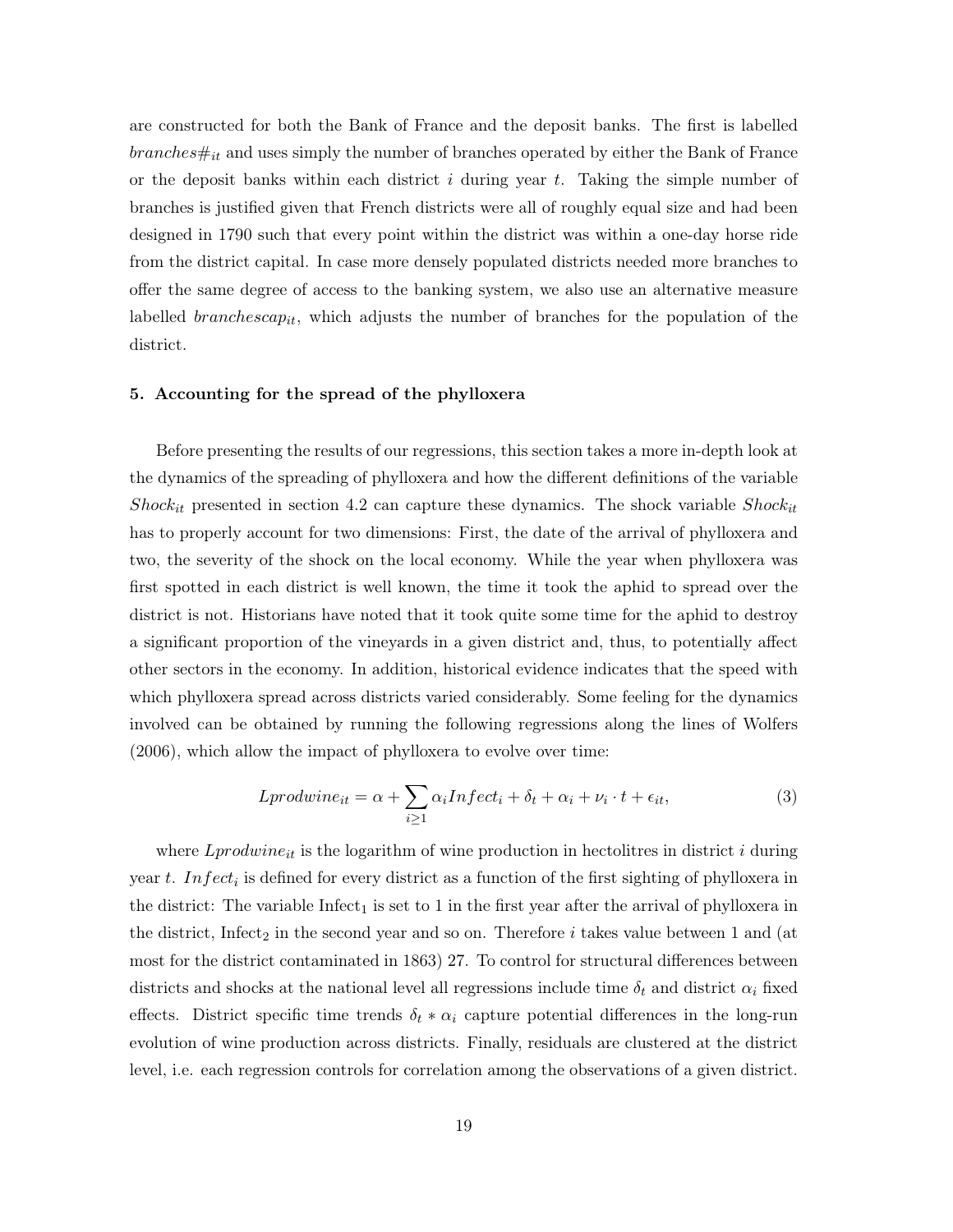

Figure 6: Dynamic effect of the spread of the phylloxera on wine production, 1863–1890

The coefficient and standard errors are plotted on figure 6. Inspection of the level reveals that on average phylloxera started to have a significant negative effect on wine production only four years after the first sighting of the aphid in a district.

A similar analysis can be undertaken for the relationship between the spread of phylloxera and local economic distress by studying the dynamic impact of the local importance of the crisis triggered by phylloxera on the default rate of non-agricultural firms. In this case, the dependent variable is a pure measure of the indirect impact of the shock on the services and industrial sectors. The following regression equation checks that the negative productivity shock on agriculture triggered an increase of the default rate in banking, services and industry.

$$
DR_{it} = \alpha + \sum_{k \ge 1} \alpha_k (Infect_i * Winel_i^{1862}) + \delta_t + \alpha_i + \nu_i \cdot t + \epsilon_{it}.
$$
\n<sup>(4)</sup>

where  $DR_{it}$  is the default rate in district i and year t and  $Wine_i^{1862}$  is the share of wine in the district GDP a year before Phylloxera was first spotted in France. All other variables are defined as in the regression above. All the residuals are clustered at the district level.

Figure 7 plots the evolution of the regression coefficient  $\alpha_k$  and its confidence interval. It shows that the shock created by the phylloxera significantly increased the default rate of firms in services and industry and that the impact increased over time. The coefficient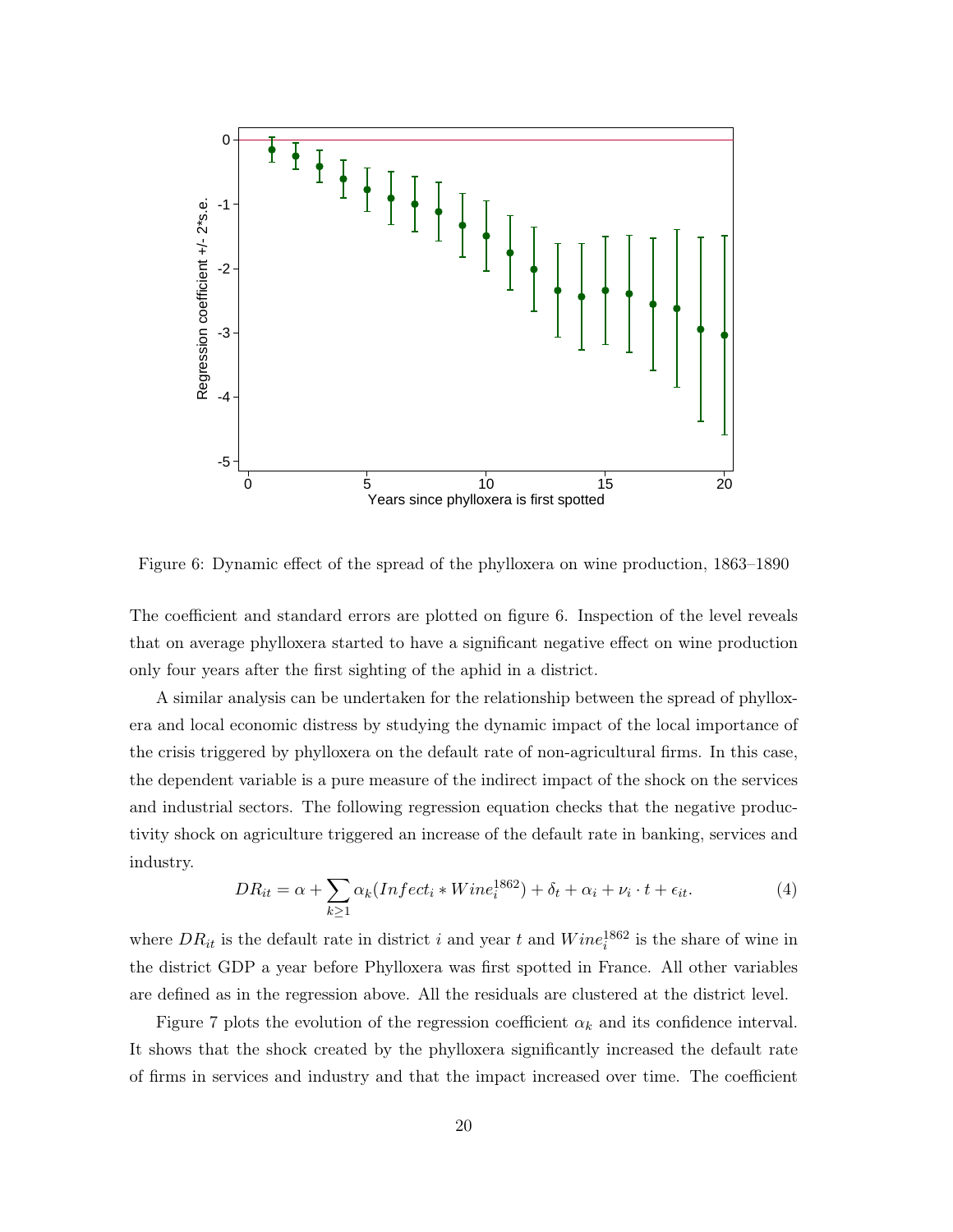

Figure 7: Dynamic effect of the spread of the phylloxera on district default rates of services and industry, 1863–1890

becomes significantly different from zero five years after the aphid was first spotted in the district, and one year after phylloxera had led to a significant decrease in the wine production of the infected district.

Together, both results show that in the absence of any proper treatment to prevent the vines from dying, phylloxera led to a sharp decline in wine production, triggering a sufficiently high negative shock to the productive assets of farmers so as to cause local (macro) economic crises in the affected districts. The relatively long time it took for phylloxera to significantly affect local wine production and broader economic conditions as well as differing size of the impact, as evidenced by the relatively wide confidence intervals around Infect<sub>i</sub>, help to better assess the relative merits of the different specifications of  $Shock_{it}$ presented in section 4.2.

 $Spotted_{it}$  is set equal to 1 from the first sighting of phylloxera until 1890, when a reliable treatment of phylloxera was found, while  $impatchummy_{it}$  combines the sighting of phylloxera with a fall in wine production, which could take several years as shown in figure 6. Impactvolume<sub>it</sub> finally is allowed to vary from year to year in response to the fluctuations in production induced by phylloxera. The advantage of this specification is that because of climatic and geographical factors, wine production in some districts may have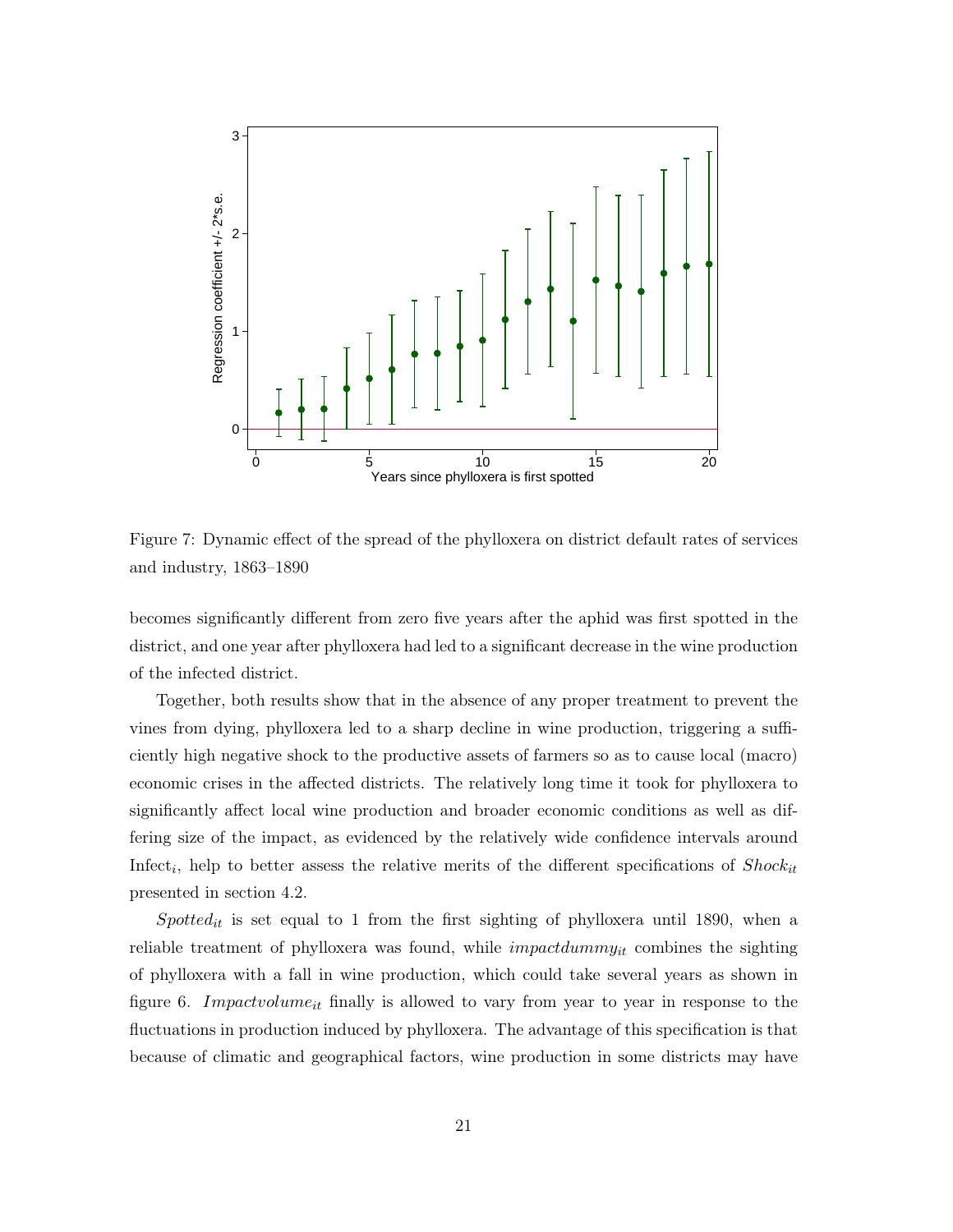been more affected by phylloxera than in others. Moreover *impactvolume<sub>it</sub>* accounts better than the other two specifications for the impact of phylloxera on local income. The following baseline regressions thus use *impactvolume<sub>it</sub>* as explanatory variable, while *spotted<sub>it</sub>* and  $impatchummy_{it}$  are employed to check the robustness of the results.

# 6. Results

We present the main results in section 6.1, check the robustness of the main results in section 6.2 and discuss the exogeneity of the eligibility measure to both the default rate and the propagation of phylloxera in section 6.3.

#### 6.1. Main results

Equation (1) relates the default rate to central bank eligibility and a number of control variables. The results of the estimation of equation (1) that use impactvolume as the crisis variable and the number of branch offices operated in the district  $branches \#$  as the measure for eligibility are reported in table 2 . The first column reports the baseline estimate on the period 1826 to 1913, including year and district fixed effects as well as district-specific time trends. Residuals are clustered at the district level. The second column adds control variables. Column (3) restricts the estimation to the sub-sample of wine-intensive districts while column (4) looks at the sub-sample of years during which no cure to the phylloxera were available, i.e. to 1863 to 1890.

The key variable of interest ist the interaction variable between the depth of the crisis and the eligibility for the central bank. In column (1) it is negative and statistically significant at the 1% level. This implies that an increase in the eligibility for the central bank significantly reduced the default rate when the phylloxera crisis hurt the district. This result is consistent with the fact that the central bank refinanced the economy by buying bills of exchanges payable by non-agricultural firms and guaranteed by the banking sector. The phylloxera crisis variable significantly increased the default rate of the industry, financial and services sectors, which is consistent with the view that the central bank did not try to avoid the default of all firms. The eligibility variable is usually negative, which is consistent with the fact that the Bank of France operates the payment system of bills also in normal times. However the coefficient is usually non-significant, suggesting that it was mainly in times of crises that eligibility mattered.

Adding additional controls in column (2) does not alter these results. National rediscounting banks such as Crédit Lyonnais and Société Générale have no impact on the level of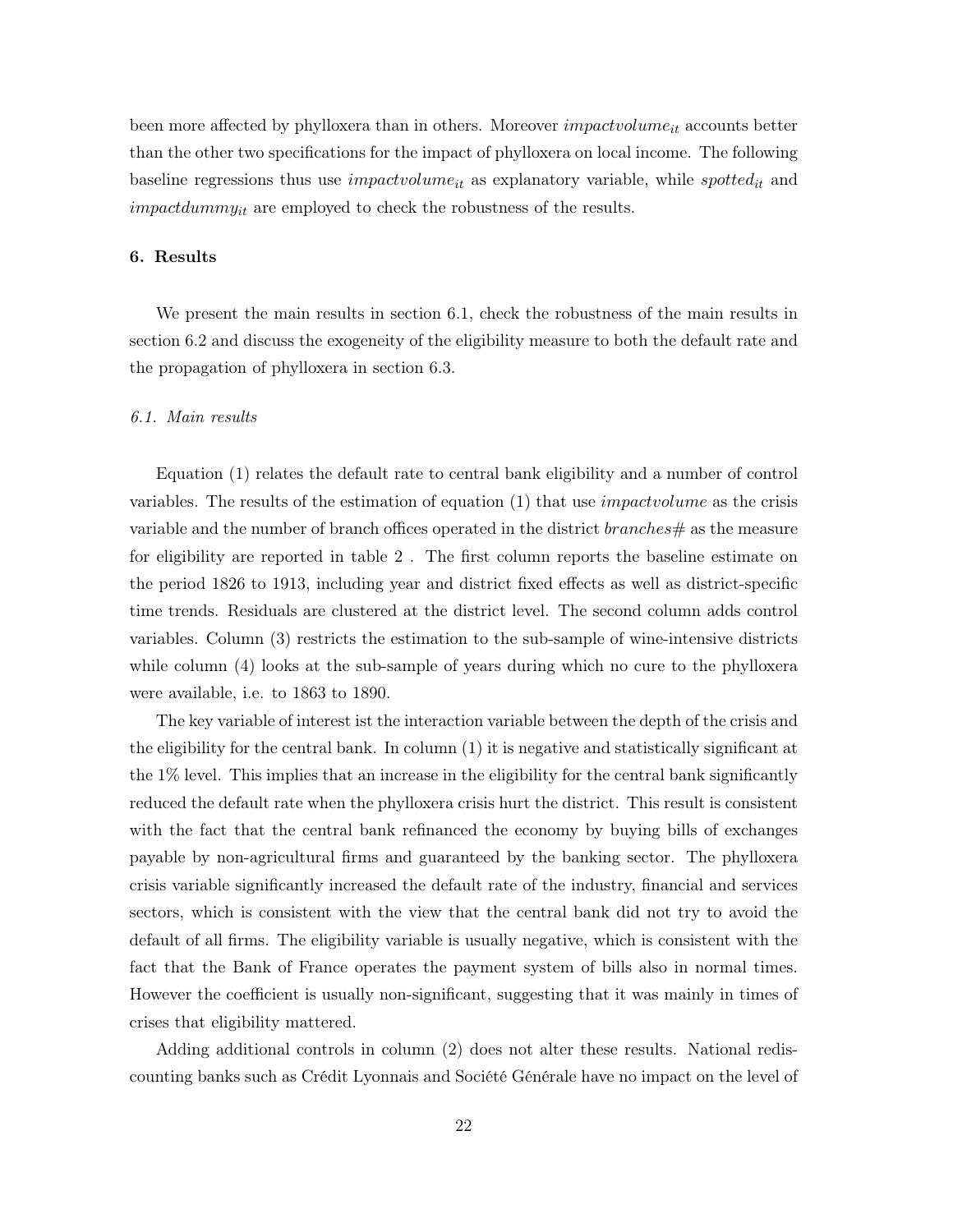the default rate, and when phylloxera arrived, they even appear to have restricted lending pro-cyclically, thereby increasing the default rate of the industrial, services, and financial sectors. In any case, the coefficient on the interaction term is only weakly significant. The number of firms per 1,000 inhabitants and population density both proxy for local economic development and differences in the evolution of economic structures across districts (structural difference that do not change over time are already captured by the district fixed effects in the baseline regression). The coefficients on both variables are negative and statistically significant, implying that higher developed districts featuring more entrepreneurial activity were also ceteris paribus those with lower default rates.<sup>15</sup>

The results are therefore consistent with the view that eligibility for central bank operations prevented to some extent the agricultural crisis to spill over to solvent but liquidity constrained firms in the rest of the economy. To assess the economic significance of this result, we perform the following counterfactual exercise. We use the coefficients of the regression of table 2 column (2) to predict the evolution of the default rate in two counterfactual scenarios in which the Bank of France would have (1) operated no branches during the period of the spread of the phylloxera (i.e. set  $Ellig_{it}^{BoF} = 0$  for all i and t) or (2) would have had opened in the year of the arrival of the phylloxera on the French territory in 1863 all the branches that it operated in 1913 (i.e. set  $Elig_{it}^{BoF} = Elig_{i1913}^{BoF}$  for all i and t). The resulting counterfactual default rates for all districts are then aggregated to a national default rate for France. Figure 8 compares the actual evolution of the default rate for France with the default rates in the two counterfactual scenarios. In the complete absence of Bank of France branches the default rate would have fluctuated at levels roughly 10% to 15% higher than was actually observed in the late 1870s, early 1880s. A reduction in the default rate by 10% to 15% is highly economically significant as there were many reasons for defaults other than phylloxera and that could not be alleviated by central bank liquidity support. Conversely, the bank would have been even more successful in counteracting the crisis triggered by phylloxera had it had its 1913 network already in place in 1863.

#### 6.2. Robustness checks

Tables 3–5 provide estimates with alternative specifications for the two key explanatory variables, the measure for central bank eligibility and the measure for the economic impact of phylloxera.

<sup>&</sup>lt;sup>15</sup>The variable  $farmsize * shock$  accounts for regional variation in the size of agricultural business and the structure of wine growing that might lead to a different impact of phylloxera on regional income and liquidity provision. The coefficient is never statistically significant.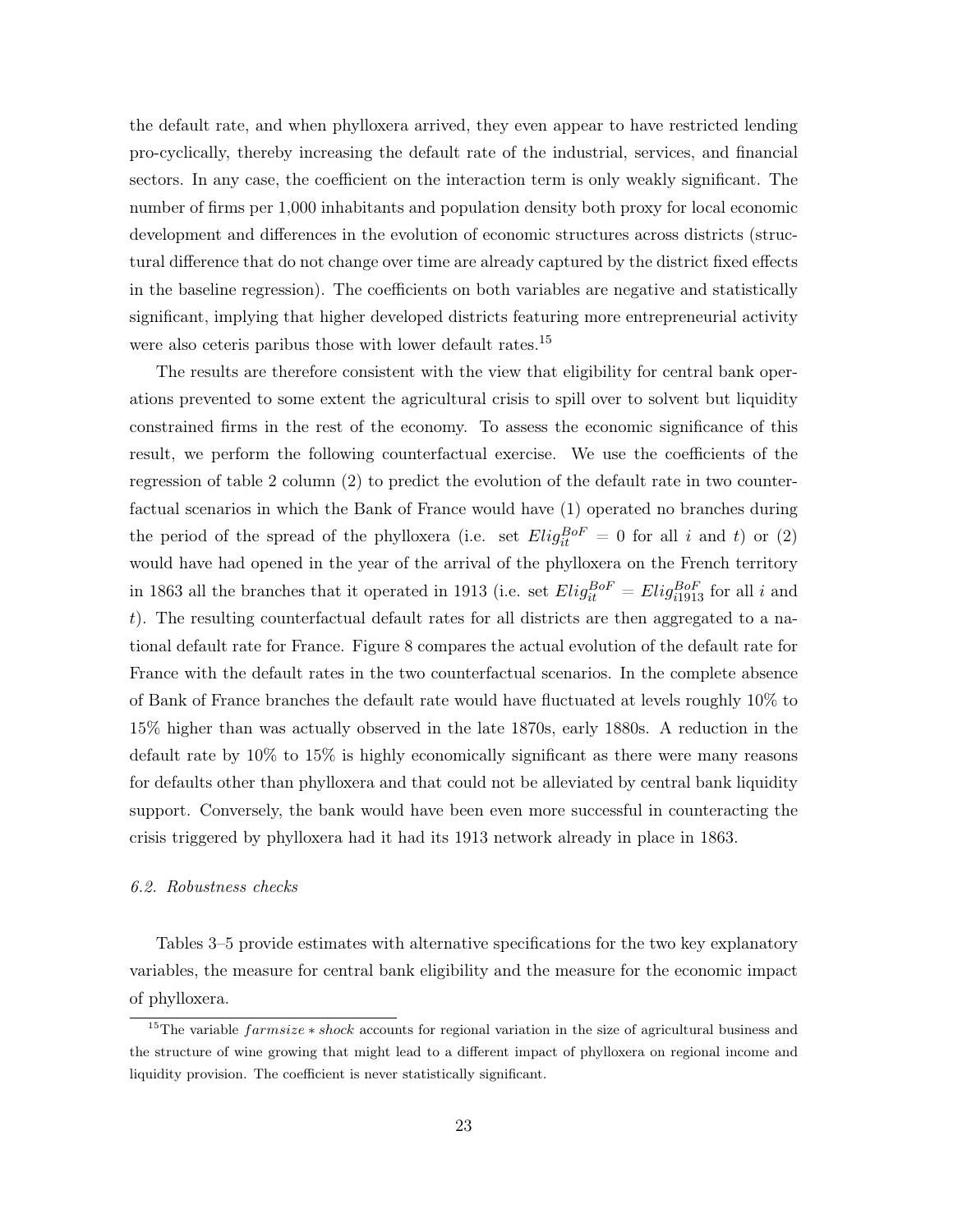

Figure 8: Observed and counterfactual default rates comparing the impact of having no branch or of having opened in 1863 all the branches operated in 1913 compared to the actual data

Alternative specifications for eligibility. The estimations reported in table 2 reproduce those in table 1 with the only difference that access to the central bank as well as to the national deposit banks is now measured by the number of branches per capita *branchescap*. As *branchescap* is smaller than *branches*  $#$  the coefficients on the eligibility variable and the interaction term are bigger now. As can be seen, however, sign and statistical significance are unaffected by this alternative specification of eligibility.

Alternative specifications for the shock. The same is true when alternative measures of shock<sub>it</sub> are used. Table 3 gives the results when instead of using *impactuolume*<sub>it</sub> the economic effects of phylloxera are measured using  $Spotted_{it}$ ; table 4 when using impactdummy<sub>it</sub>. Again the signs of all relevant variables are unaffected, both in the most parsimonious specification in columns (1) and the specification including additional controls in columns (2). The main difference to the specification using *impactvolume<sub>it</sub>* and reported in table 1 is that the coefficient on the shock measures, while correctly signed, is now sometimes not statistically significant. This result is not surprising given that both  $Spotted_{it}$  and  $impact<sub>d</sub> \mu m m y<sub>it</sub>$ are less precise measures for the impact of phylloxera than  $impact volume_{it}$ . Importantly for the argument on the role of the Bank of France in mitigating the negative effects of phylloxera, however, the interaction term is correctly signed and highly significant with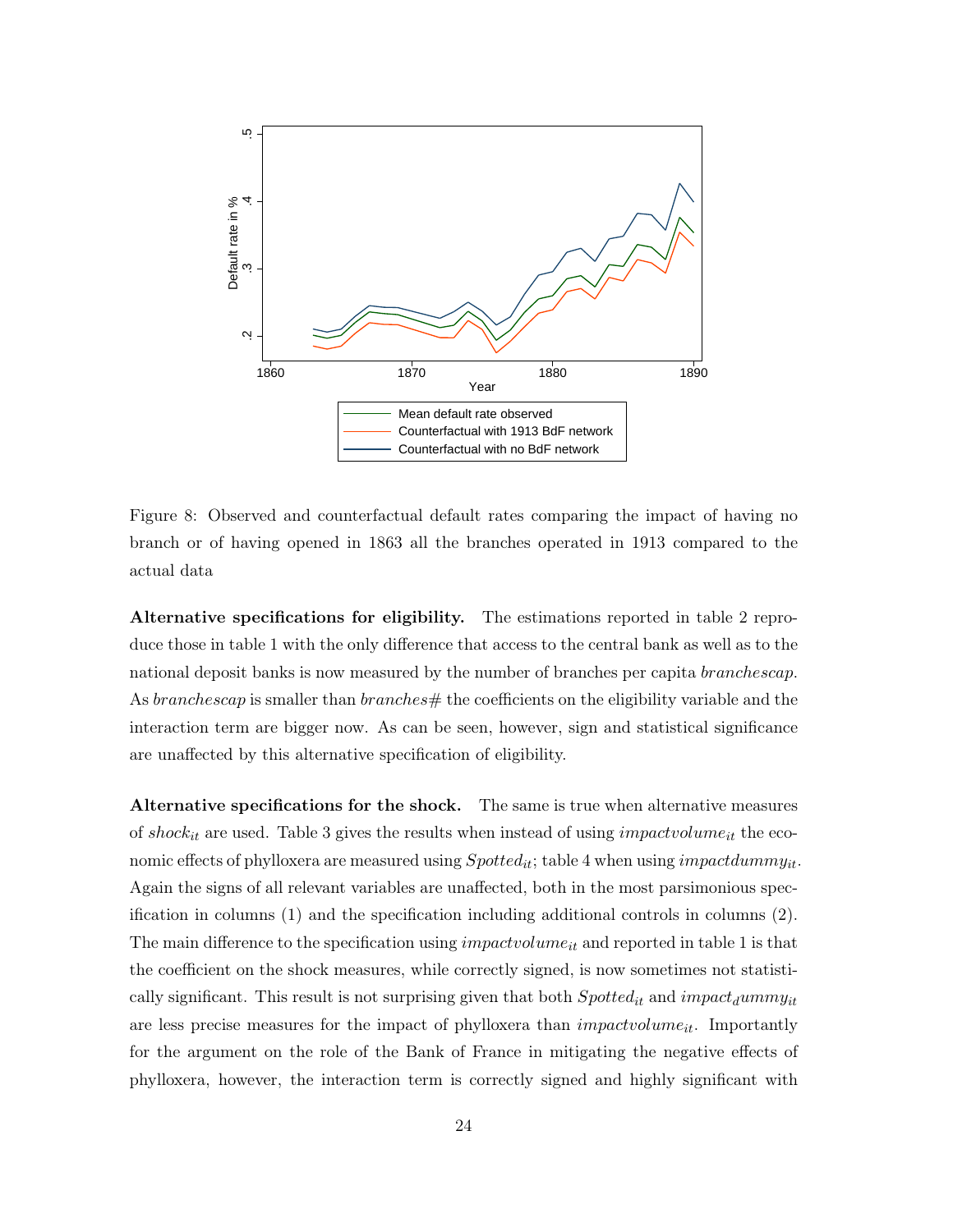both alternative shock measures.

Restriction to wine-intensive districts only. In all tables 1–4 columns (3) provide an alternative specification excluding districts with only a small or no wine producing sector. We define as wine intensive all districts, where wine accounts for more than 15% of the total cultivated area. The main results are unchanged. The coefficients in front of the shock variable and the interaction term do not change or increase slightly and their level of significance remains unaffected or even increases somewhat.

**Shorter time period.** The second sub-sample looks only at the years from the arrival of phylloxera in 1863 until the identification of a cure in 1890. Even though the total number of observations is thus drastically reduced, the coefficients, reported in columns (4) of tables 1–4, are still correctly signed and the significance of the coefficient of the interacted terms is maintained.

Spatial autocorrelation. A last set of robustness checks concerns potential spatial correlation. The results of the estimation of equation (2) are given in table 6. We focus on the different eligibility and shock measures in the parsimonious specification and include the additional controls only when estimating the baseline model with  $impatch$  as shock and  $branches \#$  as eligibility variables. The inclusion of a spatial error term does not change the magnitude and statistical significance of the coefficients. A comparison of the coefficients in table 5 with those in the corresponding specifications without spatial error term in tables 1–4 shows that most coefficients and standard errors remain completely unchanged. Spatial correlation has thus no bearing on the results presented above.

## 6.3. Exogeneous branching to default rates and phylloxera

In this section we exclude that the decision of the Bank of France to open new branch offices (the eligibility variable) was driven by the concern of alleviating the effects of phylloxera or conversely that the Bank hesitated to open branches in districts hit by the phylloxera crisis. We provide narrative and econometric evidence that branching was not influenced by phylloxera and that the estimated coefficients on the impact of access to the Bank of France on the default rate are not over- or underestimated.

Historians explain the gradual extension of the branch network of the Bank of France visible in figure 1 as the outcome of both political and competitive pressures (Pose, 1942; Bouvier, 1973; Plessis, 1985). After having taken over all provincial note issuing banks in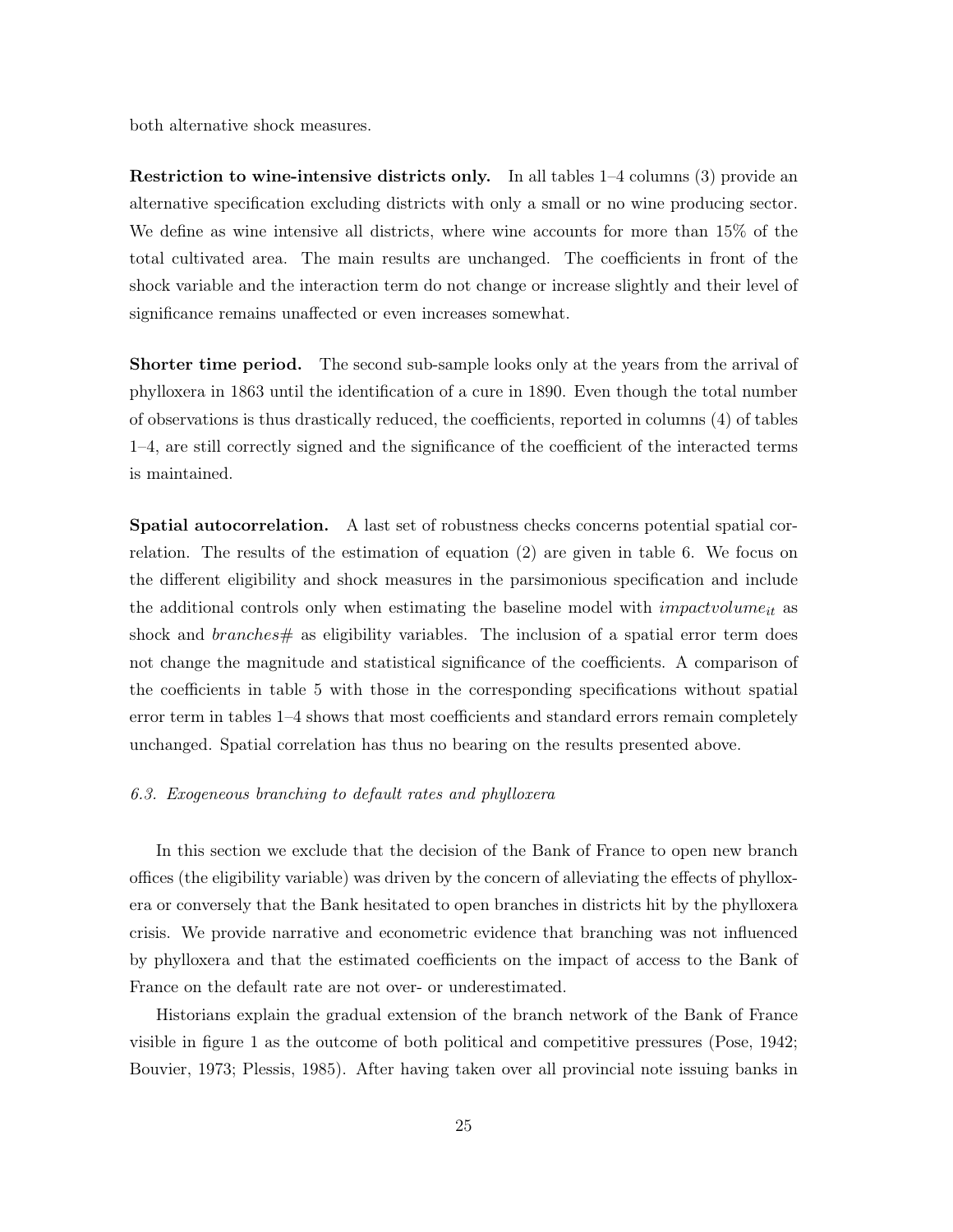1848 (Gille, 1970), the Bank of France enjoyed a monopoly of note issuance in the cities in which it operated a branch. This monopoly was only briefly contested by the Pereires brothers in the 1860s (Cameron, 1961; Domin, 2007). Beginning in the 1860s, however, some commercial deposit banks, most notably Société Générale and Crédit Lyonnais, created their own large networks, soon covering the entire territory of France (Bouvier, 1973; Pose, 1942). These banks collected significant amounts of deposits that they employed in local discounting, thereby draining business away from the Bank of France (Lescure, 2003, p. 136-7). As competition for good bills was fierce in the larger cities, the Bank of France reacted by expanding its own network, refinancing smaller regional and local banks in more remote places (Nishimura, 1995).

A second motive was politics. The charter–in particular the note issuing monopoly–was granted to the Bank for specified periods of time (Ramon, 1929). Whenever the charter came up for renewal, the Bank needed political support from the government and among lawmakers in parliament (Dauphin-Meunier, 1936). Extending services at existing branches or opening new branches was a good way to buy support at the local level. As a consequence, all renewals included clauses that lead the Bank to extend its network. The renewing of the privilege of 1857 required the Bank to open at least one branch in every district, without setting a deadline. This was done in 1873, when the Bank was instructed to cover all districts by the beginning of 1877 at the latest (Plessis, 1985, p. 199-201). The charters of 1897 and 1911 again contained clauses requiring the opening of further branches (Pose, 1942). In addition, according to Lescure (2003), from the 1880s onwards, a new generation of bank officers saw the role of the Bank as being at the service of the public, and hence an obligation to ensure equal access to its services for all citizens of the country.

Accordingly the Bank of France not only expanded geographically, but implemented significant simplifications in the access to its discount and giro (overdraft) facilities (Leclercq, 2010). On the other hand, the opening of a branch was costly. In the 1890s the Bank estimated the set-up costs to be about 160,000 Francs, and the annual operating costs at 36,000 Francs for a small branch, at a time when the hourly wage of a qualified blue collar worker rarely exceeded 1 franc. Given the high set-up costs the Bank had to consider seriously the long-run viability of the new branch by obtaining information on the likely volume and risk characteristics of the local demand for (re)discounting. The opening of a branch also took time. The Bank had to find a building and recruit director and staff as well as the members of the committee that examined the bills submitted to discounting (comité de censure). Branch office opening typically required a lead time of one year and could hardly had been used to address an acute crisis.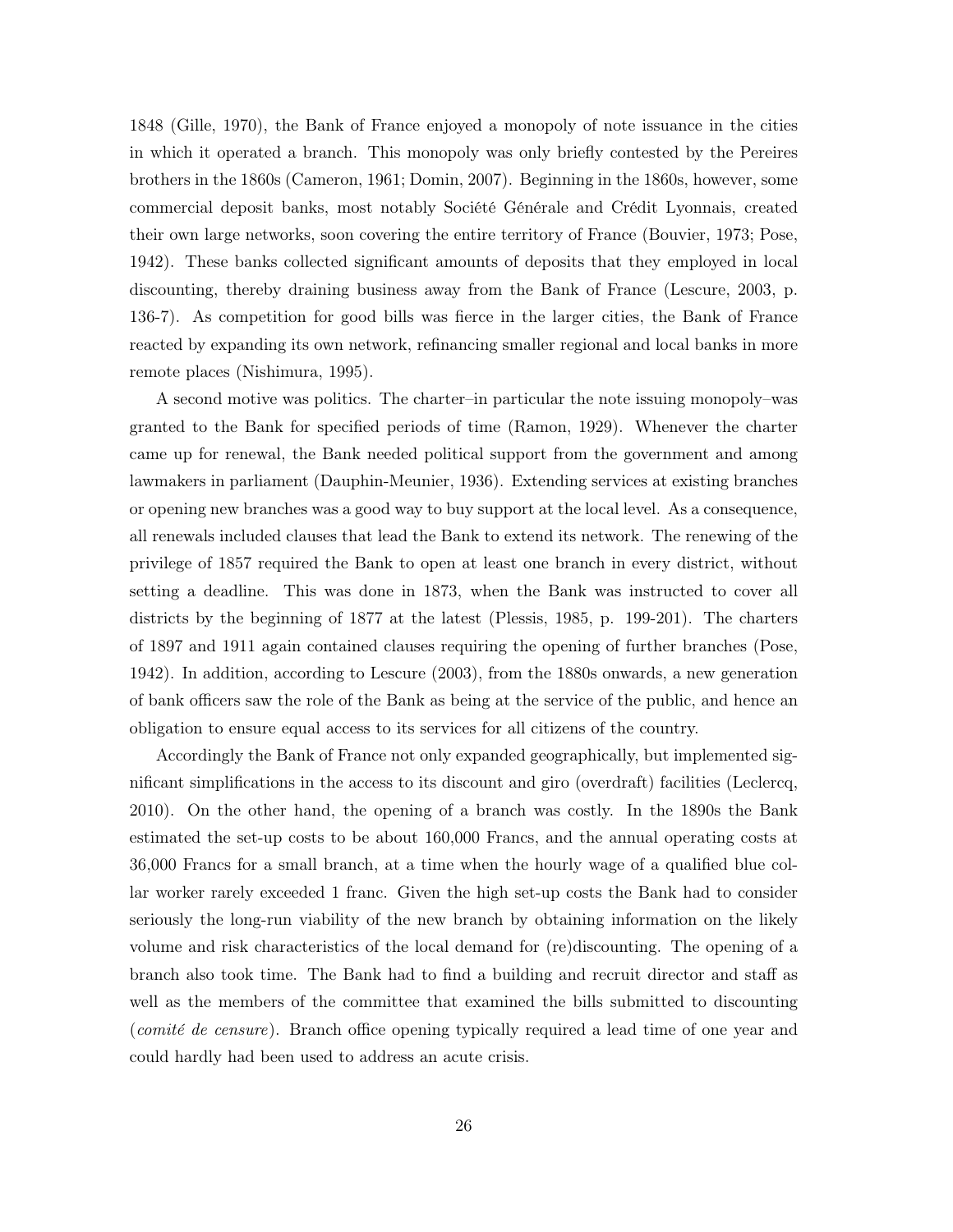As can be seen in figure 1, the network expanded gradually until the mid-1880s and was then extended significantly after 1897 and 1911. This pattern fits well with both mounting competition from commercial banks in the 1860s and the political economy of rechartering. To check the validity of this interpretation, we provide a formal test by estimating a duration model. The duration model studies the entire population of urban agglomerations in France of at least 2,500 inhabitants to estimate which characteristics were significantly associated with the opening of a branch by the Bank of France. The goal is to explain the time it took to the opening of a branch office. Duration analysis is appropriate as the Bank never closed a branch, i.e. the status of a city can only change from not having a branch to having one. This gives 782 potential cities among which the Bank of France could have chosen to operate branches in  $1880^{16}$ , of which 140 were selected by the Bank to open an discount facility office between 1830 and 1913. The regression model reads as follows:

$$
Opening_{ijt} = \alpha \cdot Shock_{j,t-1} + \beta \cdot Pop_{i,j,t-1} + \gamma \cdot DR_{i,t-5t-1} + \eta \cdot Bank_{i,j,t-1} + \lambda \cdot Surface_{i,j} + \delta \cdot Popdistrict_{i,j,t-1} + \lambda_1 \cdot CapCity_{ij} + \lambda_2 \cdot BoF present_{jt-1} + \epsilon_{ijt} \quad (5)
$$

Equation 5 explains the opening of a branch in a city j of district  $i$  during year  $t$  where  $Opening_{ijt} = 1$  if a branch was opened in the city during year t and else is set equal to 0. Previous historical research summarized above suggests the inclusion of both political and economic factors as explanatory variables. In addition we include both an indicator for the presence of phylloxera and the default rate to see whether the spread of the disease and its economic consequences affected the Bank's behaviour. Because it took at least a year between the decision to open a branch and its opening to the public, all right-hand side variables are lagged by one or two years depending on the specification.

Economic factors accounted for the attractiveness of establishing a discount business in a given city. First, population  $Pop_{i,j,t-1}$  of the city is a proxy for the size of the local economy. The population of the district  $Popdistrict_{i,j,t-1}$  measures economic activity in the wider catchment area of a potential branch office, while the inclusion of the surface of the district  $surface_{i,j}$  corrects for low or high population density. Competitive pressure is accounted for by a categorical variable  $Bank_{i,j,t-1}$  indicating whether a deposit bank operated a branch during the previous year in the city or not.

The political variables capture the pressure coming from the need for a regular renewal of the charter. The 1857 charter, reinforced in 1873, required the Bank to open at least one branch in every district. As a consequence, the probability of a branch opening

<sup>&</sup>lt;sup>16</sup>The Bank never opened branches outside urban agglomerations Bazot (2014); Jobst (2010). The number of cities levelled between 727 in 1851 and 782 in 1913.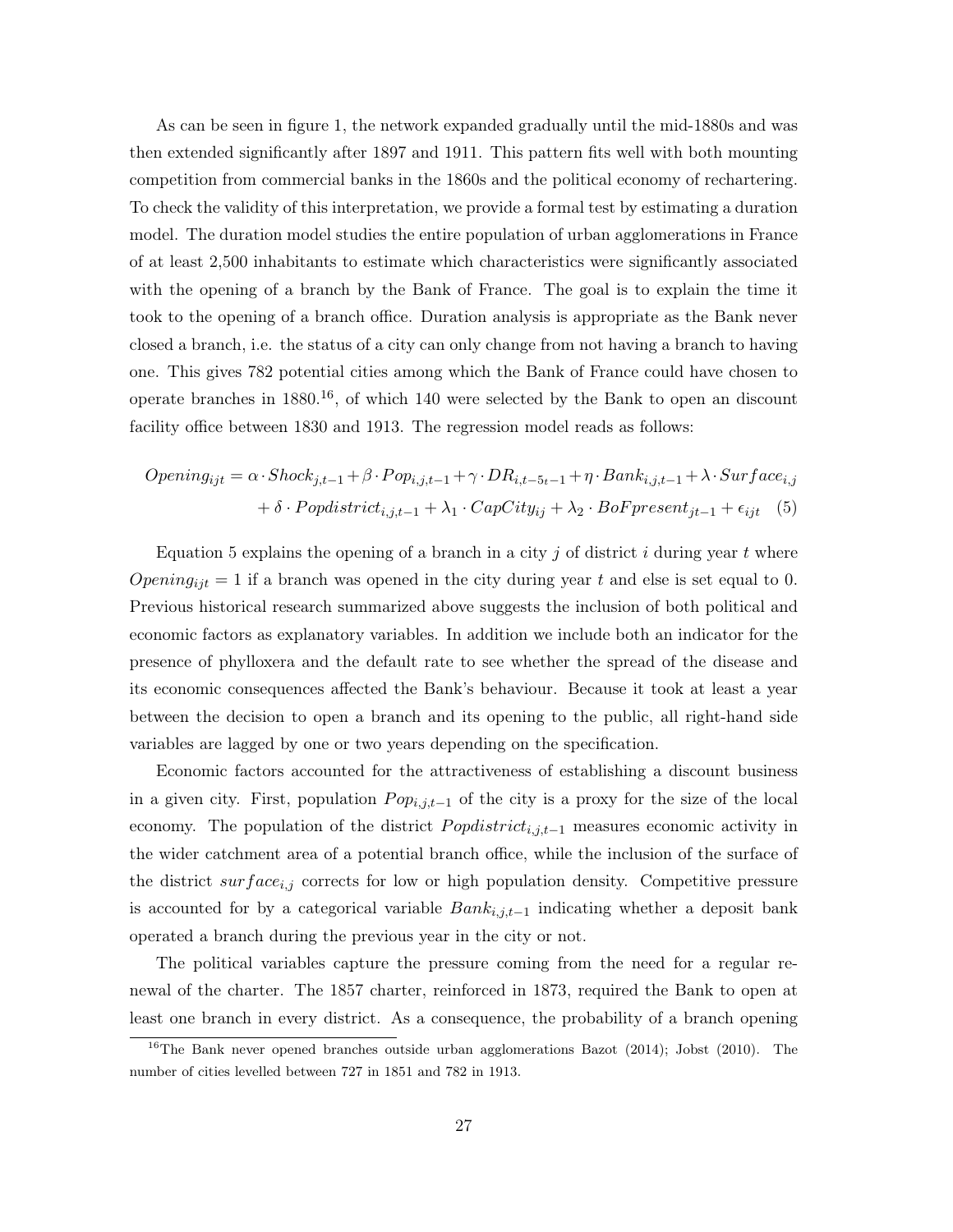should be higher in districts if the district has no branch office yet. The dummy variable BoF present<sub>jt−1</sub> is zero if the Bank of France has no branch office in this city or in any other city of the district and one otherwise. Given that the 1857 charter of the Bank of France forced the Bank to open a branch in every district before 1878, it is likely that the bank would do so in the economically most important city of the district. This is accounted for by the variables poprank1, poprank2, etc. which are set to one for the largest, the second largest, etc. city in the district and zero otherwise. Dummy  $CapCity_{ij}$  indicates whether the city is the capital city of the district, i.e. the seat of the central government representative  $(\text{prefeature})^{17}$ . It accounts for the possibility that political pressure would lead to the opening of a branch office in a politically rather than economically important city.

Finally we include two variables that look at the impact of local economic shocks and phylloxera in particular. Shock<sub>j,t−1</sub> is a dummy indicating whether the district was contaminated by the phylloxera during the previous year. The default rate variable  $DR_{i,t-5t-1}$ is included to check whether a local economic crisis increased or decreased the Bank's willingness to operate a local facility. To smooth year-on-year variations the default rate was averaged over the last five years from  $t - 5$  and  $t - 1$ . Because of data unavailability at the city-level, the default rate and the shock variable are measured at the district level.

Table 7 presents the results of the estimations with a 1-year lag and table 8 those with a 2-year lag. Coefficients larger than one imply that the variable increases the probability a branch being opened. The district default rate and the phylloxera crisis variable are not significant, independently of whether they are included alone or together and whether further controls are added or not. In terms of economic factors, both higher district population increases the likelihood of a new branch being opened as well as the fact that one of the two main national deposit banks was already operating a branch. The coefficient on the absolute population of the city itself is not significant; however, population rank is. The probability of a branch being opened in the second largest city of the district is almost half of that in the largest city and probability declines rapidly when we turn to the third or fourth largest cities. The significance of rank reflects the tendency of the Bank of France to open branches in the biggest city in the district given the constraint that Bank had to open at least one branch in every district. As soon as one branch had been opened, the probability of further branches being created declined significantly, as evidenced by the coefficient on  $BoF present_{it-1}$  being much smaller than one. Lastly, being a capital city increases the probability of a branch opening by a factor of close to 5. The coefficients are

 $17$ District capital cities did not change during the 19th century.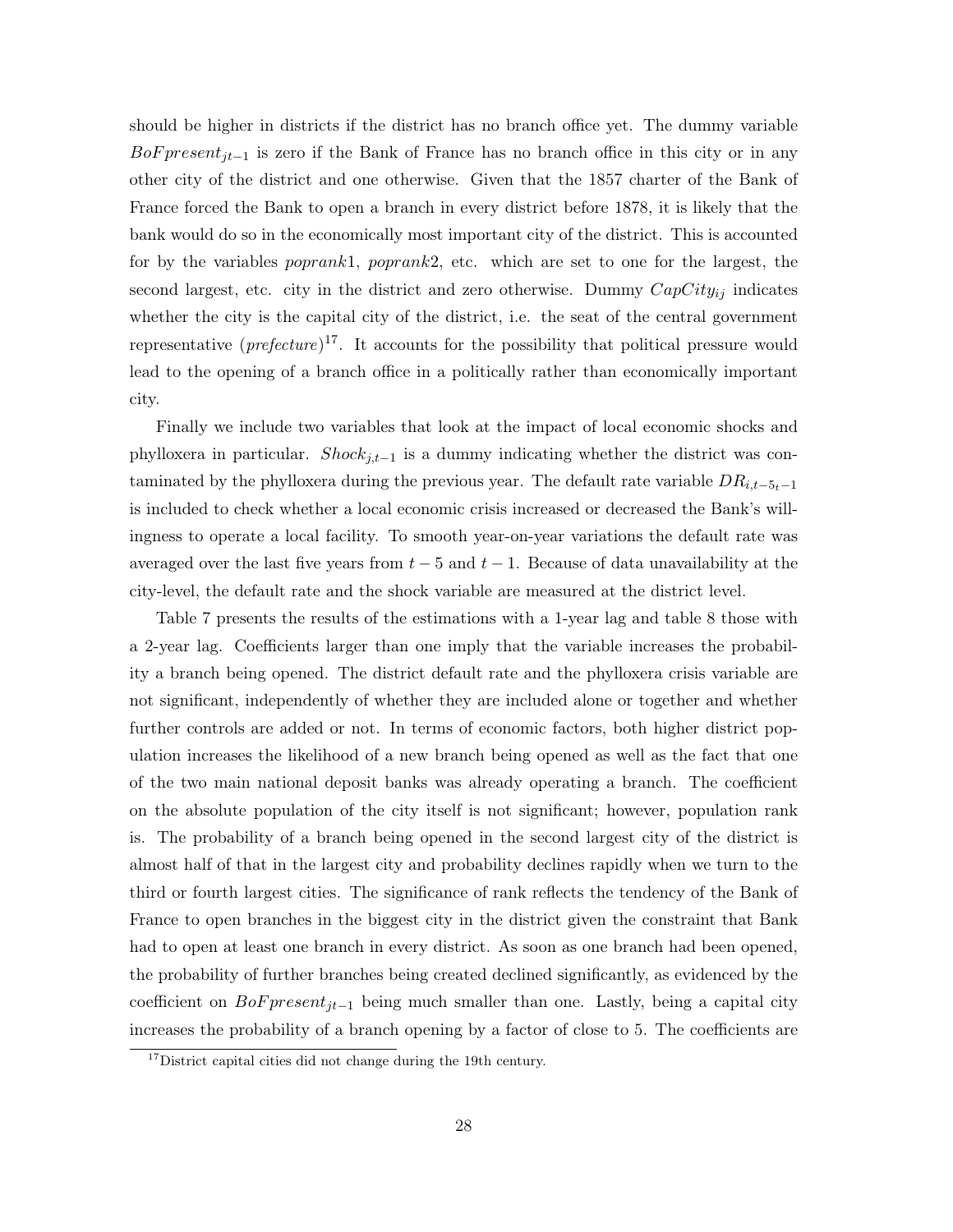

Figure 9: Unpaid bills at maturity as percentage of the discount activity of the Banque de France and of all the stamped bills issued in the economy (1860-1913)

unaffected with a 2-year lag, see table 8.

All in all the results are consistent with the historical narrative that the decisions by the Bank of France to open branch offices were unrelated to either the default rate or the spread of the phylloxera. It is likely that the high setup cost of branches and the difficulty to monitor the local discounting activity were a strong motivation for the Banque de France to avoid opening branches with the sole goal of mitigating temporary shocks.

#### 6.4. Lending of last resort and the absence of bail-out

In this section we ask whether the central bank suffered any losses on its discount activity in distressed districts. To measure the risk taken by the Bank in its discount policy, we have collected the amount of protested bills discounted by the Bank of France, where protested means that the bills were not paid when due. Figure 9 plots the percentage of the Bank's portfolio and compares it to the percentage of protested bills at the economy-wide level. Inspection of the graph reveals that the proportion of bills unpaid at maturity in the Bank of France portfolio stands at 0.015% during the period between 1820 and 1913. This level was much lower than the ratio at the economy-wide level, which averaged at 2.18% during the period from 1842 to 1912.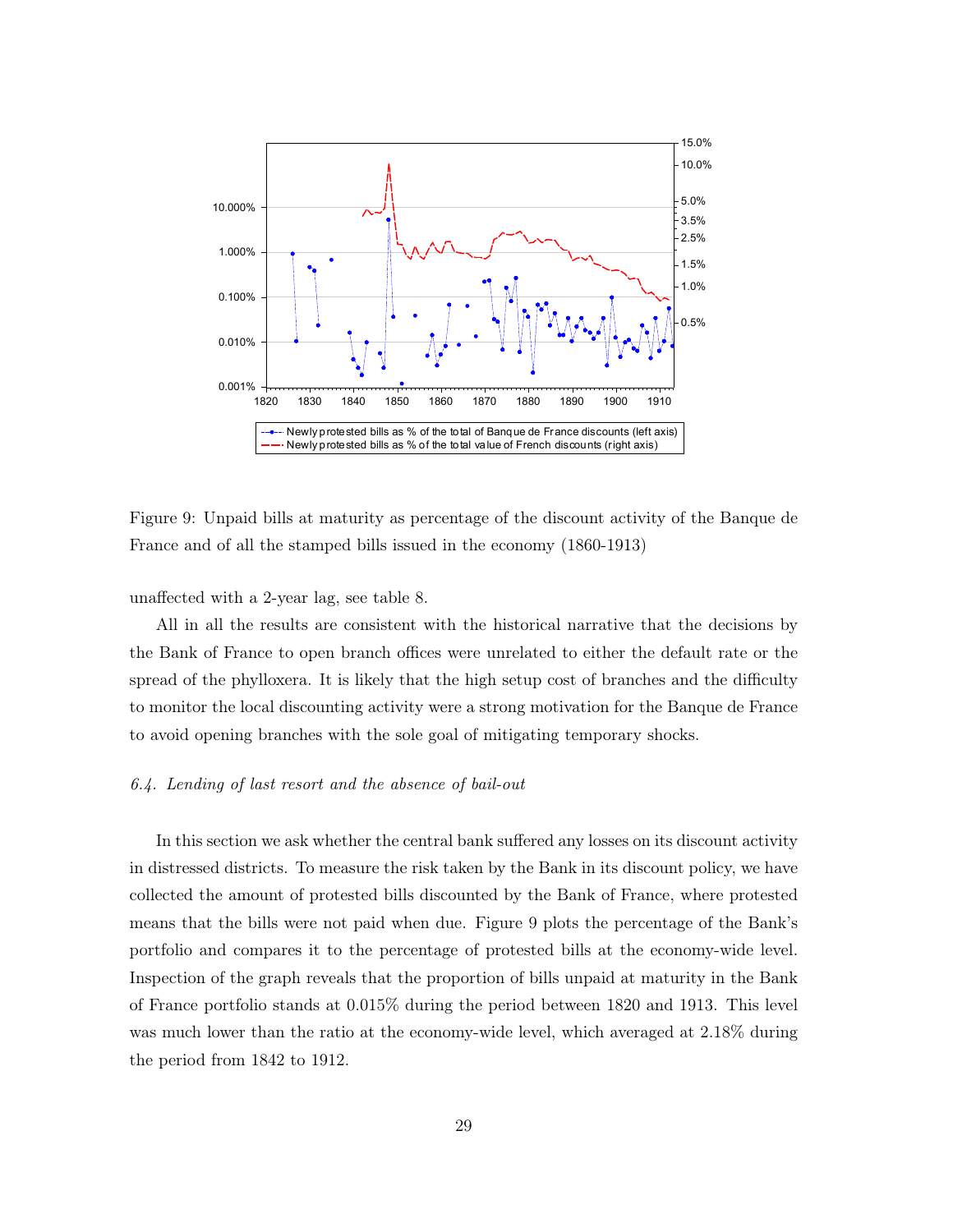This is no surprise given the monitoring of risk that the Bank of France adopted when discounting bills and the screening of the counterparties involved. Because the Bank did purchase the bills of exchange outright, any default on payment at due date had a direct impact on the dividend. As a privately owned company traded on the Paris stock exchange, the Banque de France had a keen interest to screen the bills carefully in order to minimize its exposure to default so as to protect profitability.

As already pointed out before, the safety and liquidity of bills of exchange hinged on the number and quality of the endorsers. By putting his signature on the back of the bill, every endorser became liable to pay the bill at maturity if the drawee was in default.<sup>18</sup> The guarantee was easy and quite cheap to call on.<sup>19</sup> The percentage share of unpaid bills plotted in figure 9 relates to the cases where a guarantee was called, not to the share of bills to be written off. While the procedure could take a couple of weeks, ultimately losses were close to zero.

To limit the risk of losses the Bank of France applied strict rules. The law required the Bank to discount only bills guaranteed by at least three notoriously solvent persons. Moreover the bank screened its counterparties carefully through local discount committees which had good knowledge of the businesses of presenters of bills. The activity of the committee was in turn monitored by the portfolio committee composed of shareholders of the Bank and ultimately examined by three censors elected by the shareholders assembly. In addition, bank inspectors visited local branch offices at least once a year to assess and crosscheck the quality of information on presenters and endorsers and to check whether the director of the branch did not overstep his responsibilities by bypassing decisions of the local discount committee. Together these precautions explain why the Bank suffered less from non-payment than the average discounter in the economy. Also there is no correlation between the spread of the phylloxera and the provisions for losses in the portfolio. The decrease of the default rates caused by a higher number of Bank branch offices is not explained by a central bank bail-out of insolvent borrowers.

<sup>&</sup>lt;sup>18</sup>The law and jurisprudence carefully organized the transfer of ownership of bills that occur with each act of discounting. Each discount left the previous owners with a joint liability vis-á-vis the purchaser of the bill (the discounter). Each discounter signed the bill in an acknowledgement of his commitment to pay the bill in case of default by the drawee.

 $19$ It only required the ascertainment of the default on the payment in due time by a bailiff, a notary or two witnesses at the moment the bills fell due and allowed the owner of the bill to invoke the guarantee of the last endorser, asking him to pay in lieu of the initial payer, and so on up to the drawer of the bill.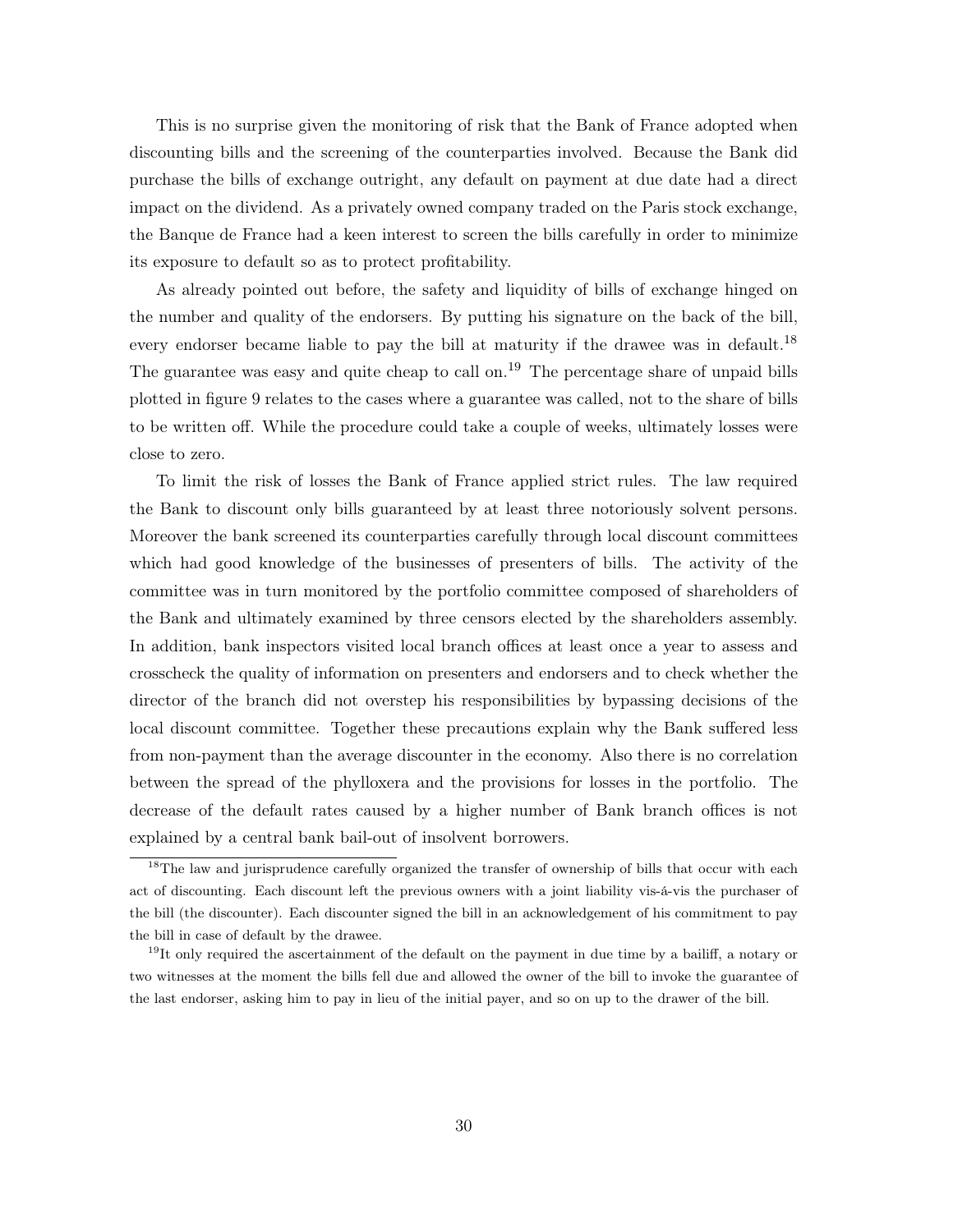# 7. Conclusion

The present article provides an empirical analysis of the beneficial effects of broad access to the central bank as lender of last resort. Our goal is quantitative. We use a quasi-natural experiment that occurred in France in the 19th century to document that broad eligibility criteria helped stabilizing economies hit by economic shocks. The empirical analysis is based on a newly assembled dataset tracing the economic evolution of all French districts during the period from 1826 to 1913.

To isolate a source of exogenous variation the identification strategy exploits the peculiarities created by a constraint on the implementation of monetary policy. In the 19th century the eligibility to the discount window of the Bank of France was directly conditioned on the existence of a local facility by the Bank allowing it to collect payments when due. This feature allows exploiting the spatial dimension of central bank access, as we can argue that the opening of branches by the central bank was exogenous to both to the various shocks and to the default rate.

To test for the consequences of access to central bank lending (or the absence thereof) on economic outcomes, we study a negative productivity shock triggered by an agricultural disease, phylloxera. Lower incomes by farmers translated into an income shock for firms in other sectors increasing the demand for credit by solvent firms to smooth the consequence of the crisis. As entrepreneurs had little incentive to strategically default, the main problem for the lender was to screen the solvency of the firms hit. By discounting, the central bank liquefied the wealth of private agents, i.e. transformed assets that could not be traded or only at a high cost into liquid banknotes or reserves that allowed borrowers to pay their bills. The paper shows not only that the increased volume of money distributed by the lender of last resort helped smooth the consequences of the crisis but that broad access to the central bank was particularly helpful. At the same time, the Bank of France did not bail out the private sector by taking over worthless assets.

The fact that the extension of eligibility via the creation of new branch offices was not driven by stress in the financial sector but caused by structural reasons also implies that the positive results of the extension of eligibility were not the result of an explicit policy by the bank. The argument however adds a new channel through which central bank branching might have affected the real economy. More generally, we think that eligibility of counterparties and assets deserves more attention. If there is any lesson to draw from this past experience in terms of today's monetary policy, our results stress the importance of the framework in which the central bank implements its monetary policy in times of crisis.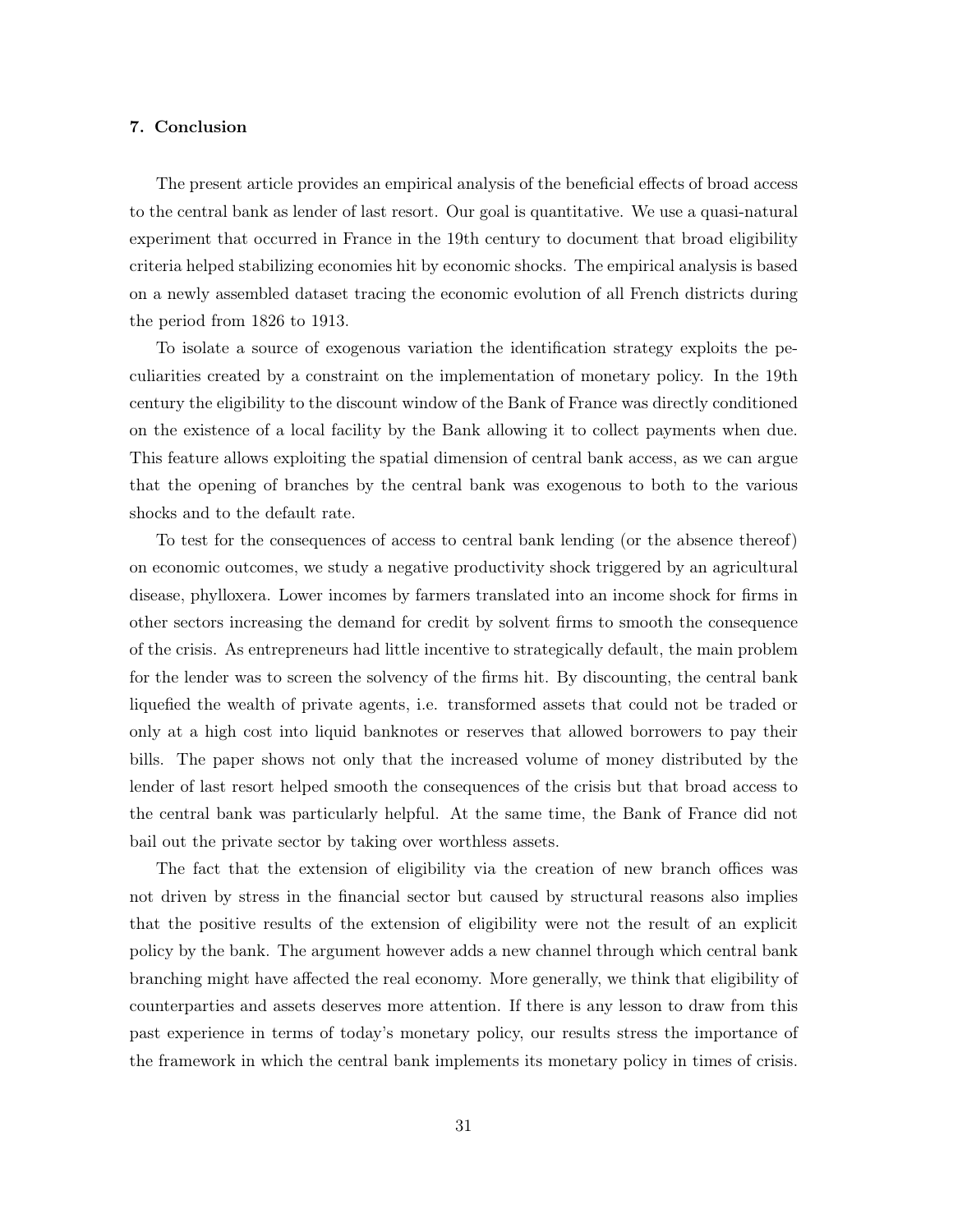# A. Appendix

French districts In 1826 France was composed of 86 districts with a size equivalent to the average size of a U.S. county. Two main changes in the frontiers of France make the panel slightly unbalanced. First, in 1860 France incorporated three new districts with the annexation from Italy of the Savoy and Nice which brought the total number of districts to 89. The defeat in the war against Prussia in 1871 ended with the loss of two districts in Alsace and of half of the Meurthe district and half of the Moselle district. The remaining parts of the latter districts were merged to form a new district, Meurthe et Moselle. Part of the Alsatian district "Haut-Rhin" remained French in the post 1871 period, but was dropped from our sample. Hence after 1872 France contained 86 districts. The quality of the data during the war years of 1870 and 1871 led us to drop the observations for these years.

Population Data were taken from Bignon et al. (2016).

Wine production and phylloxera Data on wine come from Galet (1957). We use data collected by Banerjee et al. (2010) on the years during which phylloxera was spotted in each district and on the variables of wine cultivation and wine production.Galet (1957) provides no information on the presence of the phylloxera in two districts, the Ardéche and the Creuse. They were dropped from the regression analysis during the whole period.

District GDP in 1862 We used Delafortrie and Morice (1959) to compute the share of wine production as a percentage of local GDP during the year just before phylloxera appeared.

Central banks and banks Statistics on the activities of the Bank of France were taken from the annual report to the General Assembly of the Shareholders. A typical report indicated where the branches of the Bank were operated during the year and the volume of outright purchases done. The annual reports also reported data on protested bills at the national level. Information on the branch offices operated by the two most important national branch banks, Société Générale and Crédit Lyonnais, comes from Billoret (1969) and the annual reports of Société Générale.

Defaults of firms in the industrial and service sectors Few corrections have to be made to those data since the definition of the scope of firms that may default under the procedure faillites did not change during the 19th century, nor did the definition of the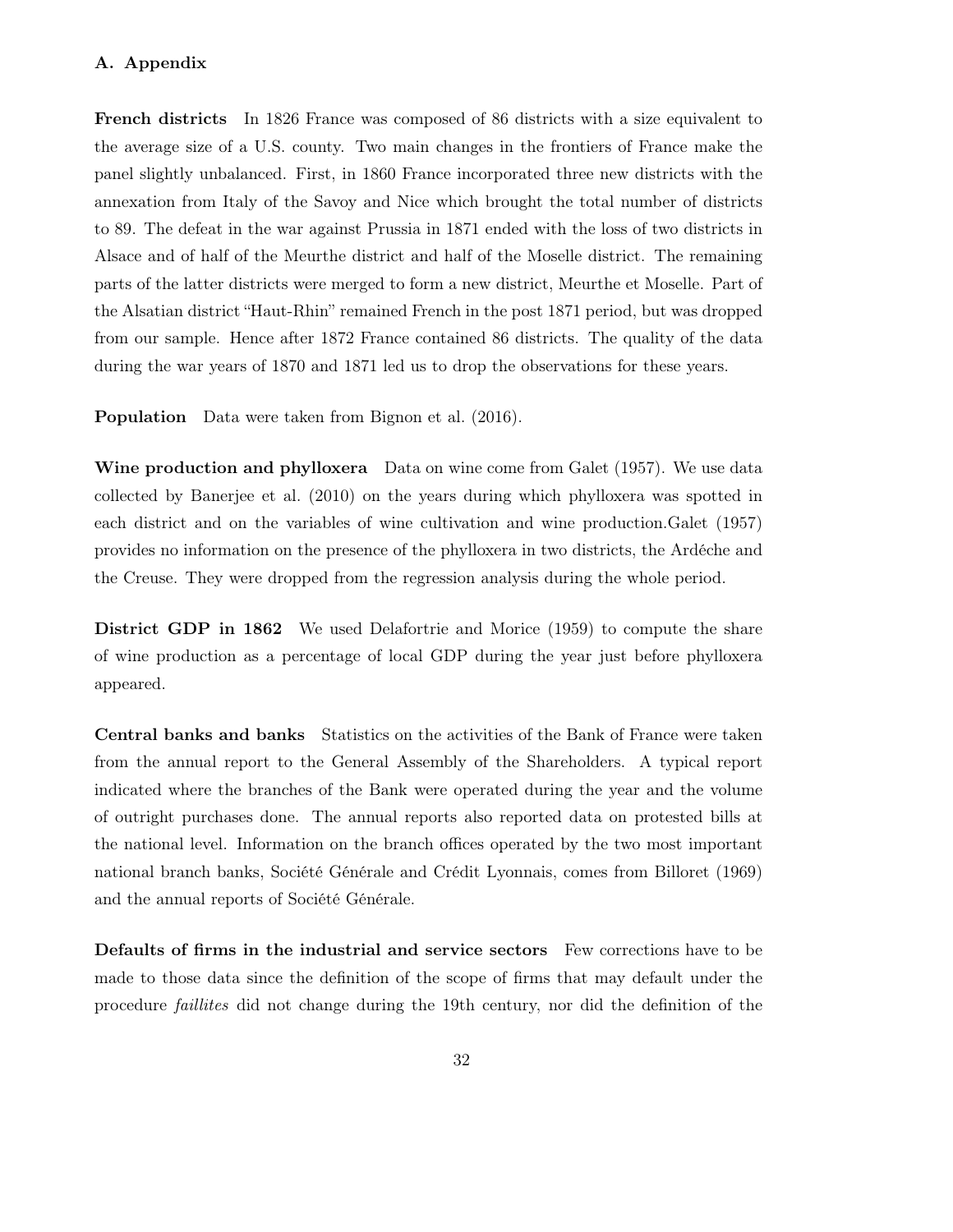failure, i.e. the fact that the manager of a unit defaulted on his payment obligations. Yet some innovations introduced in the course of the century require some assumptions. The most notable change was the 1889 law that introduced a new process through which disputes over the payment of debt could be settled, the *liquidation judiciaire*. This new procedure was said to have been motivated by the intention to lower the failed debtor's shame and social stigma associated with filing for bankruptcy. Therefore a strict reading of the letter of the law would have led to exclude this procedure from the actual number of bankruptcies. But following the letter of the law would have also created a spurious decrease of the default rate, as a huge substitution occurred between the traditional failure procedures and the new one. Hence following all previous scholars, the failure numbers include for the 1889-1913 period both the number of faillites and the number of liquidations judiciaires.

The stock of operating firms in services and industry Most previous scholars have used and commented the absolute number of defaults, without any correction for the potential increases in the number of firms operated (Jobert and Chevailler, 1986). We use a fiscal source (the *Patente*) to document the population of firms in services and industry. The firms eligible to the payment of this tax were also those that were eligible to the default procedure that we use to compute the default rate, as noted in the 1880s by the ministry of Justice in the introduction to the *Compte général de la justice civile et commerciale*. Loua (1877) and Limousin (1900) also used this tax to measure default rates. Corrections must be implemented to correct for the spurious changes created by a number of tax reforms that altered either its tax base or the population eligible to its payment. The Patente was a tax introduced in 1791 that survived the whole 19th century. It had to be paid by any type of businesses selling goods or services on the market. These included (among others) shopkeepers but also wholesalers, any type of factories, craftsmen and banking and insurance firms. The agricultural sector was exempted from paying it, as were the legal professions. Data on the number of patentes paid at the district level were collected in the national archives in the file F20 423 titled "Ministéres des finances, relevés des contributions directes" for the years 1826-1844 as kept by the National Archives in Paris. The data on the number of firms paying the tax for the years 1845 to 1872 and 1881, 1882 and 1889 are from the Compte général des recettes de l'état as kept in the National Library in Paris. The numbers for the years 1873 to 1899 and 1904-1911 -except 1881, 1882, 1889 to 1892 are taken from the statistical yearbook Annuaire Statistique de la France as kept in the online website gallica.bnf.fr. The number for years 1890 to 1892 and 1900 to 1903 are taken from "Renseignements statistiques relatifs aux impôts directs" that are kept in the Cujas library in Paris.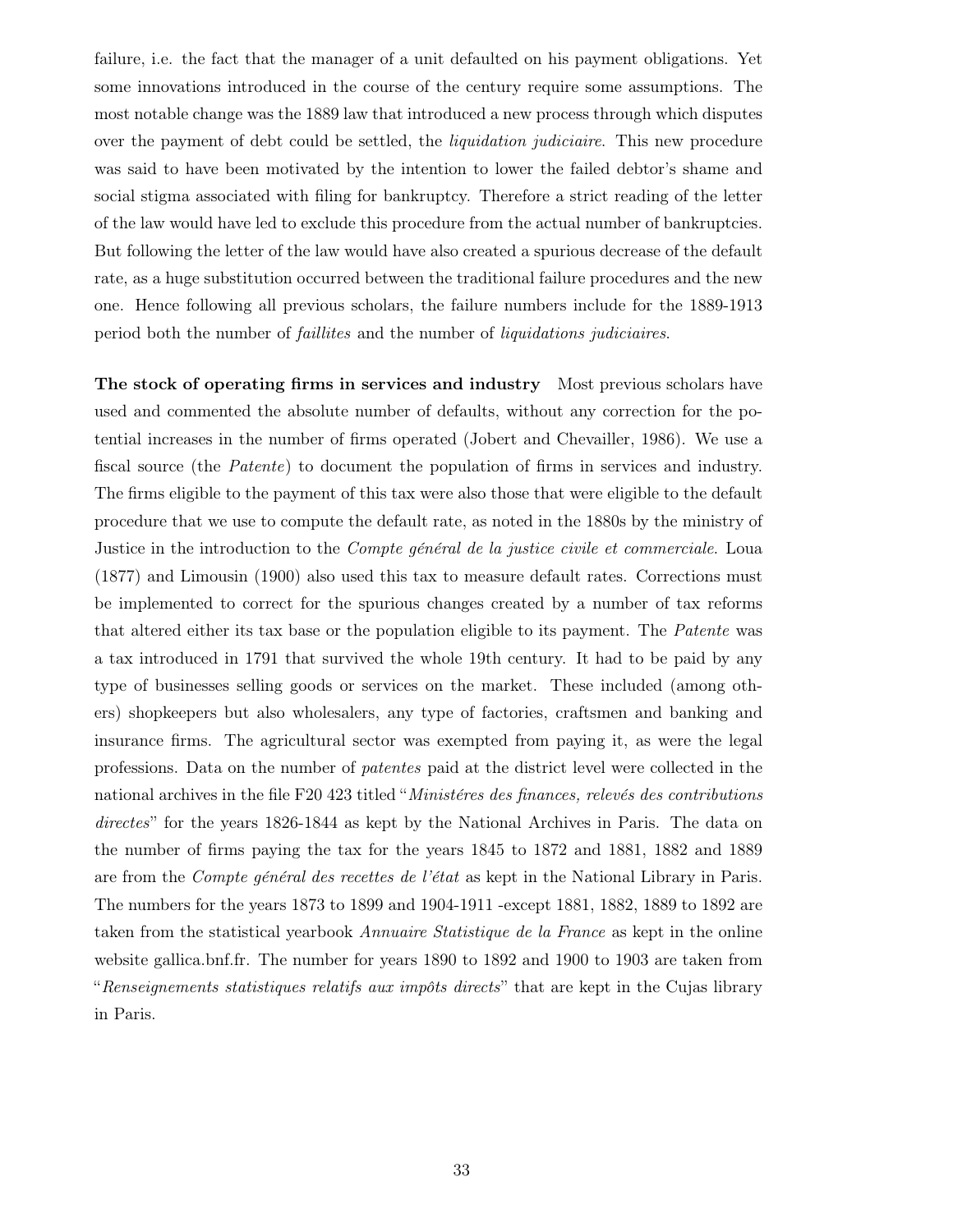- Armantier, O., E. Ghysels, A. Sarkar, and J. Shrader (2015). Discount window stigma during the  $2007-2008$  financial crisis. *Journal of Financial Economics 118* $(2)$ , 317–335.
- Bagehot, W. (1873). Lombard Street: a description of the money market (5th edition ed.). London: Henry S. King and Co.
- Banerjee, A., E. Duflo, G. Postel-Vinay, and T. M. Watts (2010). Long run health impacts of income shocks: Wine and phylloxera in 19th century france. Rev. Econ. Stat.  $92(4)$ , 714–728.
- Baubeau, P. (2004). Les cathédrales de papiers: Naissance et subversion du systéme de l'escompte en France, XVIIIe–Premier XXe siècle. Ph. D. thesis, University of Paris West Nanterre.
- Bazot, G. (2014). Local liquidity constraints: What place for central bank regional policy? the french experience during the belle epoque (1880–1913). Explorations in Economic History 52, 44–62.
- Bignon, V., E. Caroli, and R. Galbiati (2016). Stealing to survive? crime and income shocks in 19th century france. Economic Journal forthcoming.
- Bignon, V., M. Flandreau, and S. Ugolini (2012). Bagehot for beginners: The making of lender of last resort operations in the mid-19th century. *Economic history review*  $65(2)$ , 580–608.
- Billoret, J.-L. (1969). Système bancaire et dynamique économique dans un pays à monnaie stable 1816-1914. Ph. D. thesis, University of Nancy.
- Bindseil, U. and J. J. Jablecki (2013). Central bank liquidity provision, risk-taking and economic efficiency. Technical report, ECB working paper 203.
- BIS (2013, March). Central bank collateral frameworks and practices. a report by a study group established by the markets committee. Markets committee publications no 6, Bank of International Settlements, Basel.
- BIS-CGFS (2015, march). Central bank operating frameworks and practices. a report by a study group of the markets committee of the global financial system. CGFS papers 53, Bank of International Settlements, Basel.
- Bouvier, J. (1973). Un siècle de banque Française. Paris: Hachette littérature.
- Bouvier, J. (1979). Histoire économique et sociale de la France 1880–1950, Volume 1–2, Chapter L'extension des réseaux de circulation de la monnaie et de l'épargne, pp. 161– 198. Paris: PUF.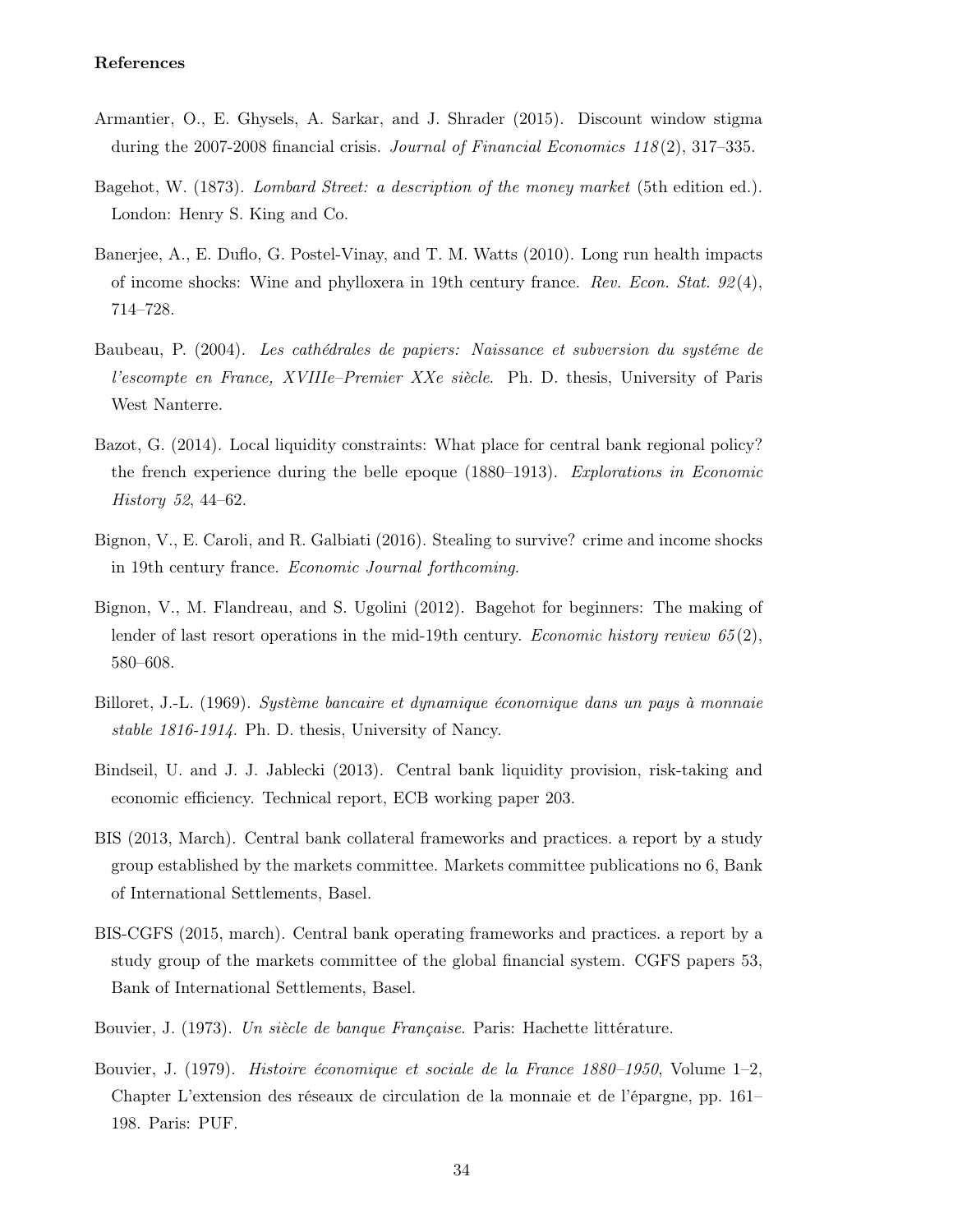- Bravard-Veyrières, M. and C. Demangeat (1862). Traité de droit commercial, Volume III. Paris: Marescq Ainé, A.
- Cameron, R. (1961). France and the economic development of Europe 1800–1914. Princeton: Princeton University Press.
- Cameron, R. (1967). Banking in the early stage fo Industrialization. Oxford: Oxford University Press.
- Chamley, C. and H. Polemarchakis (1984, January). Assets, general equilibrium and the neutrality of money. *Review of Economic Studies* 51(1), 129–138.
- Chapman, J. and A. Martin (2013, June). Rediscounting under aggregate risk with moral hazard. Journal of Money, Credit and Banking  $\mu$ 5(4), 651–674.
- Contamin, R. and C. Denise (1999). Quelle autonomie pour les politiques monétaires sous l'étalon-or, 1880–1913? Économie internationale 78, p. 59–84.
- Cúrdia, V. and M. Woodford (2011). The central bank balance sheet as an instrument of monetary policy. *Journal of Monetary Economics* 58(1), 54–79.
- Dalloz, V. (1830). Traité des effets de commerce. Paris: Tarlier.
- Dauphin-Meunier, A. (1936). La banqeu de France. Gallimard.
- Delafortrie, N. and J. Morice (1959). Les revenus départementaux en 1864 et 1954. Paris: Librairie Armand Colin.
- Domin, J.-P. (2007). La question du monopole d'émission de la monnaie: le débat banque banque centrale contre banque libre chez les économistes français. European Journal of Social Sciences XLV (137), 185–202.
- Eichengreen, B. and M. Flandreau (1997). The Gold Standard in Theory and History (2nd ed.). London: Routledge.
- Flandreau, M. (1996a). The French crime of 1873: An essay on the emergence of the International Gold Standard, 1870–1880. Journal of Economic History 56 (4), 862–897.
- Flandreau, M. (1996b). Les règles de la pratique. la banque de france, le marché des métaux précieux et la naissance de l'étalon-or, 1848-1876. Annales, Histoire, Sciences Sociales 51 (4), 849–871.
- Flannery, M. J. (1996). Financial crises, payment system problems, and discount window lending. Journal of Money, Credit and Banking 28 (4), 804–824.
- Freixas, X., J.-C. Rochet, and B. M. Parigi (2004). The lender of last resort: A twenty-first century approach. Journal of the european economic association  $2(6)$ , 1085–1115.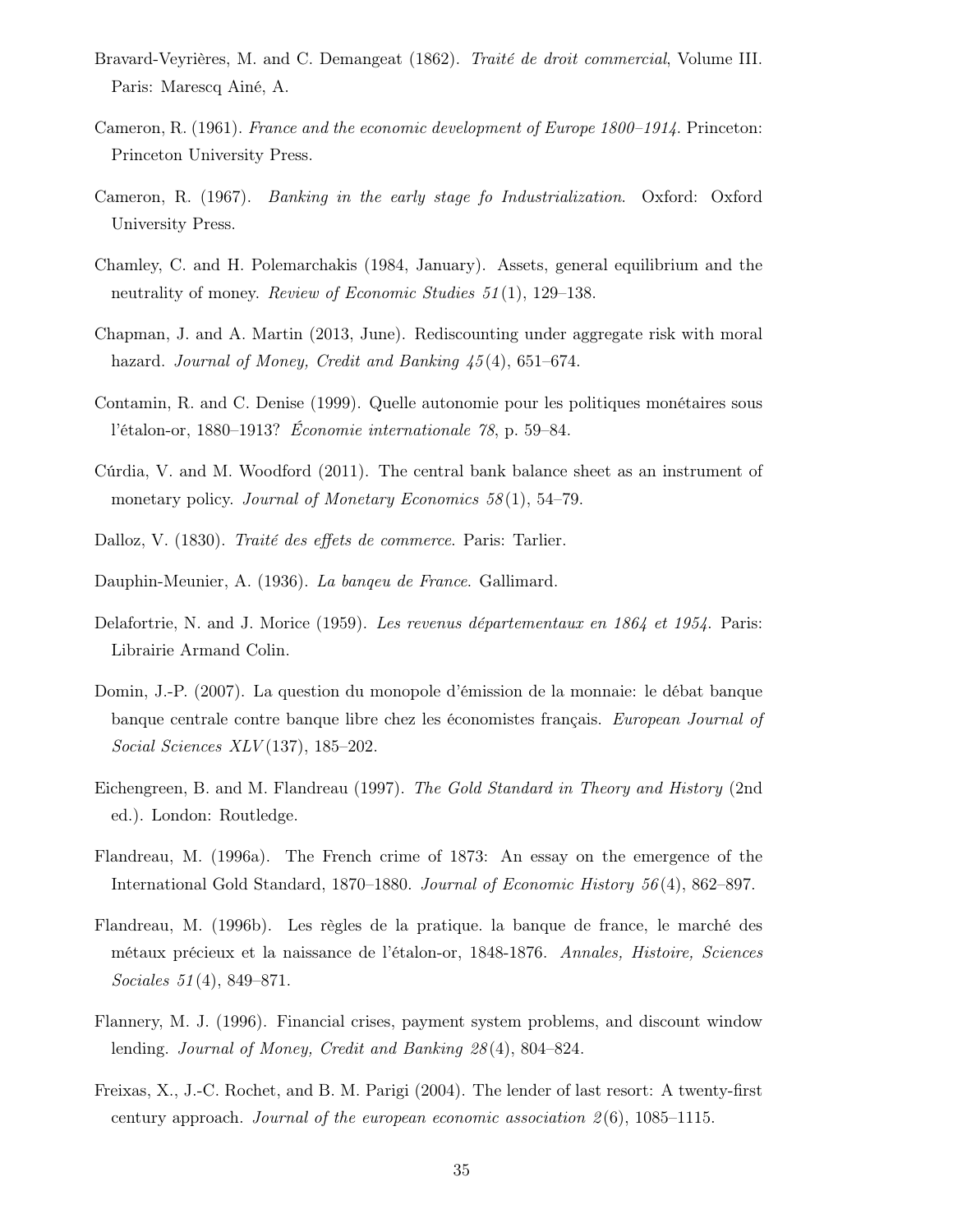- Gale, G. (2011). Dying on the Vine. How Phylloxera Transformed Wine. Berkeley: University of California Press.
- Galet, P. (1957). Cépages et vignobles de France. Montpellier: Imprimerie du Paysan du Midi.
- Gertler, M. and N. Kiyotaki (2010). Handbook of Monetary Economics, Volume 3A, Chapter FInancial intermediation and credit policy in business cycle analysis, pp. 597–600. Amsterdam: Elsevier.
- Gille, B. (1959). La banque et le crédit en France de 1815 à 1848. Paris: Presses Universitaires de France.
- Gille, B. (1970). La Banque en France au 19ème siècle. Geneva: Droz.
- Hoffman, P. T., G. Postel-Vinay, and J.-L. Rosenthal (2015). Entry, information, and financial development: A century of competition between french banks and notaries. Explorations in Economic History 55, 39–57.
- Hoffman, P. T., G. Postel-Vinay, and L. Rosenthal (2001). Des marchés sans prix. Une économie politique du crédit à Paris, 1660–1870. Paris: Editions de l'EHESS.
- Jobert, P. and J.-C. Chevailler (1986). La démographie des entreprises francaises en france au 19ème siécle. Economie et Société 2, 233–264.
- Jobst, C. (2010). Gouverner une banque centrale: du XVIIe siècle à nos jours, Chapter Gouverner une banque centrale décentralisée: l'exemple austro-hongrois (1847-1914), pp. 113–142. Paris: Albin Michel.
- Juglar, C. (1889). Des Crises Commerciales et de leur retour périodique en France, en Angleterre et aux États-Unis. Paris: Guillaumin.
- Kaufmann, E. (1914). La Banque en France. M. Giard Editeurs.
- Kiyotaki, N. and J. Moore (2005). Liquidity and asset prices. International Economic Review  $46(2)$ , 317–349.
- Leclercq, Y. (2010). La Banque supérieure. La Banque de France de 1800 à 1914. Bibliothèque de l'économiste. Paris: Classiques Garnier.
- Lescure, M. (2003). Politiques et pratiques des banques d'émission en Europe, XVIIe–XXe siécle, Chapter La formation d'un système de crédit en France et le rôle de la banque d'émission 1850–1914, pp. 131–148. Albin Michel.
- Limousin, C. M. (1900). Philosophie de la statistique de faillite. Journal de la Société de Statistique de Paris 41, 52–61.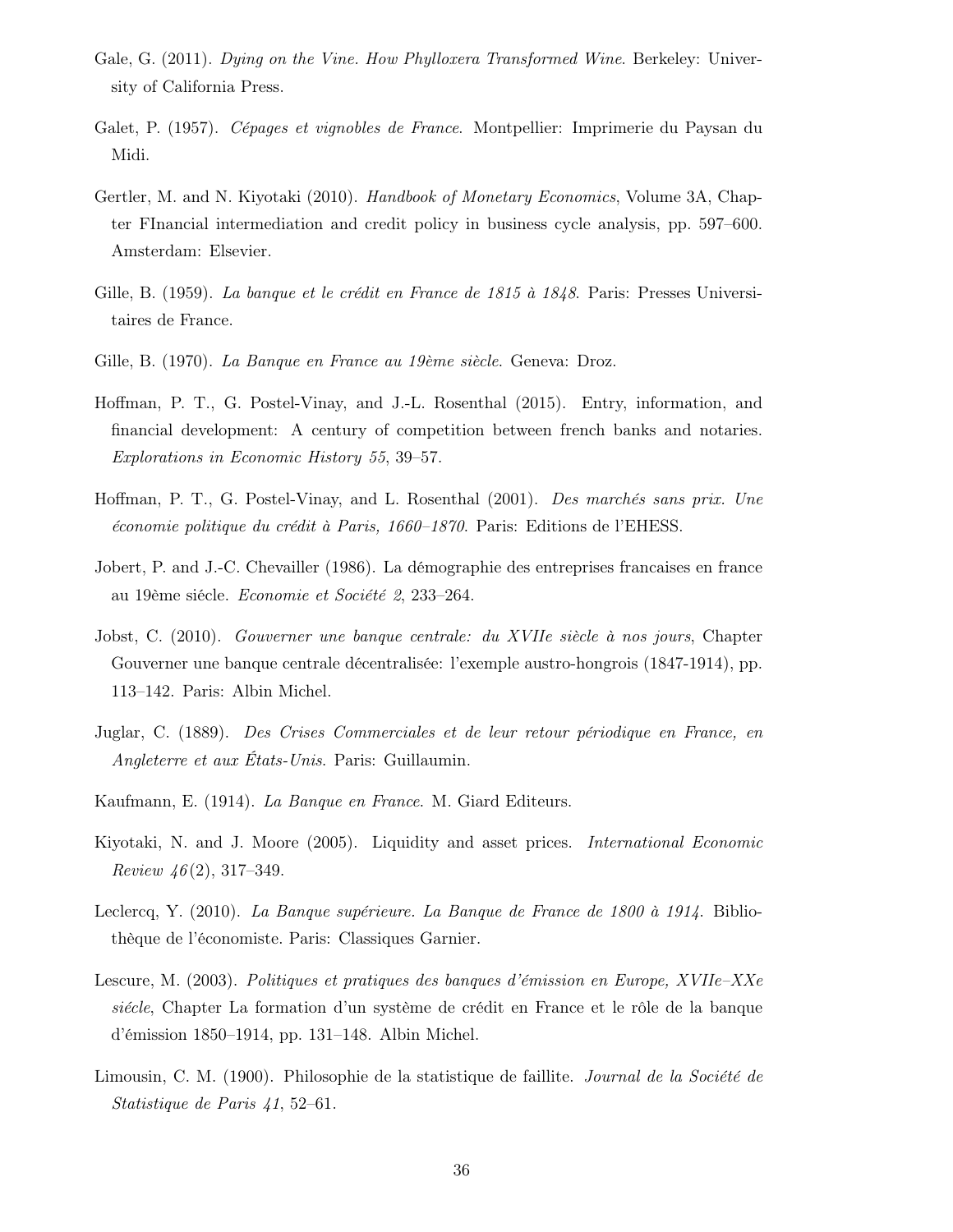Loua, T. (1877). Les faillites. Journal de la Société de statistique de Paris 18, 281–291.

- Loubere, L. (1978). The Red and the White: A History of Wine in France and Italy in the 19th century. State University Of New York Press.
- Millardet, A. (1877). La question des vignes américaines du point de vue théoqique et pratique. Bordeaux: Féret et fils.
- Nishimura, S. (1995). The french provincial banks, the Banque de France, and bill finance, 1890–1913. Economic History Review 48, 536–554.
- Percerou, J. (1935). Faillites, banqueroute et liquidations judiciaires. Paris: Rousseau.
- Plessis, A. (1985). Régents et Gouverneurs de la Banque de France. Genève: Librairie Droz.
- Plessis, A. (1991). Entre l'état et le marché. L'économie française des années 1880 à nos jours, Chapter Les banques, le crédit et l'économie, pp. 331–364. Paris: Gallimard.
- Pose, A. (1942). La Monnaie et ses institutions, histoire, théorie et technique. Paris: Presses Universitaires de France.
- Postel-Vinay, G. (1989). Agrarian Organization in the Century of Industrialization: Europe, Russia, and North America, Chapter Debts and Agricultural Performance in the Languedocian Vineyard, 1870–1914, pp. 161–186. Greenwich (CT): JAI Press.
- Postel-Vinay, G. (1997). La Terre et l'argent. L'agriculture et le crédit en France du 18ème au début du 20ème siècle. Paris: Albin Michel.
- Pouget, R. (1990). Histoire de la lutte contre le phylloxéra de la vigne en France. Paris: INRA.
- Ramon, G. (1929). Histoire de la Banque de France d'après les sources originales. Paris: Grasset.
- Roulleau, G. (1914). Des r'eglements par effets de commerce en France et a l'étranger. Paris: Imprimerie Dubreuil, Frérebeau et Cie.
- Santarosa, V. A. (2015, September). Financing long-distance trade: The joint liability rule and bills of exchange in eighteenth-century france. Journal of Economic History  $\frac{75(3)}{3}$ , 690–719.
- Tate, W. (1868). the modern cambist forming a manual of foreign exchanges in the different operations of bills of exchanges and bullion. London: Effingham Wilson Royal Exchange.
- Thornton, H. (1802). An enquiry into the nature and effects of the paper credit of Great Britain. Knight and Compton.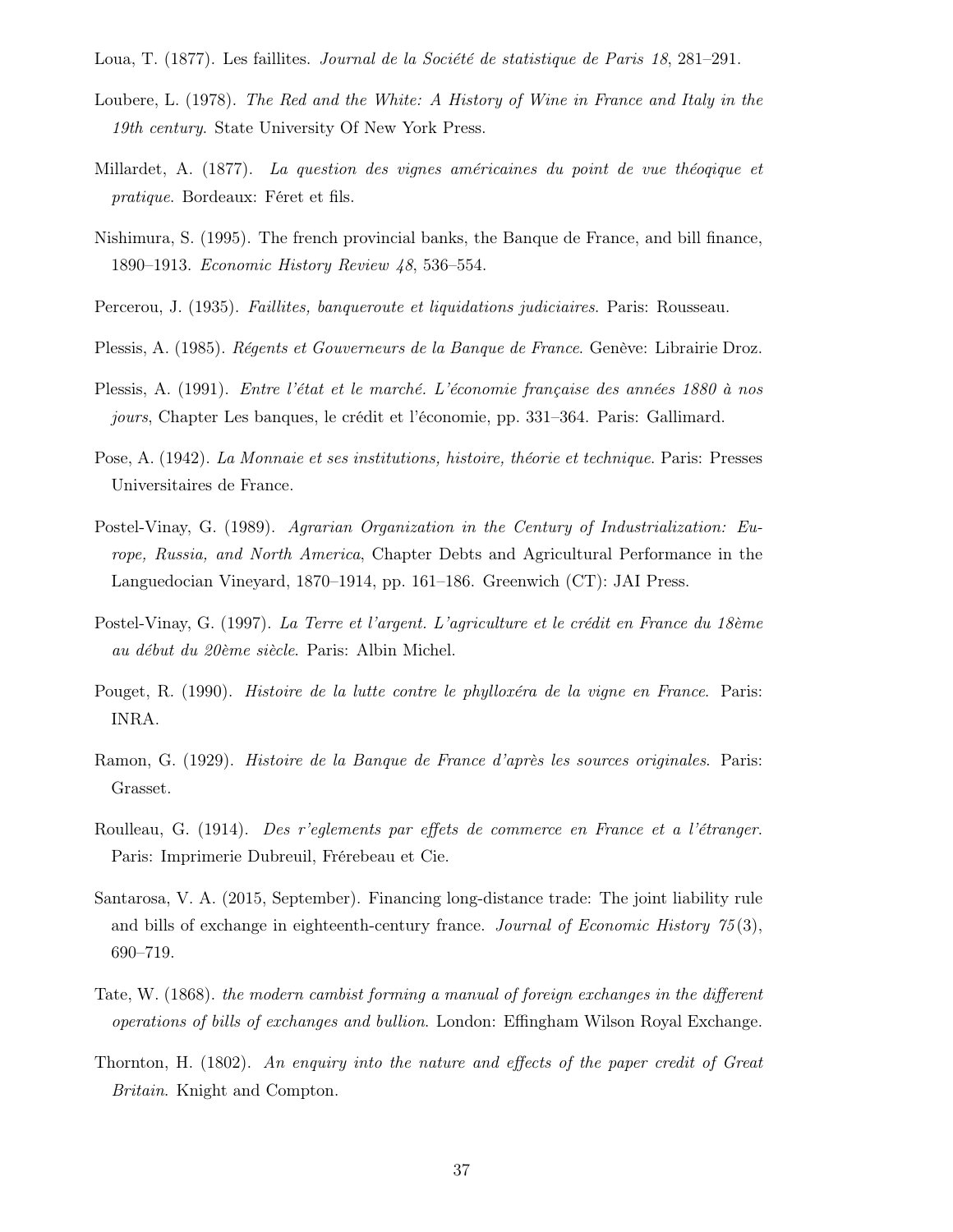- Venkateswaran, V. and R. Wright (2014). Pledgability and liquidity: A new monetarist model of financial and macroeconomic activity. NBER Macroeconomics Annual  $28(1)$ , 227–270.
- Wallace, N. (1981). A modigliani–miller theorem for open–market operations. American Economic Review 71 (3), 267–274.
- Williamson, S. D. (2014, October). Central bank purchases of private assets. Technical Report 2014–026, working paper of the Saint Louis Fed.
- Wolfers, J. (2006). Did unilateral divorce laws raise divorce rates? a reconciliation and new results. American Economic Review 96 (5), 1802–1820.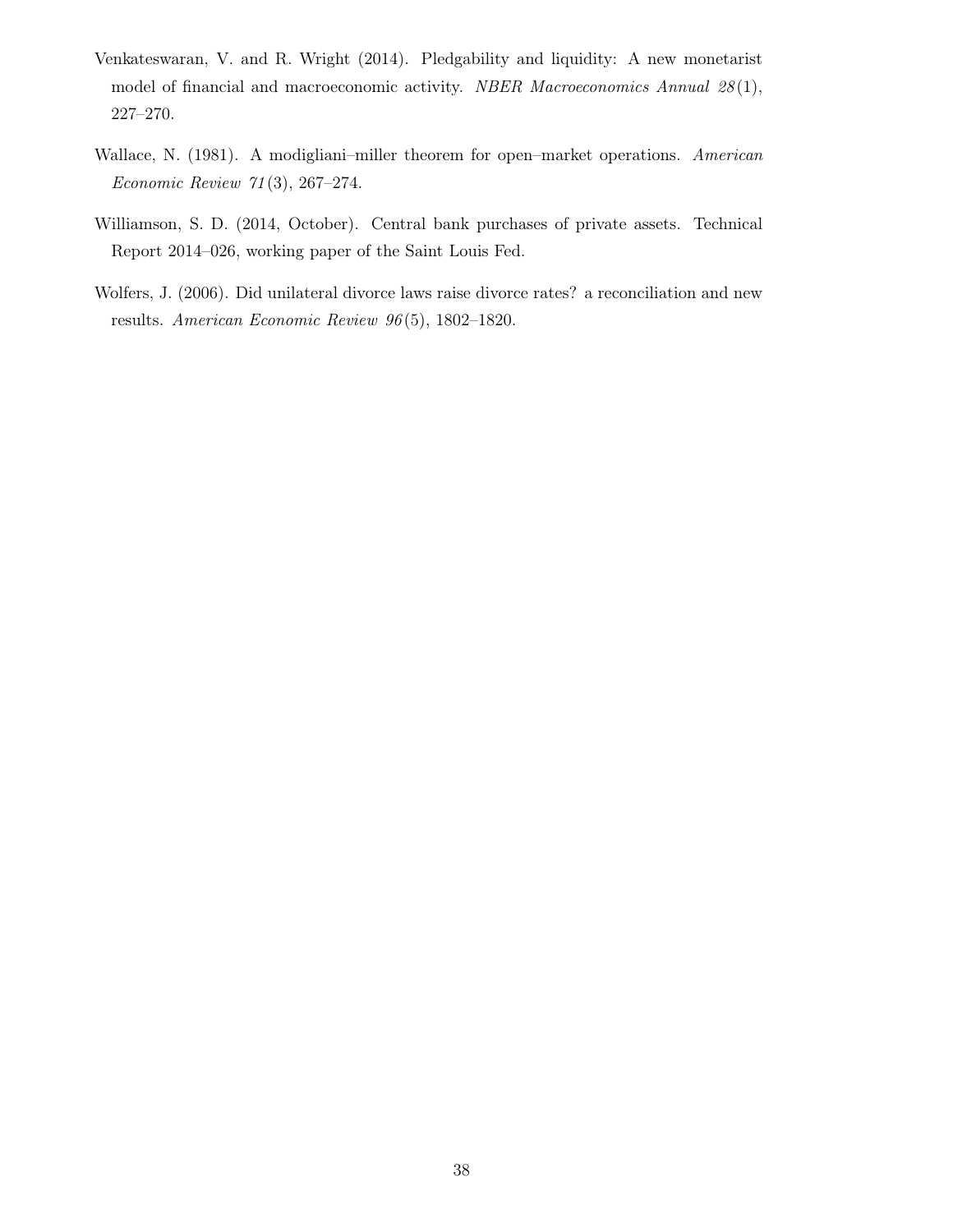| Lable 1. Dullillial y statistics |         |           |          |          |      |  |  |  |
|----------------------------------|---------|-----------|----------|----------|------|--|--|--|
| Variable                         | Mean    | Std. Dev. | Min.     | Max.     | N    |  |  |  |
| Default rate                     | 0.234   | 0.175     | $\theta$ | 3.585    | 6880 |  |  |  |
| Phylloxera spotted               | 0.014   | 0.053     | $\theta$ | 0.545    | 6880 |  |  |  |
| Phylloxera impactdummy           | 0.012   | 0.048     | $\theta$ | 0.545    | 6880 |  |  |  |
| Phylloxera impact volume         | 0.005   | 0.027     | $\theta$ | 0.41     | 6880 |  |  |  |
| Number of BoF branches           | 0.728   | 0.764     | $\theta$ | 9        | 6880 |  |  |  |
| BoF branches per capita          | 0.002   | 0.002     | $\theta$ | 0.01     | 6880 |  |  |  |
| Deposit bank branches            | 1.701   | 3.008     | $\theta$ | 36       | 6880 |  |  |  |
| Deposit bank branches per capita | 0.004   | 0.007     | $\theta$ | 0.05     | 6880 |  |  |  |
| Population density               | 126.684 | 586.320   | 15.081   | 8932.035 | 6880 |  |  |  |
| Firm density                     | 0.043   | 0.014     | 0.007    | 0.081    | 6880 |  |  |  |
| Farmsize                         | 4.571   | 2.807     | $\theta$ | 11.391   | 6880 |  |  |  |

Table 1: Summary statistics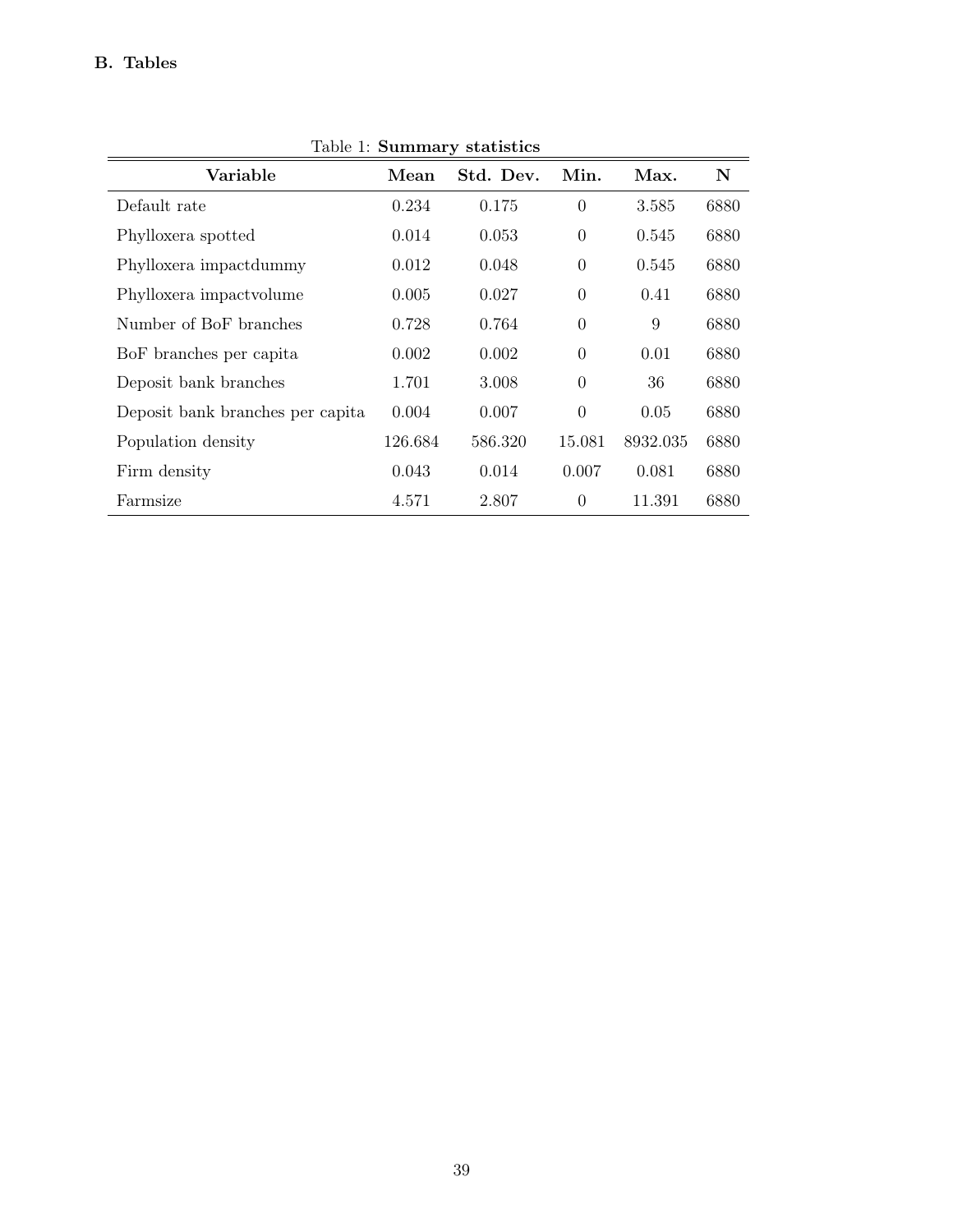|                         | (1)             | Table 2. Daseline estimations<br>(2) | (3)            | (4)           |
|-------------------------|-----------------|--------------------------------------|----------------|---------------|
|                         | <b>Baseline</b> | Controls                             | Wine intensive | $1863 - 1890$ |
| Shock                   | $0.69***$       | $1.21***$                            | $1.17***$      | 0.72          |
|                         | $0.23\,$        | $0.40\,$                             | 0.42           | 0.45          |
| BdF branches            | $-0.02$         | $-0.02$                              | $-0.02$        | 0.00          |
|                         | $0.01\,$        | $0.01\,$                             | $0.01\,$       | $0.01\,$      |
| $\mathrm{BdF^{*}shock}$ | $-0.46***$      | $-0.75**$                            | $-0.91**$      | $-0.72**$     |
|                         | 0.11            | $0.35\,$                             | $0.36\,$       | 0.29          |
| CL/SG                   |                 | $-0.00$                              | $-0.00$        | $-0.00$       |
|                         |                 | $0.00\,$                             | $0.00\,$       | 0.00          |
| $CL/SG*shock$           |                 | $0.13^{\ast}$                        | $0.15^{\ast}$  | $0.07\,$      |
|                         |                 | $0.08\,$                             | $0.08\,$       | $0.09\,$      |
| Population density      |                 | $-0.00011***$                        | 0.00392        | $-0.00004$    |
|                         |                 | 0.00003                              | 0.00352        | 0.00003       |
| Firms per capita        |                 | $-3.23**$                            | $-2.86*$       | $-5.01$       |
|                         |                 | $1.36\,$                             | 1.61           | 3.23          |
| Farmsize*shock          |                 | $-0.082$                             | $-0.056$       | $0.035\,$     |
|                         |                 | 0.063                                | $0.064\,$      | 0.063         |
| $\mathbb{R}^2$          | 0.546           | 0.549                                | 0.733          | 0.400         |
| Observations            | 6880            | 6880                                 | $3010\,$       | 2080          |

Table 2: Baseline estimations

All specifications include year and district fixed effects as well as district specific time trends. Residuals are clustered at the district lev

\* p<0.1, \*\* p<0.05, \*\*\* p<0.01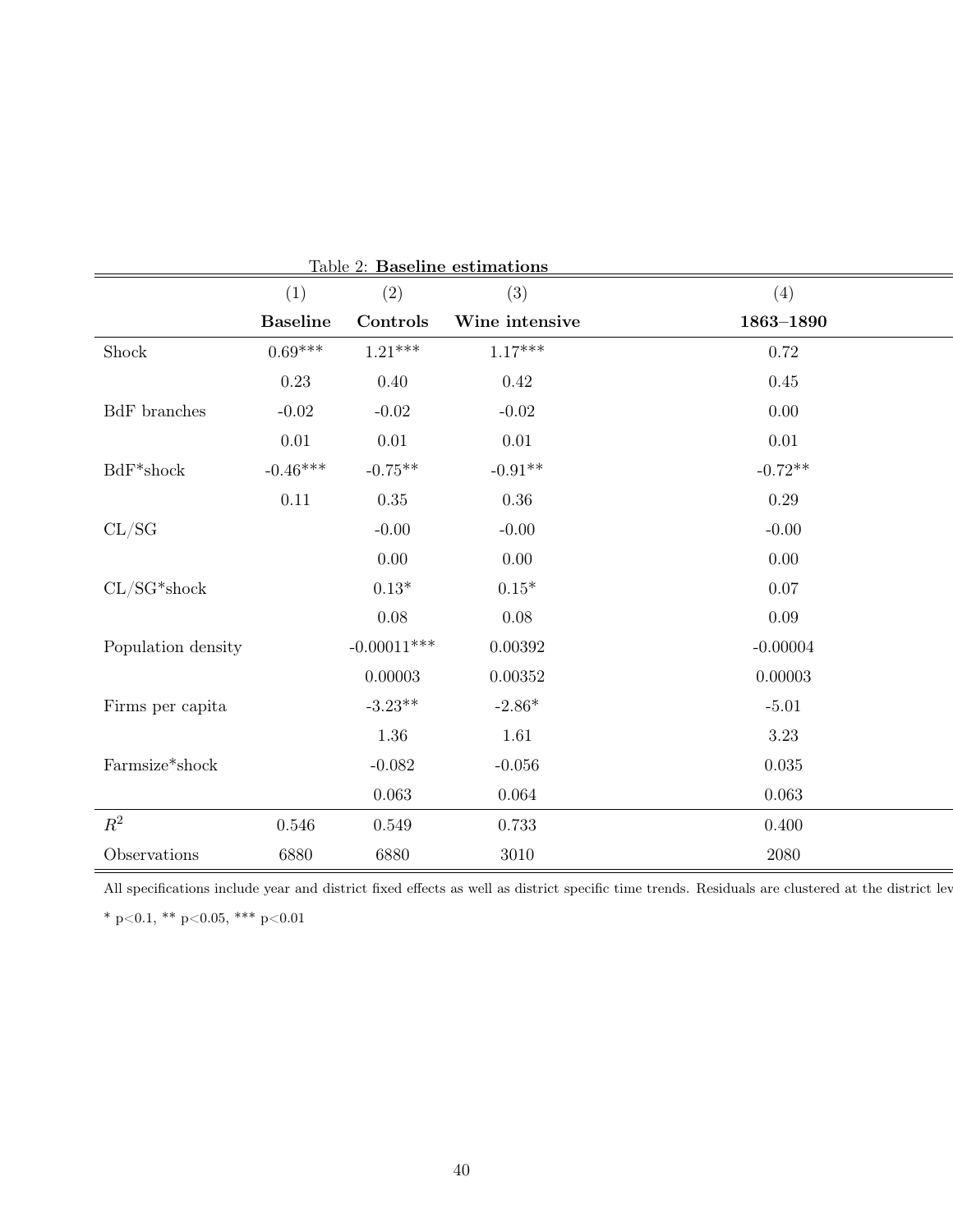| Estimations with alternative measure for engibility |                 |               |                |            |
|-----------------------------------------------------|-----------------|---------------|----------------|------------|
|                                                     | (1)             | (2)           | (3)            | (4)        |
|                                                     | <b>Baseline</b> | Controls      | Wine intensive | 1863-1890  |
| $Shock_{it}: impactvolume_{it}$                     | $0.71***$       | $1.00**$      | $0.94**$       | 0.50       |
|                                                     | 0.26            | 0.41          | 0.43           | 0.50       |
| $Elig_{it}$ : Branchcapit <sub>it</sub>             | $-2.20$         | $-1.94$       | $-4.34$        | $-0.00$    |
|                                                     | 3.60            | 3.48          | 4.75           | 2.62       |
| $Elig_{it} * Shock_{it}$                            | $-199.35***$    | $-209.80*$    | $-255.38**$    | $-208.01*$ |
|                                                     | 61.44           | 118.51        | 123.86         | 114.05     |
| Deposit bank branches per capita                    |                 | $-0.78$       | $-0.21$        | $-0.85$    |
|                                                     |                 | 1.34          | 1.65           | 1.90       |
| Deposit bank branches p.c.*Shock <sub>it</sub>      |                 | 35.29         | 40.26          | 10.96      |
|                                                     |                 | 30.81         | 30.06          | 35.81      |
| Population density                                  |                 | $-0.00012***$ | 0.00329        | $-0.00005$ |
|                                                     |                 | 0.00003       | 0.00371        | 0.00003    |
| Firms per capita                                    |                 | $-3.10**$     | $-2.71$        | $-5.08$    |
|                                                     |                 | 1.38          | 1.70           | $3.29\,$   |
| Farmsize* $Shock_{it}$                              |                 | $-0.076$      | $-0.055$       | 0.050      |
|                                                     |                 | 0.073         | 0.080          | 0.067      |
| Fixed effects                                       | yes             | yes           | yes            | yes        |
| $R^2$                                               | 0.545           | 0.548         | 0.731          | 0.399      |
| Observations                                        | 6880            | 6880          | 3010           | 2080       |

|  | Table 3: Estimations with alternative measure for eligibility |  |  |  |  |  |
|--|---------------------------------------------------------------|--|--|--|--|--|
|--|---------------------------------------------------------------|--|--|--|--|--|

 $^*$  p<0.1,  $^{**}$  p<0.05,  $^{***}$  p<0.01; Standard errors in parentheses

All specifications include year and district fixed effects as well as district specific time trends.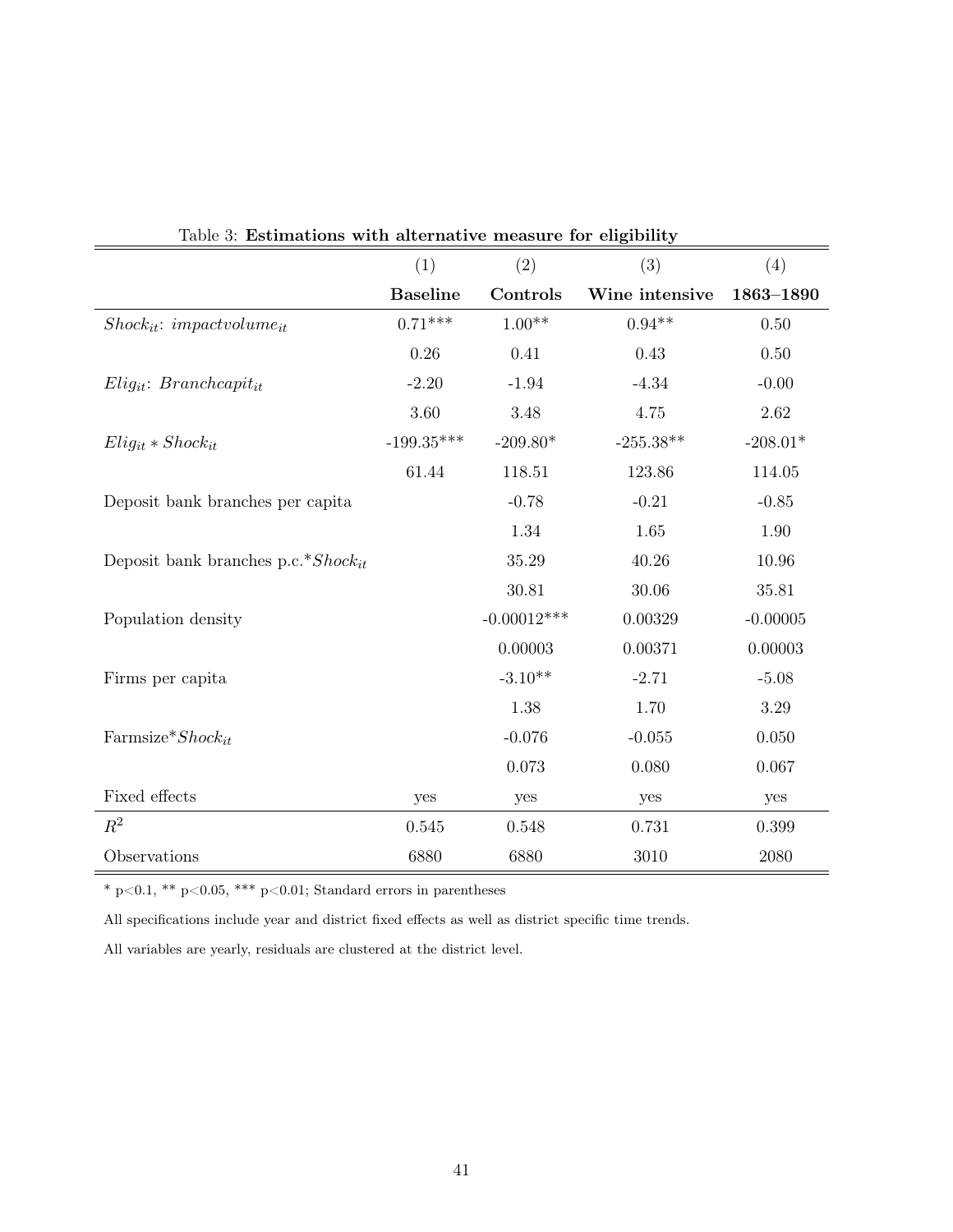| $_{\rm spec}$ and $_{\rm circ}$ and $_{\rm acc}$ | (1)             | (2)           | (3)            | (4)           |
|--------------------------------------------------|-----------------|---------------|----------------|---------------|
|                                                  | <b>Baseline</b> | Controls      | Wine intensive | 1863-1890     |
| $Shock_{it}: Spotted_{it}$                       | 0.19            | $0.43^{\ast}$ | $0.47^{\ast}$  | $-0.03$       |
|                                                  | 0.12            | 0.23          | 0.24           | 0.18          |
| $Elig_{it}: Branches\#_{it}$                     | $-0.02*$        | $-0.01$       | $-0.02$        | 0.00          |
|                                                  | 0.01            | 0.01          | 0.01           | 0.01          |
| $Elig_{it} * shock_{it}$                         | $-0.16**$       | $-0.38**$     | $-0.47**$      | $-0.33***$    |
|                                                  | 0.06            | 0.17          | 0.18           | $0.09\,$      |
| Deposit bank branches $#$                        |                 | $-0.00$       | $-0.00$        | $-0.00$       |
|                                                  |                 | 0.00          | 0.00           | 0.00          |
| Deposit bank branches*shock <sub>it</sub>        |                 | 0.06          | $0.08**$       | $0.08^{\ast}$ |
|                                                  |                 | $0.04\,$      | 0.04           | 0.04          |
| Population density                               |                 | $-0.00012***$ | 0.00385        | $-0.00005$    |
|                                                  |                 | 0.00003       | 0.00339        | 0.00003       |
| Firms per capita                                 |                 | $-3.36**$     | $-2.96*$       | $-5.01$       |
|                                                  |                 | 1.37          | 1.63           | 3.33          |
| Farmsize*shock                                   |                 | $-0.016$      | $-0.016$       | 0.033         |
|                                                  |                 | 0.024         | 0.023          | 0.023         |
| Fixed effects                                    | yes             | yes           | yes            | yes           |
| $R^2$                                            | 0.544           | 0.547         | 0.731          | 0.399         |
| Observations                                     | 6880            | 6880          | 3010           | 2080          |

Table 4: Alternative estimations with crisis variable measured by phylloxera being spotted in the district

 $^*$  p<0.1,  $^{**}$  p<0.05,  $^{***}$  p<0.01; Standard errors in parentheses

All specifications include year and district fixed effects as well as district specific time trends.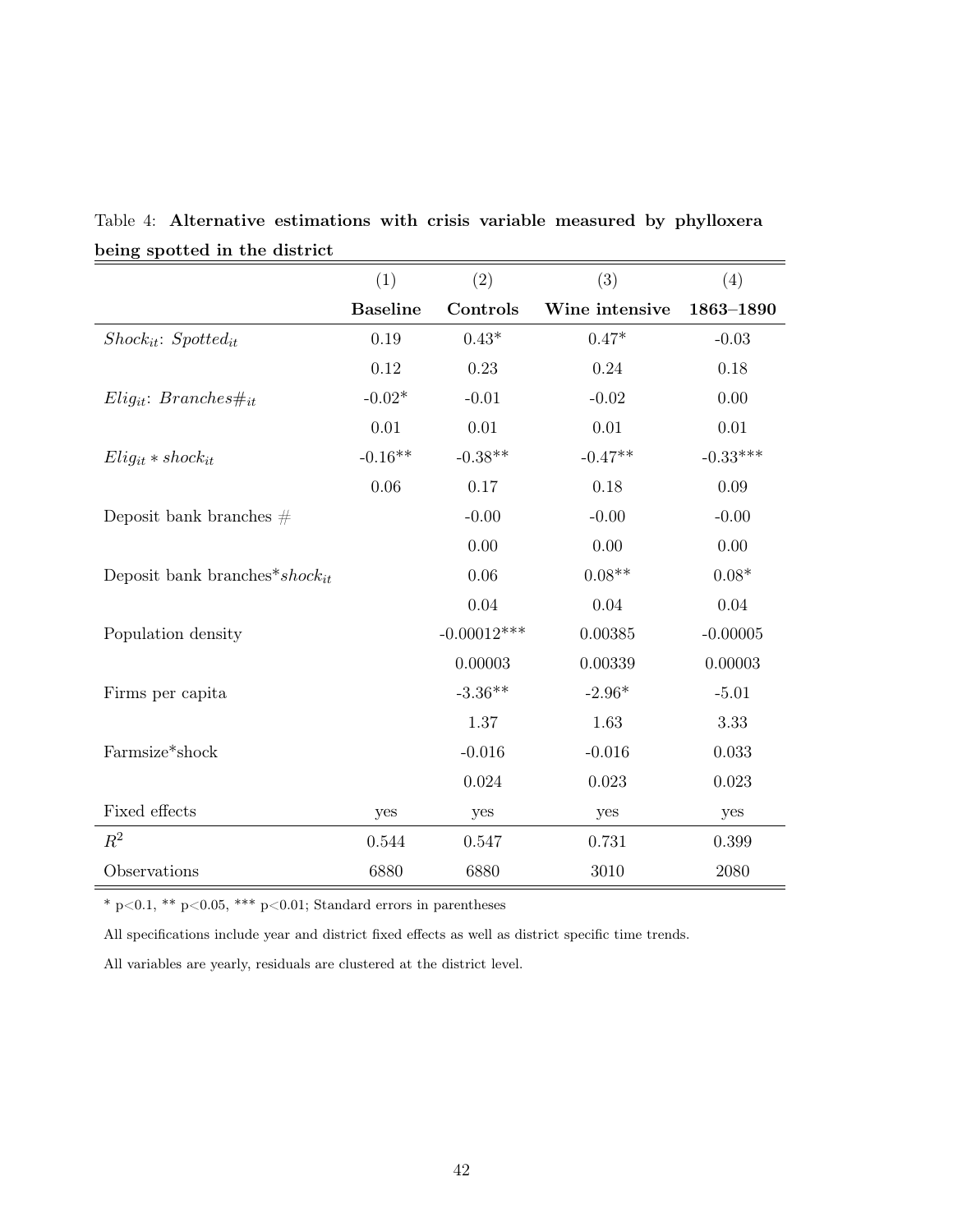|                                         | (1)             | (2)           | (3)            | (4)        |
|-----------------------------------------|-----------------|---------------|----------------|------------|
|                                         | <b>Baseline</b> | Controls      | Wine intensive | 1863-1890  |
| $Shock_{it}: impact dummy_{it}$         | 0.11            | $0.34^{\ast}$ | $0.39^{\ast}$  | $-0.11$    |
|                                         | 0.09            | 0.21          | 0.23           | 0.17       |
| $Elig_{it}: Branches\#_{it}$            | $-0.02*$        | $-0.02$       | $-0.02$        | 0.00       |
|                                         | 0.01            | 0.01          | 0.01           | $0.01\,$   |
| $Elig_{it} * Shock_{it}$                | $-0.12**$       | $-0.27*$      | $-0.38**$      | $-0.23***$ |
|                                         | 0.06            | 0.15          | 0.16           | 0.06       |
| Deposit bank branches $#$               |                 | $-0.00$       | $-0.01$        | $-0.00$    |
|                                         |                 | 0.00          | 0.00           | 0.00       |
| Deposit bank branches $\#^* Shock_{it}$ |                 | 0.04          | $0.06*$        | 0.07       |
|                                         |                 | $0.03\,$      | 0.03           | 0.05       |
| Population density                      |                 | $-0.00011***$ | 0.00395        | $-0.00004$ |
|                                         |                 | 0.00003       | 0.00339        | 0.00003    |
| Firms per capita                        |                 | $-3.23**$     | $-2.67$        | $-4.46$    |
|                                         |                 | 1.40          | 1.65           | 3.38       |
| Farmsize* $Shock_{it}$                  |                 | $-0.018$      | $-0.017$       | 0.030      |
|                                         |                 | 0.019         | 0.020          | 0.025      |
| Fixed effects                           | yes             | yes           | yes            | yes        |
| $R^2$                                   | 0.544           | 0.547         | 0.731          | 0.398      |
| Observations                            | 6880            | 6880          | 3010           | 2080       |

Table 5: Alternative estimation in which the crises are measured by variable  $impact dummy_{it}$ 

 $^*$  p<0.1,  $^{**}$  p<0.05,  $^{***}$  p<0.01; Standard errors in parentheses

All specifications include year and district fixed effects as well as district specific time trends.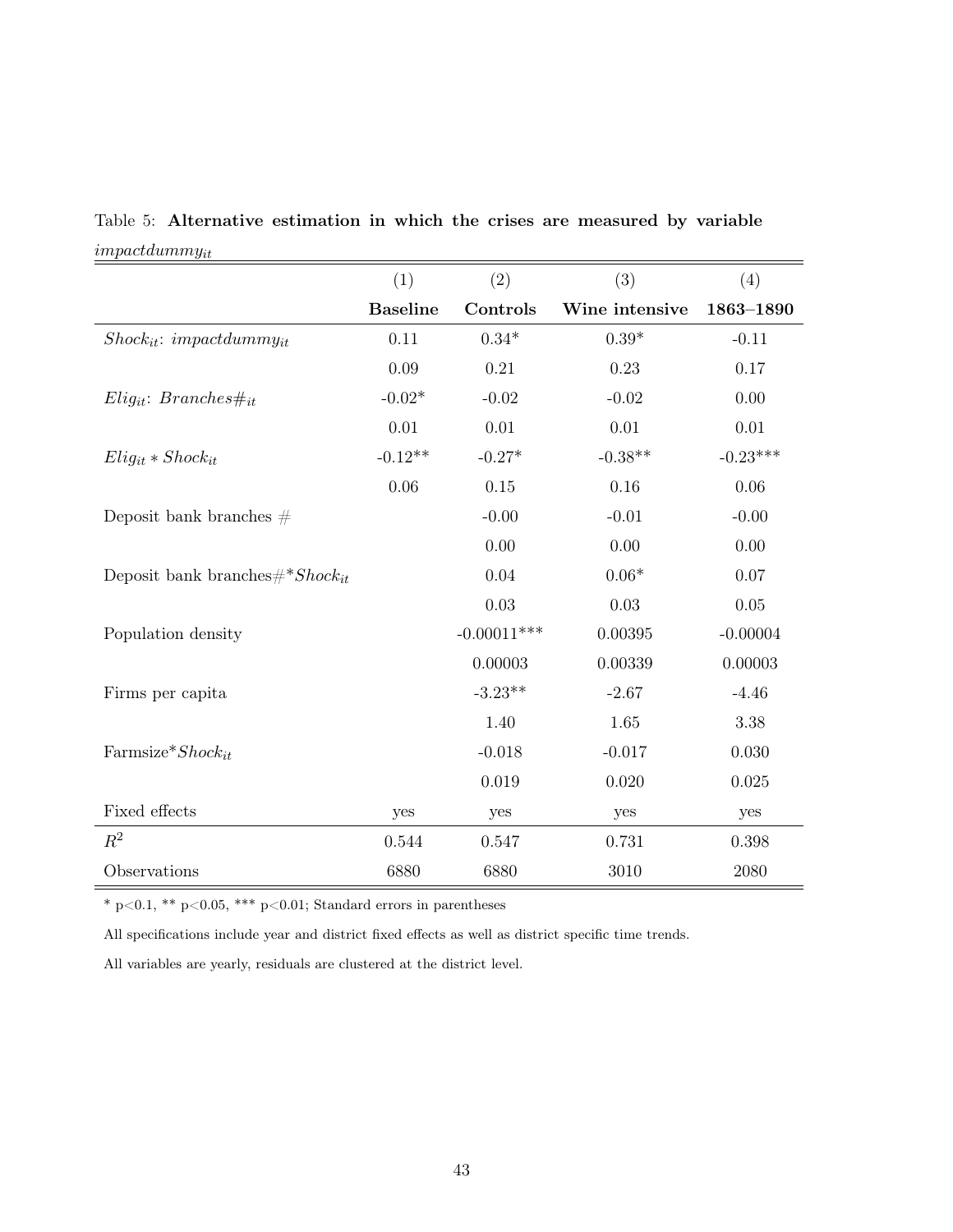|                                    | (1)             | (2)           | (3)         | (4)         | (5)           | (6)           |
|------------------------------------|-----------------|---------------|-------------|-------------|---------------|---------------|
|                                    | <b>Baseline</b> | <b>Branch</b> | # branch    | Spotted     | Controls      | Controls      |
|                                    |                 | density       |             | # branch    |               |               |
| $Shock_{it}: impactvolume_{it}$    | $0.68***$       | $0.71***$     |             |             | $1.21***$     | $1.02**$      |
|                                    | $0.23\,$        | $0.25\,$      |             |             | 0.39          | 0.40          |
| $Shock_{it}: impact dummy_{it}$    |                 |               | 0.19        |             |               |               |
|                                    |                 |               | 0.12        |             |               |               |
| $Shock_{it}:Spotted_{it}$          |                 |               |             | 0.11        |               |               |
|                                    |                 |               |             | 0.09        |               |               |
| $Elig_{it}: Branches\#_{it}$       | $-0.02*$        |               | $-0.02*$    | $-0.02*$    | $-0.02*$      |               |
|                                    | $0.01\,$        |               | $0.01\,$    | $0.01\,$    | $0.01\,$      |               |
| $Elig_{it}$ : Branchcapit# $_{it}$ |                 | $-2.47$       |             |             |               | $-2.21$       |
|                                    |                 | $3.59\,$      |             |             |               | $3.46\,$      |
| $Elig_{it} * Shock_{it}$           | $-0.456***$     | $-200.113***$ | $-0.159**$  | $-0.121**$  | $-0.744**$    | $-211.187*$   |
|                                    | 0.113           | 59.381        | 0.063       | $0.054\,$   | 0.338         | 115.801       |
| Deposit banks                      |                 |               |             |             | $-0.00$       |               |
| branches                           |                 |               |             |             | $0.00\,$      |               |
| Branches deposit                   |                 |               |             |             |               | $-0.718$      |
| banks per capita                   |                 |               |             |             |               | 1.332         |
| Deposit banks* $Shock_{it}$        |                 |               |             |             | $0.13*$       | 36.56         |
|                                    |                 |               |             |             | 0.07          | 29.88         |
| Population density                 |                 |               |             |             | $-0.00011***$ | $-0.00011***$ |
|                                    |                 |               |             |             | 0.00003       | 0.00003       |
| Firms                              |                 |               |             |             | $-3.299**$    | $-3.174**$    |
| per capita                         |                 |               |             |             | 1.35442       | 1.376         |
| Farmsize* $Shock_{it}$             |                 |               |             |             | $-0.086$      | $-0.0804$     |
|                                    |                 |               |             |             | 0.061         | 0.072         |
| Spatial                            | $6.644**$       | $6.817**$     | $6.878**$   | $6.946**$   | $6.987*$      | $7.126*$      |
| lambda                             | 3.268           | $3.434\,$     | 3.278       | 3.304       | 3.591         | 3.691         |
| Variance                           | $0.0086***$     | $0.0087***$   | $0.0087***$ | $0.0087***$ | $0.0086***$   | $0.0086***$   |
| sigma2 e                           | $0.003\,$       | 0.0031        | 0.0031      | 0.0031      | 0.0031        | 0.003         |
| $r^2$                              | 0.021           | 0.020         | $\,0.021\,$ | $\,0.021\,$ | $0.100\,$     | $0.105\,$     |
| Observations                       | 6880            | 6880          | 6880        | 6880        | 6880          | 6880          |

Table 6: Controlling for spatial autocorrelation of the error term

\* p<0.1, \*\* p<0.05, \*\*\* p<0.01

All specifications include year and district fixed effects as well as district specific time trends;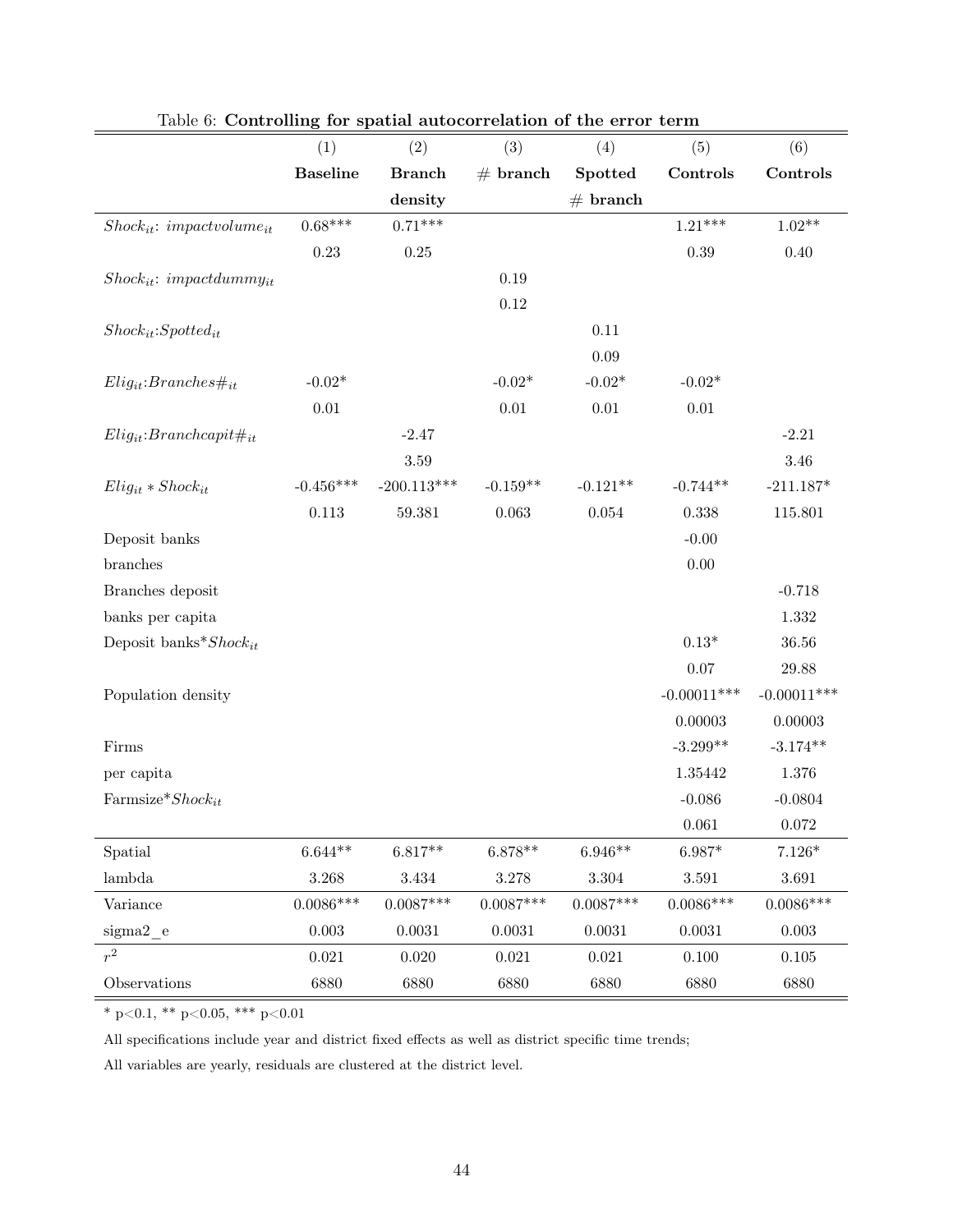|                         | (1)      | (2)           | (3)    | (4)           | (5)             | (6)                    |
|-------------------------|----------|---------------|--------|---------------|-----------------|------------------------|
|                         | Default  | Default       | Shock  | <b>Shock</b>  | $Default+shock$ | $\bf{Default}{+shock}$ |
| Default rate avg        | $0.00\,$ | $2.56e + 61$  |        |               | 0.00            | $3.66e + 61$           |
| Phylloxera              |          |               | 0.70   | 1.04          | 0.72            | $0.98\,$               |
| BoF present in district |          | $0.00143***$  |        | $0.00142***$  |                 | $0.00143***$           |
| Deposit bank city       |          | $4.82***$     |        | $5.17***$     |                 | $4.81***$              |
| Capital city            |          | $4.99***$     |        | $4.92***$     |                 | $4.98***$              |
| City pop                |          | 1.00          |        | 1.00          |                 | 1.00                   |
| Pop rank $= 1$          |          | 1.00          |        | 1.00          |                 | 1.00                   |
| Pop rank $=2$           |          | $0.55^{\ast}$ |        | $0.55*$       |                 | $0.55*$                |
| Pop rank $=3$           |          | $0.38**$      |        | $0.39**$      |                 | $0.38**$               |
| Pop rank $=4$           |          | $0.09***$     |        | $0.09***$     |                 | $0.09***$              |
| Pop rank $=5$           |          | $0.06***$     |        | $0.06***$     |                 | $0.06***$              |
| District pop            |          | $1.000001***$ |        | $1.000002***$ |                 | $1.000001***$          |
| District surface        |          | $1.00017*$    |        | 1.00015       |                 | $1.00017*$             |
| No. of subjects         | 1074     | 1054          | 1076   | 1059          | 1074            | 1054                   |
| No. of failures         | $86\,$   | 80            | $88\,$ | $82\,$        | 86              | 80                     |
| Time at risk            | 50460    | $35088\,$     | 50682  | 35268         | 50460           | $35088\,$              |
| Adj. R-Squared          | $0.00\,$ | 0.37          | 0.00   | 0.37          | 0.00            | 0.37                   |
| $LR$ chi $2$            | 0.202    | 392.235       | 0.624  | 400.815       | 0.742           | 392.236                |

Table 7: Endogeneity of BoF branching–1 year lag

Exponentiated coefficients. All variables lagged by 1 year.

\* p<0.1, \*\* p<0.05, \*\*\* p<0.01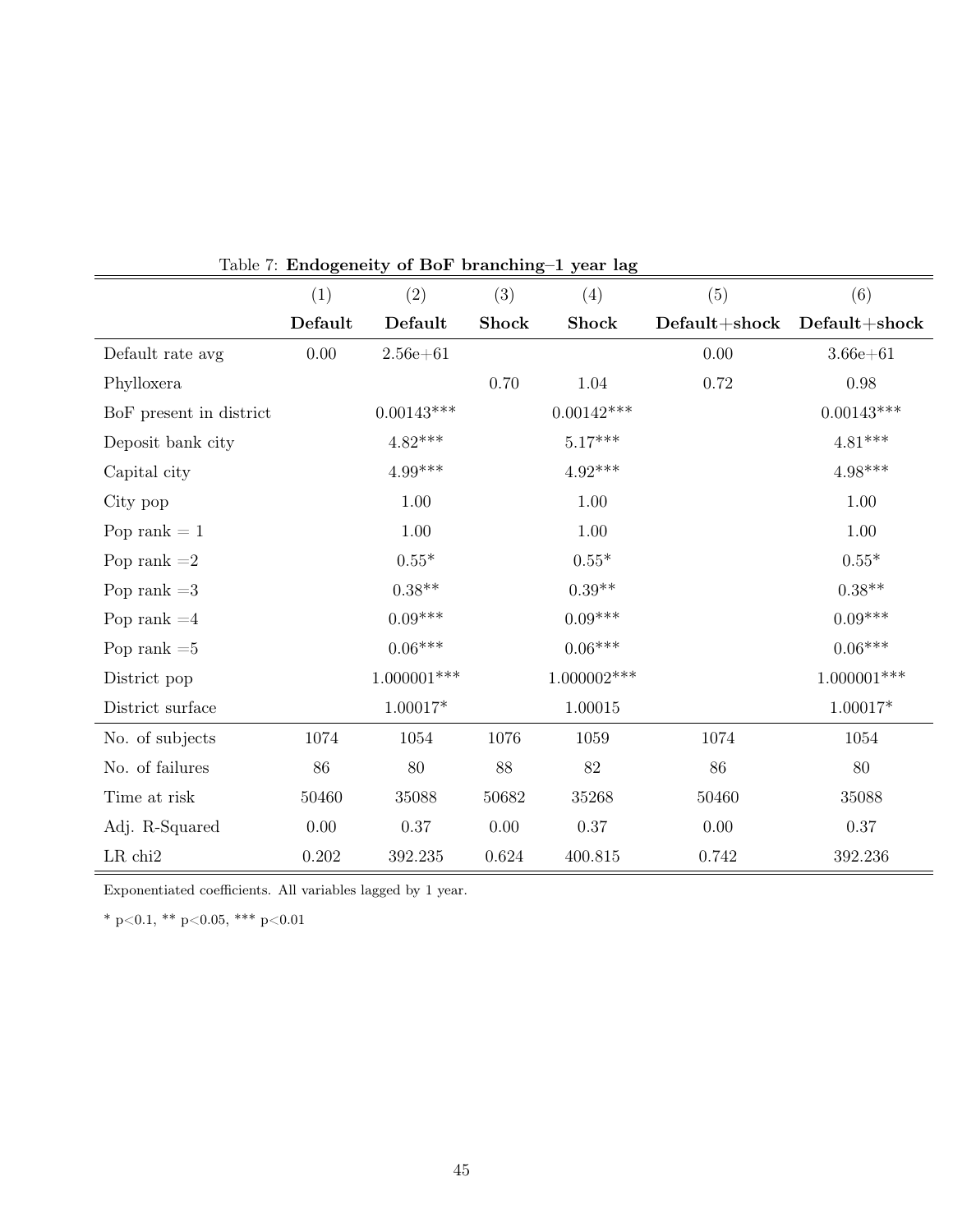|                         | (1)      | (2)           | (3)          | (4)           | (5)               | (6)             |
|-------------------------|----------|---------------|--------------|---------------|-------------------|-----------------|
|                         | Default  | Default       | <b>Shock</b> | <b>Shock</b>  | $Default + shock$ | $Default+shock$ |
| Default rate avg        | $0.00\,$ | $2.56e + 61$  |              |               | 0.00              | $1.17e + 60$    |
| Phylloxera              |          |               | 0.82         | 1.26          | 0.84              | 1.18            |
| BoF present in district |          | $0.00***$     |              | $0.00***$     |                   | $0.00***$       |
| Deposit bank city       |          | $4.82***$     |              | $5.29***$     |                   | $4.93***$       |
| Capital city            |          | $4.9853***$   |              | $4.9191***$   |                   | $4.9864***$     |
| City pop                |          | 1.00          |              | $1.00\,$      |                   | $1.00\,$        |
| pop rank 1              |          | $1.00\,$      |              | $1.00\,$      |                   | 1.00            |
| pop rank 2              |          | $0.55^{\ast}$ |              | $0.55^{\ast}$ |                   | $0.56*$         |
| pop rank 3              |          | $0.38**$      |              | $0.38**$      |                   | $0.38**$        |
| pop rank 4              |          | $0.087080***$ |              | $0.087507***$ |                   | $0.086875***$   |
| pop rank 5              |          | $0.06***$     |              | $0.06***$     |                   | $0.06***$       |
| District pop            |          | $1.00***$     |              | $1.00***$     |                   | $1.00***$       |
| District surface        |          | $1.00*$       |              | $1.00\,$      |                   | $1.00*$         |
| No. of subjects         | 1074     | 1054          | 1076         | 1059          | 1074              | 1054            |
| No. of failures         | 86       | $80\,$        | 88           | $82\,$        | 86                | 80              |
| Time at risk            | 50460    | $35088\,$     | 50682        | 35268         | 50460             | 35088           |
| Adj. R-Squared          | $0.00\,$ | $0.37\,$      | 0.00         | $0.37\,$      | 0.00              | $0.37\,$        |
| $LR$ chi $2$            | 0.202    | 392.235       | 0.188        | 400.997       | 0.341             | 392.328         |

Exponentiated coefficients

\* p<0.1, \*\* p<0.05, \*\*\* p<0.01